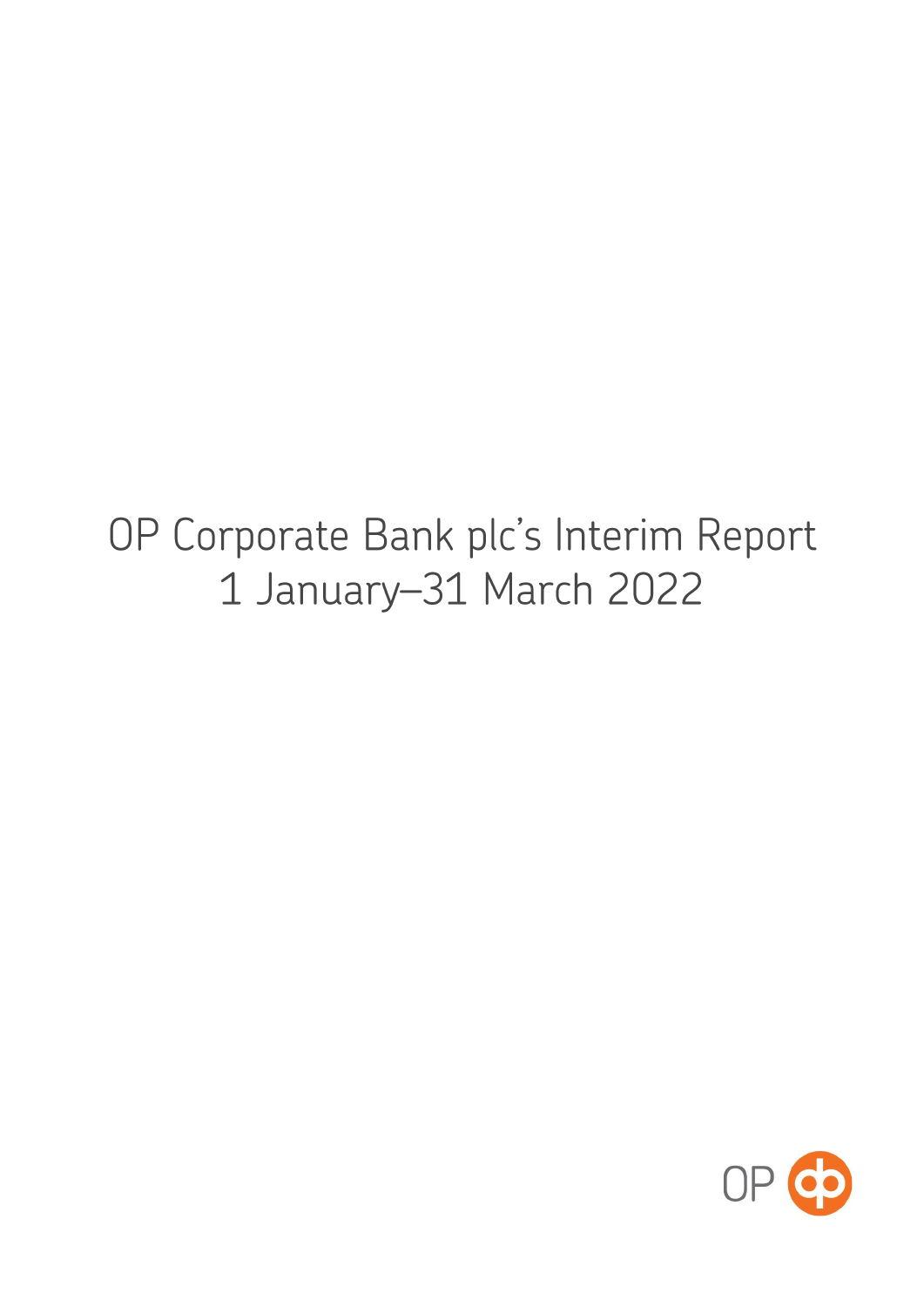

## OP Corporate Bank plc's Interim Report 1 January–31 March 2022



- **OP Corporate Bank plc's** earnings before tax were EUR –17 million (65). Earnings were reduced in particular by lower net investment income and higher impairment loss on receivables.
- Total income decreased by 22% to EUR 116 million (150). Net investment income fell by 85% to EUR 7 million (49). Net interest income increased by 23% to EUR 94 million (77). Net commissions and fees decreased by EUR 10 million to EUR 3 million (13).
- Total expenses increased by 5% to EUR 91 million (87).
- Impairment loss recognised on receivables amounted to EUR 42 million. A year ago, impairment loss on receivables reversed came to EUR 2 million. A significant portion of the increase in impairment loss on receivables came from the indirect effects of the war in Ukraine.
- OP Corporate Bank has no significant direct exposures to Russia. The impacts of the war in Ukraine on credit risk exposure mainly arise indirectly from certain sectors, especially as a result of a rise in energy and raw material prices.
- The loan portfolio grew in the year to March by 9% to EUR 26.6 billion (24.4). In the year to March, the deposit portfolio increased by 11% to EUR 14.8 billion (13.4).
- **The Corporate Banking and Capital Markets** segment's earnings before tax were EUR –33 million (65). Total income decreased by 63% to EUR 40 million (107). Net interest income rose to EUR 53 million (52). Net investment income fell by EUR 50 million to EUR –2 million (49). Total expenses increased by 16% to EUR 44 million (38). Higher total expenses were explained by a higher stability contribution paid to the Single Resolution Fund financed by the euro-area banks. Impairment loss on receivables increased to EUR 29 million (5).
- **The Asset and Sales Finance Services and Payment Transfers** segment's earnings before tax were EUR 17 million (30). Total income increased by 6% to EUR 60 million (57). Net interest income increased by 6% to EUR 40 million (37) and net commissions and fees by 9% to EUR 15 million (14). Total expenses decreased to EUR 32 million (33). Impairment loss on receivables increased to EUR 11 million (–5).
- **Baltic** earnings before tax amounted to EUR 2 million (3). Total income increased to EUR 14 million (9). Net interest income increased to EUR 12 million (7) and net commissions and fees to EUR 3 million (2). Total expenses increased to EUR 10 million (6).
- **Group Functions** segment's earnings before tax amounted to EUR –3 million (–33). Liquidity remained strong.
- OP Corporate Bank plc's CET ratio was 15.3% (15.4), which exceeds the minimum regulatory requirement by 8.3 percentage points.
- OP Financial Group has decided to apply an RWA floor, based on the standardised approach, in the calculation of its capital adequacy ratio. Application of the floor is expected to decrease OP Corporate Bank's CET1 ratio by no more than 3 percentage points in the second quarter of 2022.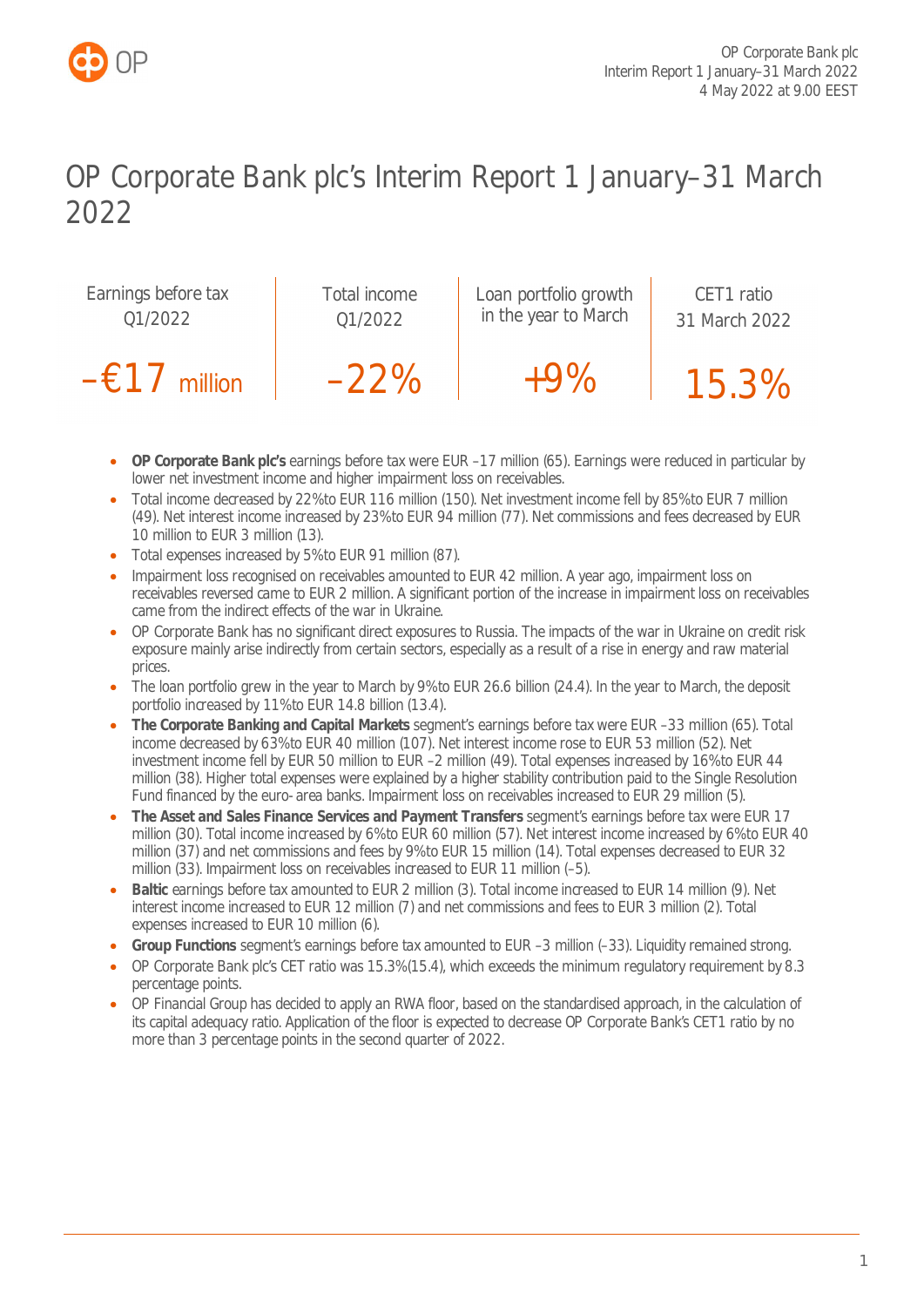

## <span id="page-2-0"></span>OP Corporate Bank plc's key indicators

| Earnings before tax, $\epsilon$ million                       | Q1/2022        | Q1/2021     | Change, % | $Q1 - 4/2021$ |
|---------------------------------------------------------------|----------------|-------------|-----------|---------------|
| Corporate Banking and Capital Markets                         | $-33$          | 65          | $-151.2$  | 261           |
| Asset and Sales Finance Services and Payment Transfers        | 17             | 30          | $-44.3$   | 90            |
| <b>Baltics</b>                                                | $\overline{2}$ | 3           | $-35.5$   | 20            |
| <b>Group Functions</b>                                        | $-3$           | $-33$       |           | $-105$        |
| <b>Total</b>                                                  | $-17$          | 65          | $-126.5$  | 267           |
| Return on equity (ROE), %                                     | $-1.3$         | 4.9         | $-6.2*$   | 5.2           |
| Return on assets (ROA), %                                     | $-0.06$        | 0.26        | $-0.32*$  | 0.25          |
|                                                               | 31 Mar 2022    | 31 Mar 2021 | Change, % | 31 Dec 2021   |
| CET1 ratio, %                                                 | 15.3           | 13.6        | $1.7*$    | 15.4          |
| Loan portfolio, $\epsilon$ million                            | 26,636         | 24,439      | 9.0       | 26,236        |
| Guarantee portfolio, $\in$ million                            | 3,546          | 2,799       | 26.7      | 3,475         |
| Other exposures, $\epsilon$ million                           | 5,469          | 5,644       | $-3.1$    | 5,731         |
| Deposits, $\epsilon$ million                                  | 14,806         | 13,391      | 10.6      | 16,089        |
| Ratio of non-performing exposures to exposures, %             | 2.0            | 2.1         | $-0.1*$   | 1.8           |
| Ratio of impairment loss on receivables to loan and guarantee |                |             |           |               |

Comparatives deriving from the income statement are based on figures for the corresponding periods a year ago. Unless otherwise specified, balancesheet and other cross-sectional figures on 31 December 2021 are used as comparatives. \*Change in ratio



OP Corporate Bank plc's earnings before tax calculated as pre-tax profit under national legislation are presented as figures for 2018–2020.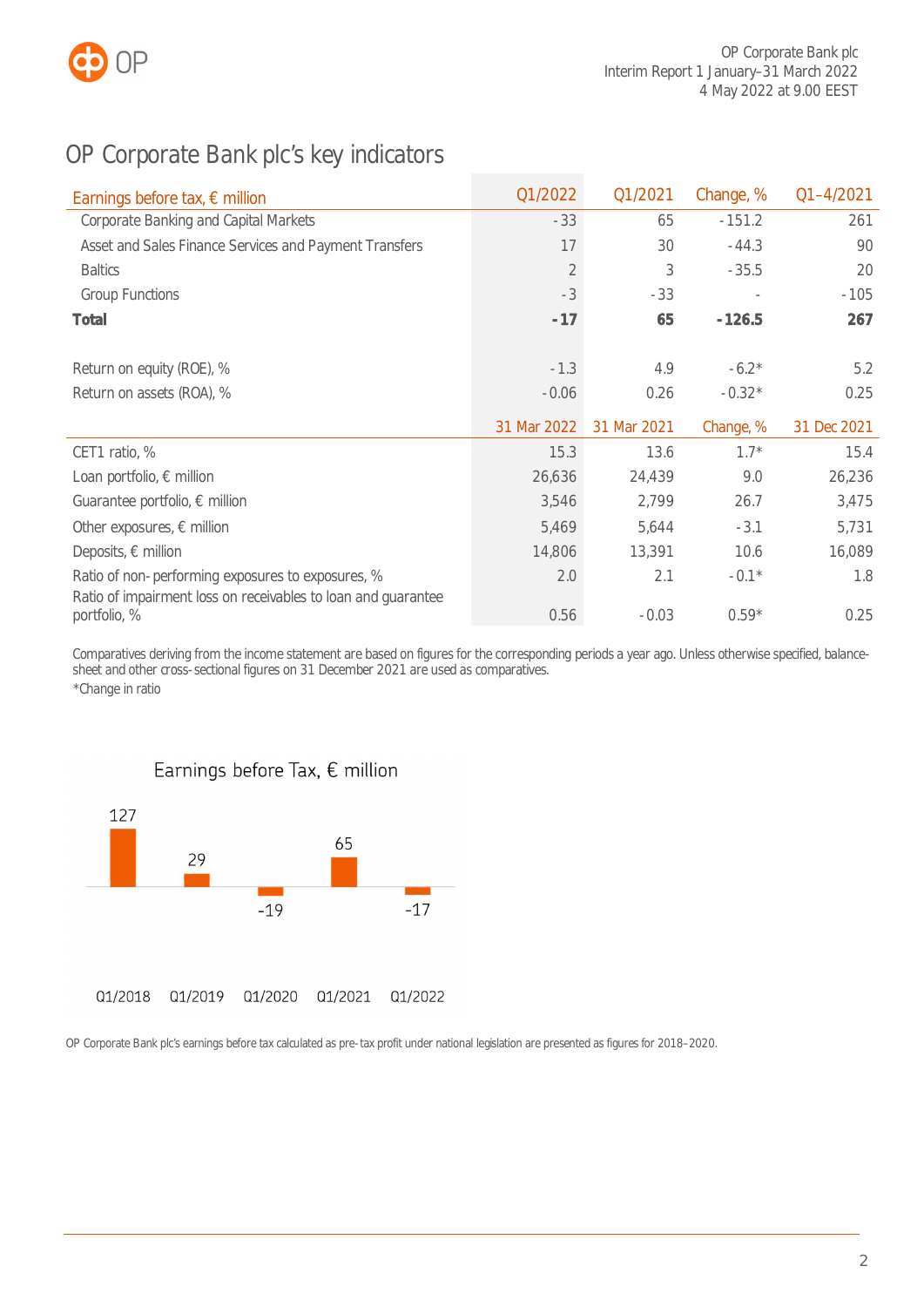

## OP Corporate Bank plc's Interim Report 1 January-31 March 2022

## Tables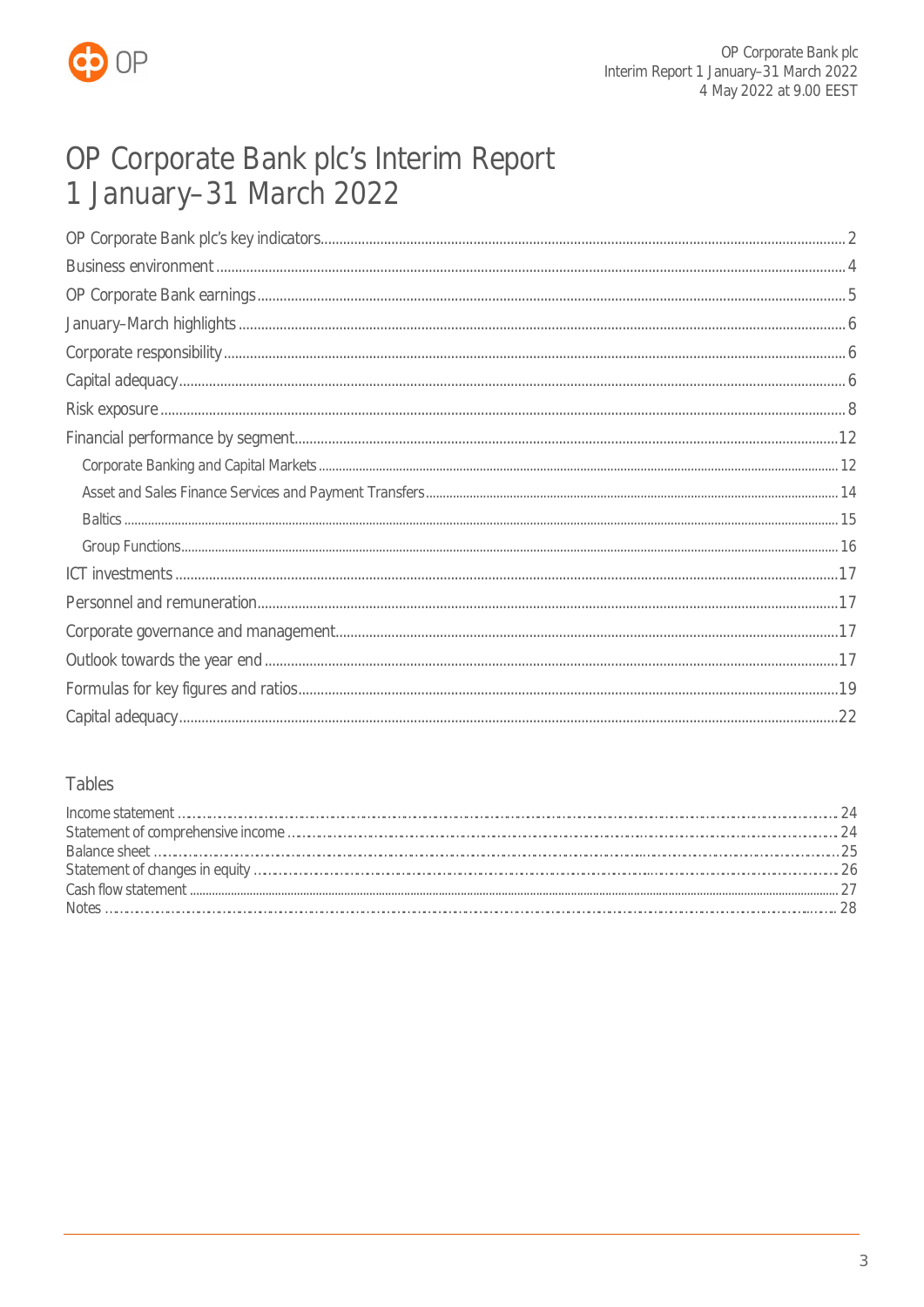



## <span id="page-4-0"></span>Business environment

The economy was on a good note before Russia attacked on Ukraine. However, at that time the economic situation was already overshadowed by a rise in raw material prices, higher inflation and bottlenecks in production and the labour market. In March, raw material prices continued to go up and inflation sped up.

In the financial market, the year started favourably but concerns about higher inflation and tighter monetary policy increased apace. After the Russian attack, stock prices fell sharply but soon returned to the mid-February level.

Market interest rates rose clearly between January and March. The US Federal Reserve raised its federal funds rate. The European Central Bank announced in March that it would reduce its asset purchases and stop net asset purchases during the third quarter.

The Finnish economy was on a brisk growth path in January and February but the Russian attack on Ukraine undermined economic growth in March. Foreign trade with Russia tapered off and consumer confidence weakened. However, business confidence remained good. The uncertainty was short-lived in the housing market. Based on payment card data, spending increased over the previous year.

Both the Russian attack on Ukraine and the Covid-19 pandemic with its consequences too have wide-ranging effects on the economy. Because of high inflation, interest rates are expected to rise but economic growth should slow down at the same time.

Growth in total loans remained relatively stable during early 2022. The annual February growth rate of 3.9% was slightly lower than the growth rate of 4.3% in 2021. In the year to March, household loans increased by 3.7%, housing company loans by 6.8% and corporate loans by –0.3%. Home loans as a driver of annualised growth in household loans increased by 3.8%.

The annual growth rate of total deposits slowed down to 3.9% from 5.3% in 2021. In February, corporate deposits increased by 7.0% (10.9) and household deposits by 4.8% (5.1).

The value of mutual funds registered in Finland decreased from the 2021 record peak of EUR 158.8 billion to EUR 150 billion at the end of March. During the first quarter, fund unit redemptions totalled EUR 1.1 billion.

In the insurance sector, demand for insurance coverage remained brisk during the first quarter. Negative developments in the economy and the capital market were partly reflected in insurance business profitability.

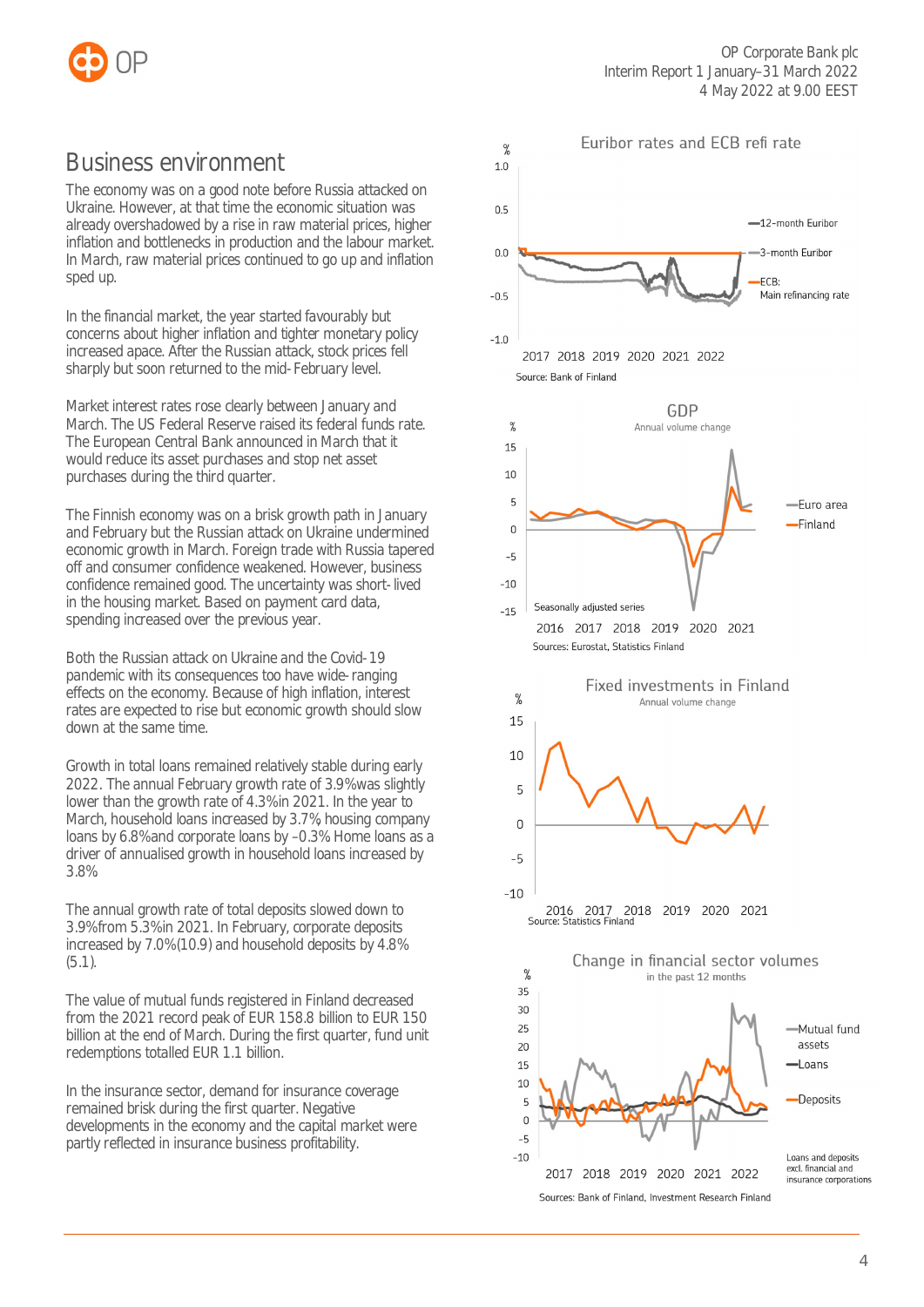

## <span id="page-5-0"></span>OP Corporate Bank earnings

| $\epsilon$ million                            | Q1/2022 | Q1/2021 | Change, % | $Q1 - 4/2021$ |
|-----------------------------------------------|---------|---------|-----------|---------------|
| Net interest income                           | 94      | 77      | 22.8      | 412           |
| Net commissions and fees                      | 3       | 13      | $-73.9$   | 31            |
| Net investment income                         | 7       | 49      | $-85.4$   | 168           |
| Other operating income                        | 12      | 11      | 7.4       | 49            |
| <b>Total income</b>                           | 116     | 150     | $-22.4$   | 661           |
| Personnel costs                               | 18      | 16      | 7.0       | 72            |
| Depreciation/amortisation and impairment loss | 3       | 3       | $-11.1$   | 12            |
| Other operating expenses                      | 70      | 67      | 5.2       | 236           |
| <b>Total expenses</b>                         | 91      | 87      | 4.9       | 320           |
| Impairment loss on receivables                | $-42$   | 2       |           | $-74$         |
| Total earnings before tax                     | $-17$   | 65      | $-126.5$  | 267           |

## January–March

OP Corporate Bank plc's earnings before tax were EUR -17 million (65). The figure decreased by EUR 82 million over the previous year. Earnings were reduced in particular by lower net investment income and higher impairment loss on receivables. Total income decreased to EUR 116 million (150). Net interest income increased by EUR 17 million to EUR 94 million. Net commissions and fees fell by EUR 10 million to EUR 3 million. Net investment income of EUR 7 million decreased by EUR 42 million year on year. Total expenses increased by EUR 4 million to EUR 91 million. Impairment loss on receivables increased by EUR 44 million to EUR 42 million. A year ago, impairment loss on receivables reversed came to EUR 2 million.

Net interest income increased by EUR 17 million to EUR 94 million. Interest income rose by EUR 12 million to EUR 131 million. Income from interest on central bank debt and negative deposit interest rates and interest income from receivables from customers increased interest income. Interest income from receivables from customers increased to EUR 102 million (94). Interest expenses fell by EUR 9 million to EUR 34 million.

In the year to March, OP Corporate Bank's loan portfolio grew by 9.0% to EUR 26.6 billion (24.4) and guarantee portfolio by 26.7% to EUR 3.5 billion (2.8). The deposit portfolio increased by 10.6% to EUR 14.8 billion (13.4) year on year. In the year to March, the amount of senior nonpreferred bonds rose by EUR 2.0 billion to EUR 4.4 billion. Tier 2 bonds amounted to EUR 1.5 billion (2.3) at the end of the reporting period.

Net commissions and fees decreased by EUR 10 million to EUR 3 million. Commission income from lending, issue of securities and securities brokerage decreased year on year. Commission expenses were increased by fees on derivatives trading paid to OP Financial Group member banks.

Net investment income decreased by EUR 42 million to EUR 7 million. Income from financial assets held for trading decreased by EUR 48 million to EUR –2 million. Value changes in Credit Valuation Adjustment (CVA) in derivatives owing to market changes decreased earnings by EUR 3 million (12). Capital gains on notes and bonds, EUR 9 million, increased by EUR 6 million year on year.

Other operating income of EUR 12 million rose by EUR 1 million year on year.

Total expenses increased by EUR 4 million year on year to EUR 91 million. Personnel costs increased by EUR 1 million to EUR 18 million. Depreciation/amortisation and impairment loss on receivables, EUR 3 million, were at the same level as a year ago. Other operating expenses increased by EUR 3 million to EUR 70 million. Charges of financial authorities increased by EUR 8 million to EUR 30 million as a result of a rise in the stability contribution paid to the Single Resolution Fund financed by the euro-area banks.

Impairment loss on receivables, EUR 42 million, was EUR 44 million higher than a year ago. A year ago, impairment loss on receivables reversed came to EUR 2 million. Impairment loss on receivables was increased by the indirect effects of the war in Ukraine and the weakening of individual customers' credit risk exposure. Final net loan losses recognised totalled EUR 0 million (3). Loss allowance was EUR 381 million (339) at the end of the reporting period. Non-performing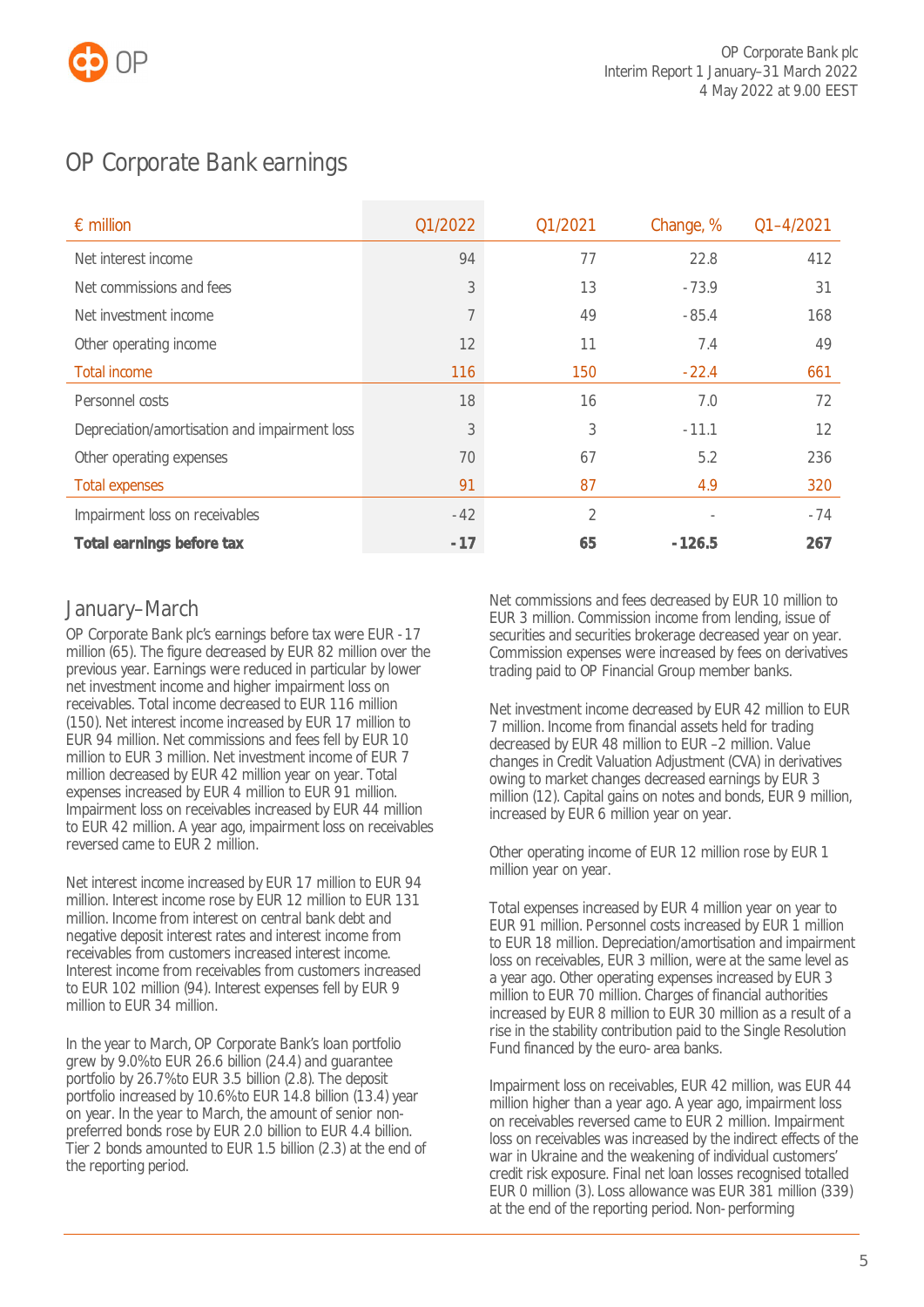



exposures accounted for 2.0% (2.1) of the exposures. Impairment loss on loans and receivables accounted for 0.56% (–0.03) of the loan and guarantee portfolio.

Comprehensive income for the reporting period totalled EUR –32 million (53). Change in the fair value reserve, EUR –21 million, reduced comprehensive income for the reporting period.

## <span id="page-6-0"></span>January–March highlights

## OP Corporate Bank plc issued a new green bond

OP Corporate Bank plc issued a green bond worth EUR 500 million in accordance with its updated Green Bond Framework. The green bond will support the green transition, and proceeds raised with it will be allocated to sustainable corporate finance. Targeted at international responsible institutional investors, the bond is OP Corporate Bank's first senior non-preferred, unsecured green bond, which amounts to EUR 500 million and has a maturity of 5.5 years. Eligible sectors to be funded include renewable energy, green buildings and environmentally sustainable management of living natural resources and land use. The green bond was priced on 20 January 2022 and issued on 27 January 2022.

### OP Financial Group will apply an RWA floor, based on the standardised approach, in the calculation of its capital adequacy ratio

OP Financial Group has decided to apply an RWA floor – based on the standardised approach – in the second quarter of 2022. This is due to enhanced regulatory requirements and discussions with the European Central Bank (ECB) on the application of the Internal Ratings Based Approach (IRBA). The floor will be applied within OP Financial Group in the second quarter of 2022. Application of the floor is expected to decrease OP Corporate Bank's CET1 ratio by no more than 3 percentage points. After the floor has been applied, it is estimated that the Group's CET1 ratio will exceed the regulatory minimum level by over 5 percentage points. Application of the floor is a temporary capital measure which will not affect OP Corporate Bank's good risk position. The impact of the floor will be eliminated in stages over the coming years, as the ECB approves the Group's development measures regarding the Internal Ratings Based Approach.

## <span id="page-6-1"></span>Corporate responsibility

Corporate responsibility is an integral part of OP Financial Group's and OP Corporate Bank's business and strategy. Responsible business is one of OP Financial Group's strategic priorities. OP Financial Group's aim is to be a forerunner of corporate responsibility within its sector in Finland. OP Financial Group's Corporate Responsibility Programme is built around four themes: we improve financial literacy in Finland, we foster a sustainable economy, we support local vitality and community spirit, and we use our information capital responsibly.

OP Financial Group is committed to complying with the ten principles of the UN Global Compact initiative in the areas of human rights, labour rights, the environment and anticorruption. OP has agreed to follow the UN Principles for Responsible Investment. OP Financial Group is a Founding Signatory of the Principles for Responsible Banking under the United Nations Environment Programme Finance Initiative (UNEP FI).

In its loan decisions, OP Corporate Bank considers the ESG themes and risks related to environmental, social and governance factors in accordance with the EBA (European Banking Authority) Guidelines on loan origination and monitoring. In the ESG analysis, customers are reviewed on a sector-specific basis in respect of the ESG themes.

In October 2021, OP Corporate Bank committed itself to ensuring that its corporate loan portfolios are carbon neutral by 2050. In addition, OP Corporate Bank tightened their stance on coal in its financing and investments. OP Corporate Bank will no longer provide finance for new coal power plants or coal mines, including companies that plan to build them. Neither does it finance new corporate customers with financial dependence of over 5% on coal as an energy source, measured in net sales. The only exceptions are corporate customers committed to making the low-carbon economy transition, which present a concrete plan to withdraw from coal.

OP Corporate Bank has developed two products based on the international framework for sustainable finance: green loans and sustainability-linked loans. Green loans are designed for corporate customers that can make a commitment to using the borrowed funds to promote specific projects, while sustainability-linked loans are for corporate customers that are prepared to pursue sustainability-based performance targets agreed with the lender. These targets affect the loan margin.

## <span id="page-6-2"></span>Capital adequacy

Capital base and capital adequacy

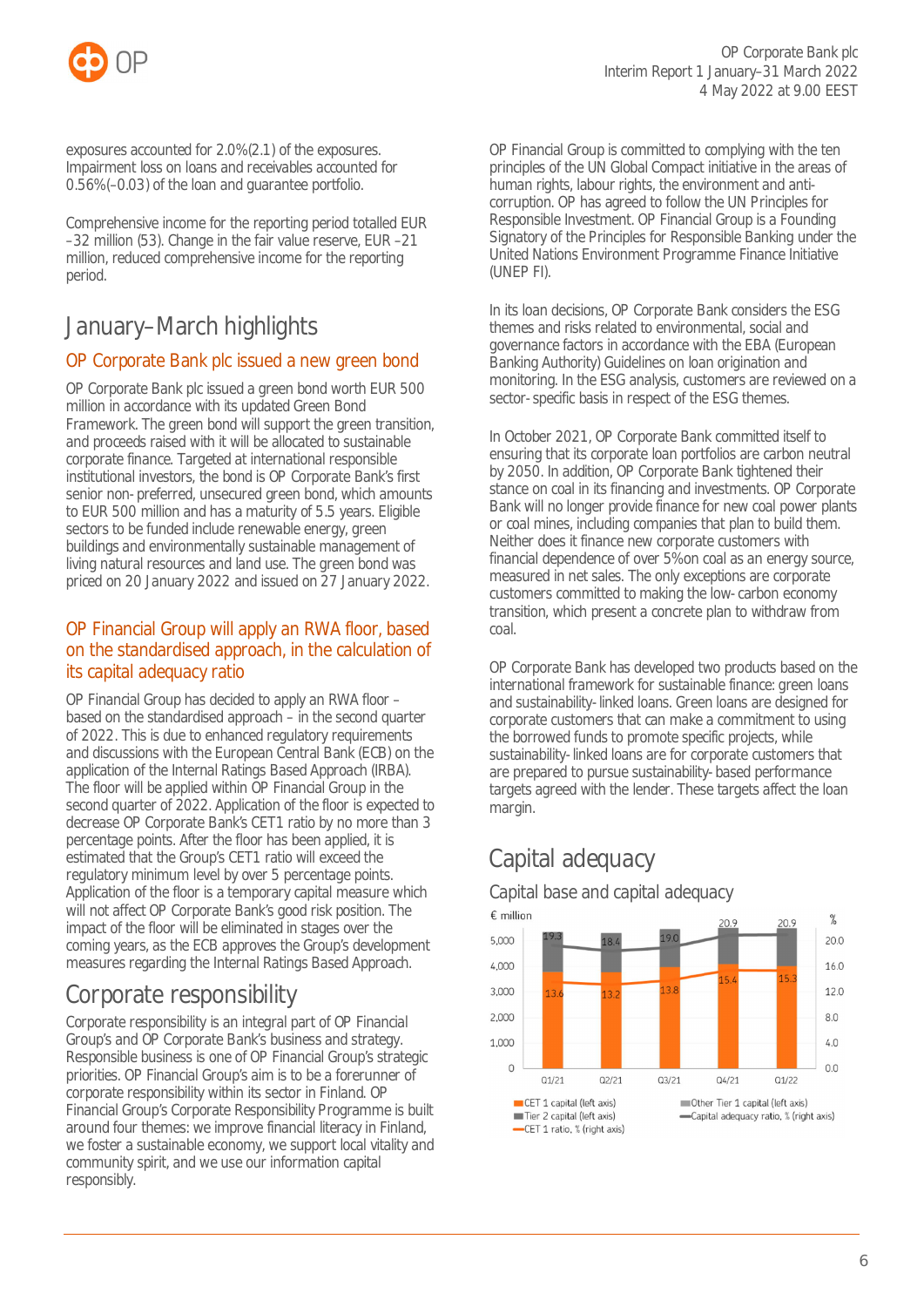

## Capital adequacy for credit institutions

On 31 March 2022, OP Corporate Bank plc's CET1 ratio was 15.3% (15.4), which exceeds the minimum regulatory requirement by 8.3 percentage points. The CET1 ratio is expected to decrease by no more than 3 percentage points during the second quarter as a result of the application of the floor based on the Standardised Approach.

As a credit institution, the company's capital adequacy is on a solid basis compared to the statutory requirements and those set by the authorities. The statutory minimum for the capital adequacy ratio is 8% and for the CET1 ratio 4.5%. The requirement for the capital conservation buffer of 2.5% under the Act on Credit Institutions increases in practice the minimum capital adequacy ratio to 10.5% and the minimum CET1 ratio to 7%.

The CET1 capital totalled EUR 4.0 billion (4.1) on 31 March 2022. The CET1 capital was decreased by higher expected losses (EL), loss for the reporting period and the effect of lower fair values on equity capital.

On 31 March 2022, the risk exposure amount (REA) totalled EUR 26.3 billion (26.6), or 1.1% lower than on 31 December 2021.

OP Corporate Bank plc is part of OP Financial Group, whose capital adequacy is supervised in accordance with the Act on the Supervision of Financial and Insurance Conglomerates. As part of OP Financial Group, OP Corporate Bank plc is supervised by the ECB. OP Financial Group presents capital adequacy information in its financial statements bulletin and interim and half-year financial reports in accordance with the Act on the Amalgamation of Deposit Banks. OP Financial Group also publishes Pillar III disclosures.

The Finnish Financial Supervisory Authority (FIN-FSA) makes a macroprudential policy decision on a quarterly basis. In March 2022, the FIN-FSA reiterated its decision not to impose a countercyclical capital buffer requirement on banks.



OP Financial Group is in discussions with the ECB on reassessing the scope of application of internal models (IRBA, Internal Ratings-Based Approach). The estimated effect of the reassessment has been added to risk-weighted assets. In addition, OP Financial Group will adopt an RWA floor – based on the standardised approach – in the second quarter of 2022.

The changes in the EU Capital Requirements Regulation (CRR3), which implement the final elements of Basel III, are assessed to not have a substantial effect on the capital adequacy of OP Corporate Bank plc.

## Liabilities under the Resolution Act

Under regulation applied to crisis resolution of credit institutions and investment firms, the resolution authority is authorised to intervene in the terms and conditions of investment products issued by a bank in a way that affects an investor's position. The EU's Single Resolution Board (SRB) based in Brussels is OP Financial Group's resolution authority. The SRB has confirmed a resolution strategy for OP Financial Group whereby the resolution measures would focus on the OP amalgamation and on the new OP Corporate Bank that would be formed in the case of resolution.

On 21 February 2022, the resolution authority updated the Minimum Requirement for Own Funds and Eligible Liabilities (MREL) for OP Financial Group. The updated MREL is 26.1% of the risk-weighted assets (RWA) and 9.9% of the leverage ratio exposures (LRE).

As part of the MREL, the resolution authority has set a subordination requirement for OP Financial Group in accordance with the Single Resolution Mechanisms Regulation. The subordination requirement determines how much of the MREL must be met with own funds or with subordinated liabilities. From 2022, the subordination requirement supplementing the MREL is 22% of the total risk exposure amount and 9.9% of the leverage ratio exposures. From the beginning of 2024, the subordination requirement will be 24% of the total risk exposure amount and 9.9% of the leverage ratio exposures. The requirements include a combined buffer requirement (CBR) of 3.5%.

OP Financial Group's buffer for the MREL was EUR 7.0 billion and for the subordination requirement EUR 2.3 billion. The MREL was based on the RWA and the subordination requirement on the LRE. The amount of senior nonpreferred (SNP) bonds issued by OP Financial Group totalled EUR 4.5 billion. These bonds provide funds for the MREL subordination requirement.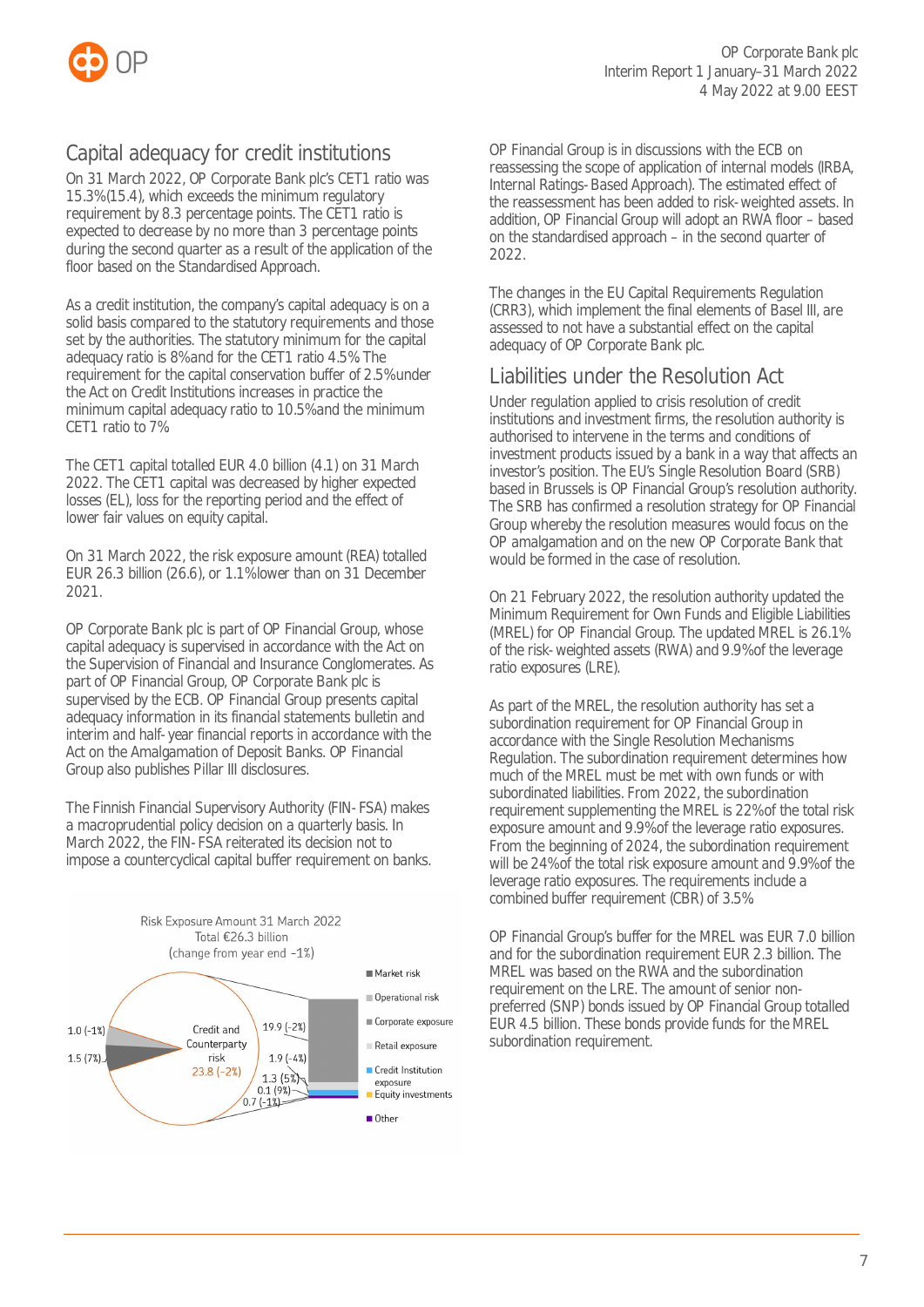

## Credit ratings

### OP Corporate Bank plc's credit ratings on 31 March 2022

| Rating<br>agency     | Short-<br>term<br>debt | Outlook | Long-<br>term<br><b>deht</b> | Outlook |
|----------------------|------------------------|---------|------------------------------|---------|
| Standard &<br>Poor's | $A - 1 +$              |         | $\Delta \Delta$ –            | Stable  |
| Moody's              | P-1                    | Stahle  |                              | hlet.   |

OP Corporate Bank plc has credit ratings affirmed by Standard & Poor's Global Ratings Europe Limited and Moody's Investors Service (Nordics) AB. When assessing the company's credit rating, credit rating agencies take account of the entire OP Financial Group's financial standing.

## <span id="page-8-0"></span>Risk exposure

OP Financial Group's risk-taking starts from the fact that the Group assumes risks that are mainly associated with executing the Group's mission. In its risk-taking, OP Financial Group emphasises moderation, responsibility and careful action. Risk-taking is directed and limited by means of principles and limits prepared by senior management and approved by Group Executive Management.

OP Financial Group's success is based on the trust of customers and other stakeholders, on the adequacy of capital and liquidity, and on extensive data and knowledge of customers. Risk-taking is based on understanding matters affecting customers' future operations and success in the current business environment and in situations where the business environment is affected by an unexpected shock or change in trend.

OP Financial Group analyses the business environment as part of the continuous strategy process. Megatrends and future visions behind the strategy reflect driving forces that affect the daily activities, conditions and future of OP Financial Group and its customers. Such factors shaping the business environment include sustainable development and responsibility (ESG), demographic change in the population, geopolitical factors and fast technological progress.

For example, climate and environmental changes and other factors in the business environment are considered thoroughly so that their effects on the customers' future success are understood. Through advice and business decisions, OP Financial Group encourages its customers in bolstering their sustainable and successful business in the future. At the same time, OP Financial Group ensures that its operations are profitable and in compliance with its core values in the long term.

Considering that OP Financial Group's business covers various areas of the financial sector on an extensive basis,

unexpected external shocks from the economic environment may cause direct and indirect effects on the prosperity of OP Financial Group's customers and on the Group's premises, IT infrastructure and personnel that may come in many forms. If materialised, they may affect risk exposure, capitalisation, liquidity and the continuity of daily business in various ways. The Group makes the effects of such potential shocks visible by means of scenario work.

Operational risks at Group level were well managed and no significant losses were caused by the materialised operational risks to OP Corporate Bank. For other risks, the risk exposure is examined in greater detail for Banking and Group Functions. Banking includes the business segments Corporate Banking and Capital Markets, Asset and Sales Finance Services and Payment Transfers as well as Baltics.

## Assessment of the effects of the war in Ukraine on OP Corporate Bank's risks

Russia's attack on Ukraine has an indirect effect on OP Corporate Bank's income and risks, mainly as a result of customers' changed situation and the general market situation. Such effects may emerge, for example, due to the following reasons:

- growth in impairment loss on receivables resulting from changes in loan portfolio quality
- effect of a reduction in the value of investments on investment income
- effects of extensive sanctions and counter sanctions on OP Corporate Bank or its customers' activities
- availability and price of wholesale funding
- cyber attacks on OP Corporate Bank or its customers.

## Banking

Major risks in Banking are associated with credit risk arising from customer business, and market risk.

Despite the war in Ukraine, Banking credit risk exposure remained stable and its risk level remained moderate, but there is a risk of negative developments. For the time being, growth in the number of customers who have got into deeper problems has remained moderate and limited to certain sectors (construction, agriculture, transport and energy). So, the overall quality of the loan portfolio has remained good.

During the reporting period, the market risk level of Banking's long-term investments increased. No major changes were made to the asset class allocation during the reporting period. The VaR, a measure of market risks, was EUR 34 million (33) on 31 March 2022. The VaR risk metric includes the liquidity buffer and banking's long-term bond investments as well as derivatives that hedge their interest rate risks.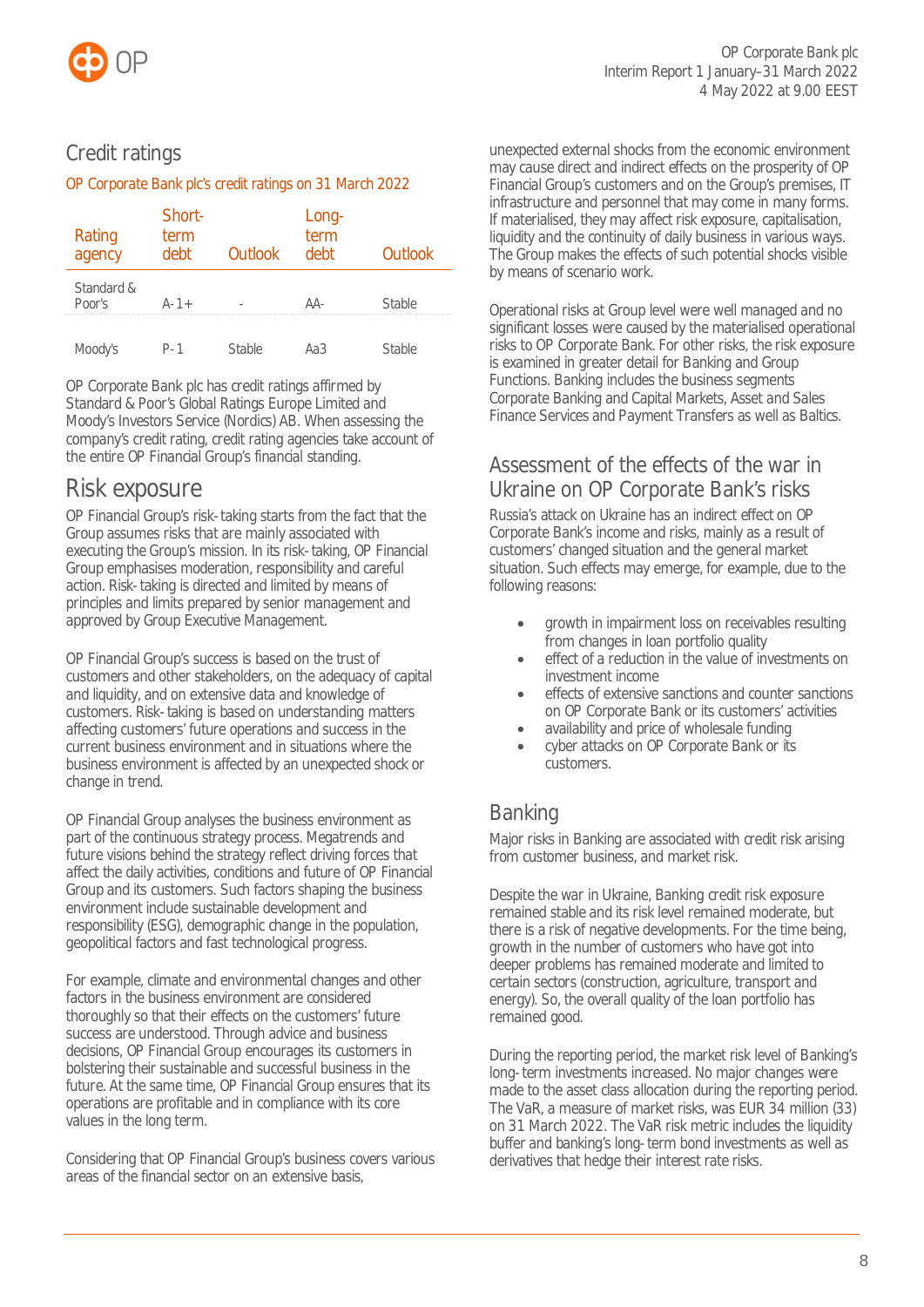





The interest rate risk of Markets was reduced in the first quarter. This is reflected in a decrease in the Expected Shortfall (ES), a market risk measure, compared with the preceding quarter. The uncertain situation in the fixed income market is behind this.



OP MB's ES limit of interest rate hedge was abandoned in the 2022 risk policy.

Banking's interest rate risk in the banking book measured as the effect of a one-percentage-point increase on a 12 month net interest income was EUR 53 million (-10) and as the effect of a one-percentage-point decrease EUR 1 million (89) on average in the year to March. Interest income risk is calculated for a one-year period by dividing the sum of the interest income risk for the next three years by three.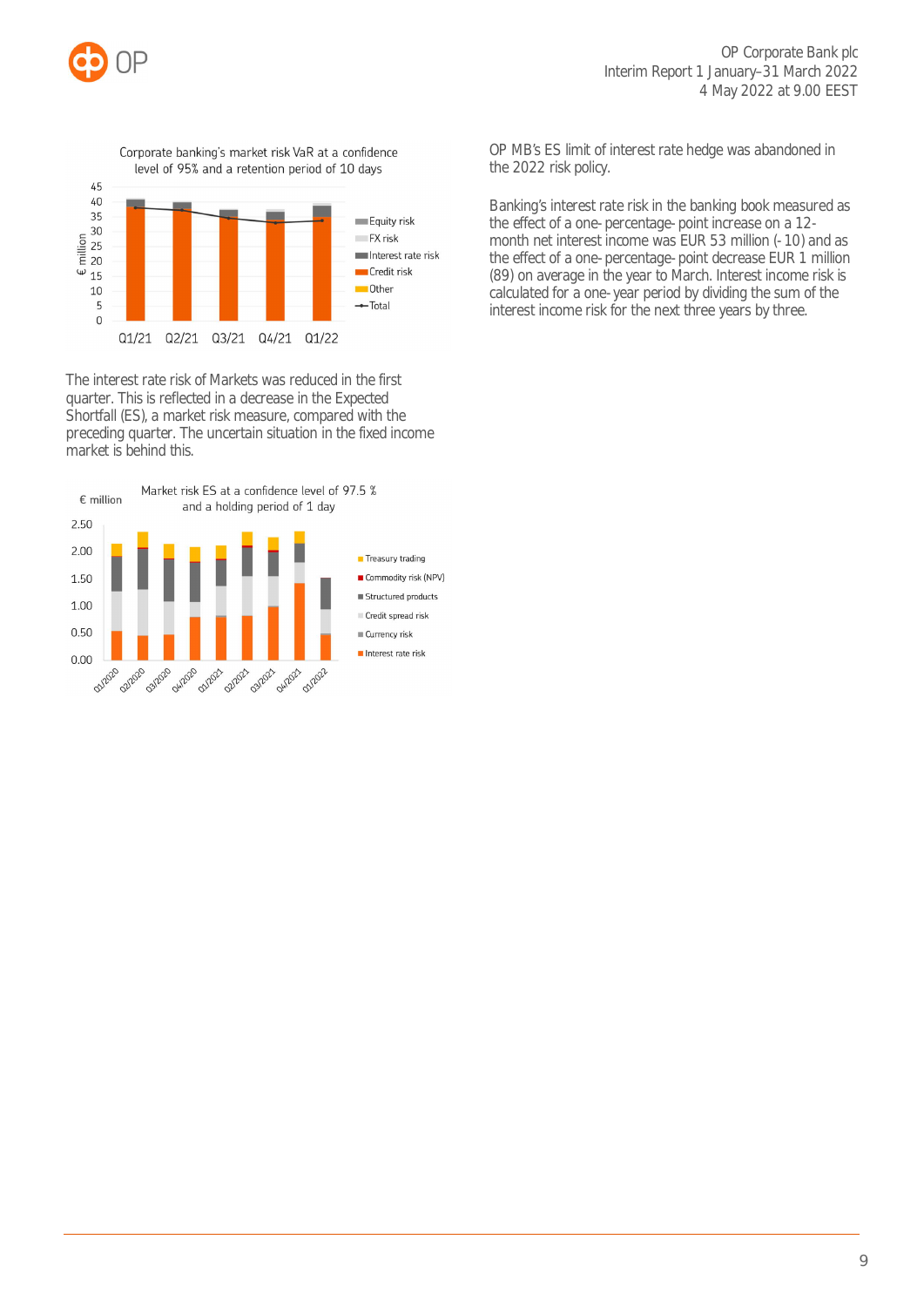

## Forborne loans and non-performing receivables

|                                           | exposures (gross) | Performing<br>forborne | receivables    | Non-performing | Doubtful<br>receivables |                |                | Loss allowance | Doubtful<br>receivables (net) |                |
|-------------------------------------------|-------------------|------------------------|----------------|----------------|-------------------------|----------------|----------------|----------------|-------------------------------|----------------|
|                                           | 31 Mar<br>2022    | 31 Dec<br>2021         | 31 Mar<br>2022 | 31 Dec<br>2021 | 31 Mar<br>2022          | 31 Dec<br>2021 | 31 Mar<br>2022 | 31 Dec<br>2021 | 31 Mar<br>2022                | 31 Dec<br>2021 |
| Over 90 days past<br>due, $\in$ billion   |                   |                        |                | 0.18           | 017                     | 0.18           | 0.09           | 0.09           | 0.08                          | O 09           |
| Unlikely to be paid, $\in$<br>billion     |                   |                        | 0.36           | 0.31           | 0.36                    | 0.31           | 0.12           | 0.09           | 0.24                          | 0.22           |
| Forborne exposures,<br>$\epsilon$ billion | N 14              | 0.19                   | 0.19           | 0.14           | 0.34                    | 0.32           | 0.09           | 0.09           | 0.24                          | O 24           |
| Total, $\epsilon$ billion                 | 0.14              | 0.19                   | 0.72           | 0.63           | 0.86                    | 0.81           | 0.30           | 0.27           | 0.57                          | 0.55           |

| Key ratios                                                                      | 31 Mar 2022 | 31 Dec 2021 |
|---------------------------------------------------------------------------------|-------------|-------------|
| Ratio of doubtful receivables to exposures, %                                   | 242         |             |
| Ratio of non-performing exposures to exposures, %                               |             |             |
| Ratio of performing forborne exposures to exposures, %                          |             |             |
| Ratio of performing forborne exposures to doubtful receivables, %               |             |             |
| Ratio of loss allowance (receivables from customers) to doubtful receivables, % |             |             |

At the end of the first quarter, OP Corporate Bank plc had 7 (7) large customer exposures, totalling EUR 3.5 (3.5) billion. Large customer exposure refers to the amount of exposures of an individual group of connected clients which, after allowances and other techniques applied to mitigate credit risks, exceeds 10% of the capital base covering customer risk. Own funds covering customer exposure means Tier 1 capital under CRR II.

Exposures by the Baltic Banking were EUR 3.9 billion (3.7), accounting for 9.8% (9.3) of total banking exposures of the Corporate Banking segment.

The distribution of loss allowance by sector is presented at Group level in OP Financial Group's Interim Report.

## Group Functions

Major risks related to the Group Functions segment include credit and market risks associated with the liquidity buffer, and liquidity risks. The most significant market risk factor is the effect of credit spread changes on the value of notes and bonds included in the liquidity buffer.

OP Financial Group and OP Corporate Bank plc have a solid funding and liquidity position.

The market risk of notes and bonds in the liquidity buffer (VaR with 95% confidence) increased during the reporting period. No major changes occurred in the asset class allocation. The VaR risk metric that measures market risk associated with the liquidity buffer was EUR 31 million (30) on 31 March 2022. The VaR risk metric includes the longterm bond investments within the liquidity buffer and the derivative contracts that hedge their interest rate risks.



Liquidity buffer's market risk VaR at a confidence level of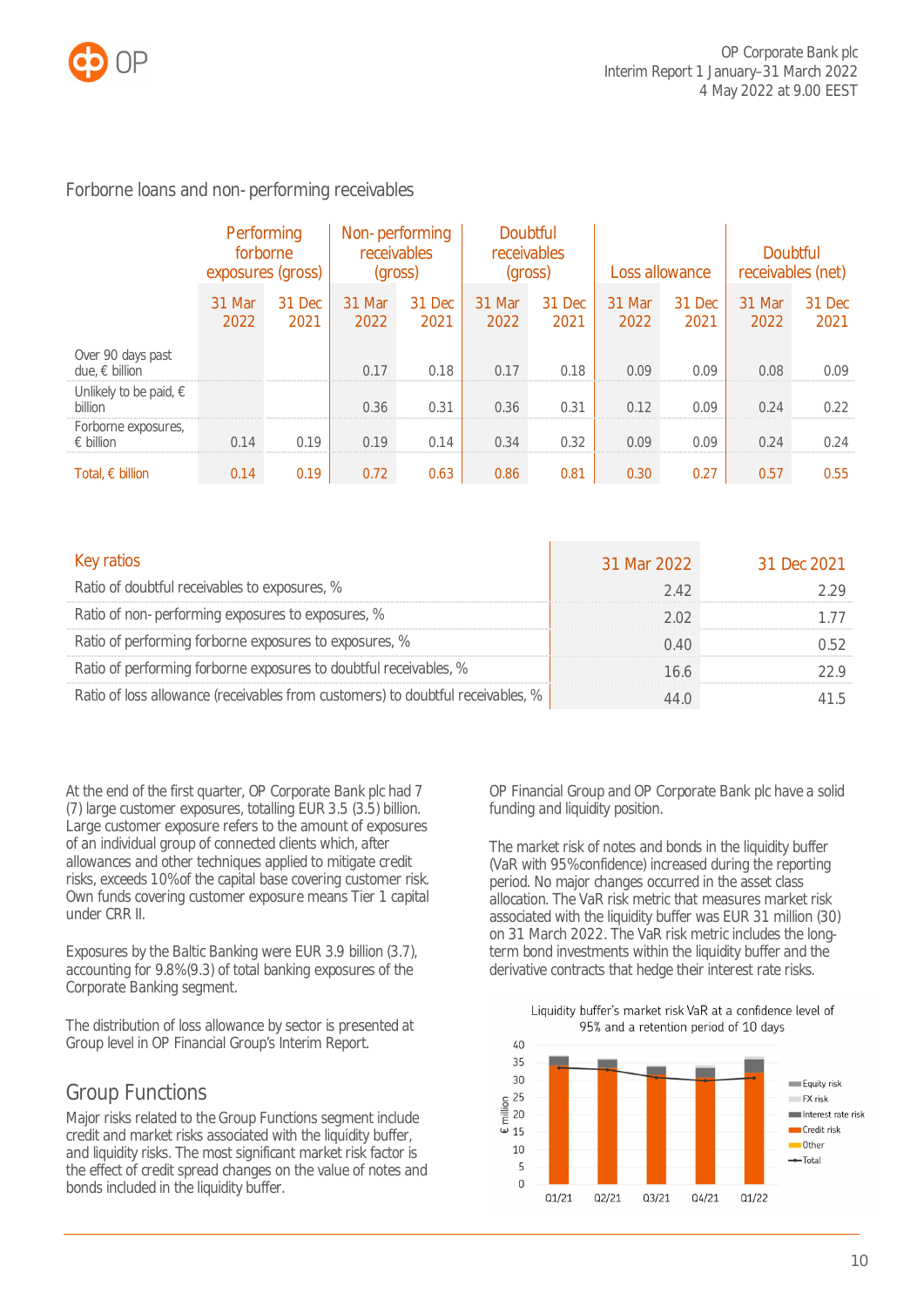

OP Financial Group secures its liquidity through a liquidity buffer maintained by OP Corporate Bank and consisting mainly of deposits with central banks and receivables eligible as collateral for central bank refinancing. The liquidity buffer is sufficient to cover the need for short-term funding for known and predictable payment flows and in a liquidity stress scenario.

OP Financial Group monitors its liquidity and the adequacy of its liquidity buffer using, for example, the LCR (Liquidity Coverage Ratio). According to regulation, the LCR must be at least 100%. OP Financial Group's LCR was 221% (212) at the end of the reporting period.

OP Financial Group monitors its long-term funding sufficiency, for example, by means of the Net Stable Funding Ratio (NSFR), which measures structural funding risk. According to regulation, the NSFR must be at least 100%. OP Financial Group's NSFR was 125% (130) at the end of the reporting period.

## Liquidity buffer

|                                           | 31 Mar | 31 Dec |           |
|-------------------------------------------|--------|--------|-----------|
| $\epsilon$ billion                        | 2022   | 2021   | Change, % |
| Deposits with central<br>banks            | 29.0   | 32.6   | $-11.2$   |
| Notes and bonds eligible<br>as collateral | 2.7    | 4.0    | $-33.4$   |
| Corporate loans eligible<br>as collateral | 0.0    | 0.0    |           |
| Total                                     | 31.7   | 36.7   | $-13.6$   |
| Receivables ineligible as<br>collateral   | 1.5    | 1.0    | 52.9      |
| Liquidity buffer at market<br>value       | 33.2   | 37.6   | $-11.9$   |
|                                           |        |        |           |
| Collateral haircut                        | $-0.4$ | $-0.3$ |           |
| Liquidity buffer at<br>collateral value   | 32.8   | 37.3   | $-12.2$   |

The liquidity buffer comprises notes, bonds and securitised assets issued by governments, municipalities, financial institutions and companies all showing good credit ratings.

Financial assets included in the liquidity buffer by credit rating on 31 March 2022, € million



Financial assets included in the liquidity buffer by maturity



For OP Corporate Bank plc acting as OP Financial Group's central financial institution, OP cooperative banks and OP Cooperative with its subsidiaries form a significant customer group. Exposures of OP Financial Group entities represented 20.0% of OP Corporate Bank plc's exposures. These exposures increased during the reporting period by EUR 20.3 million. All exposures of OP cooperative banks and OP Cooperative are investment-grade exposures.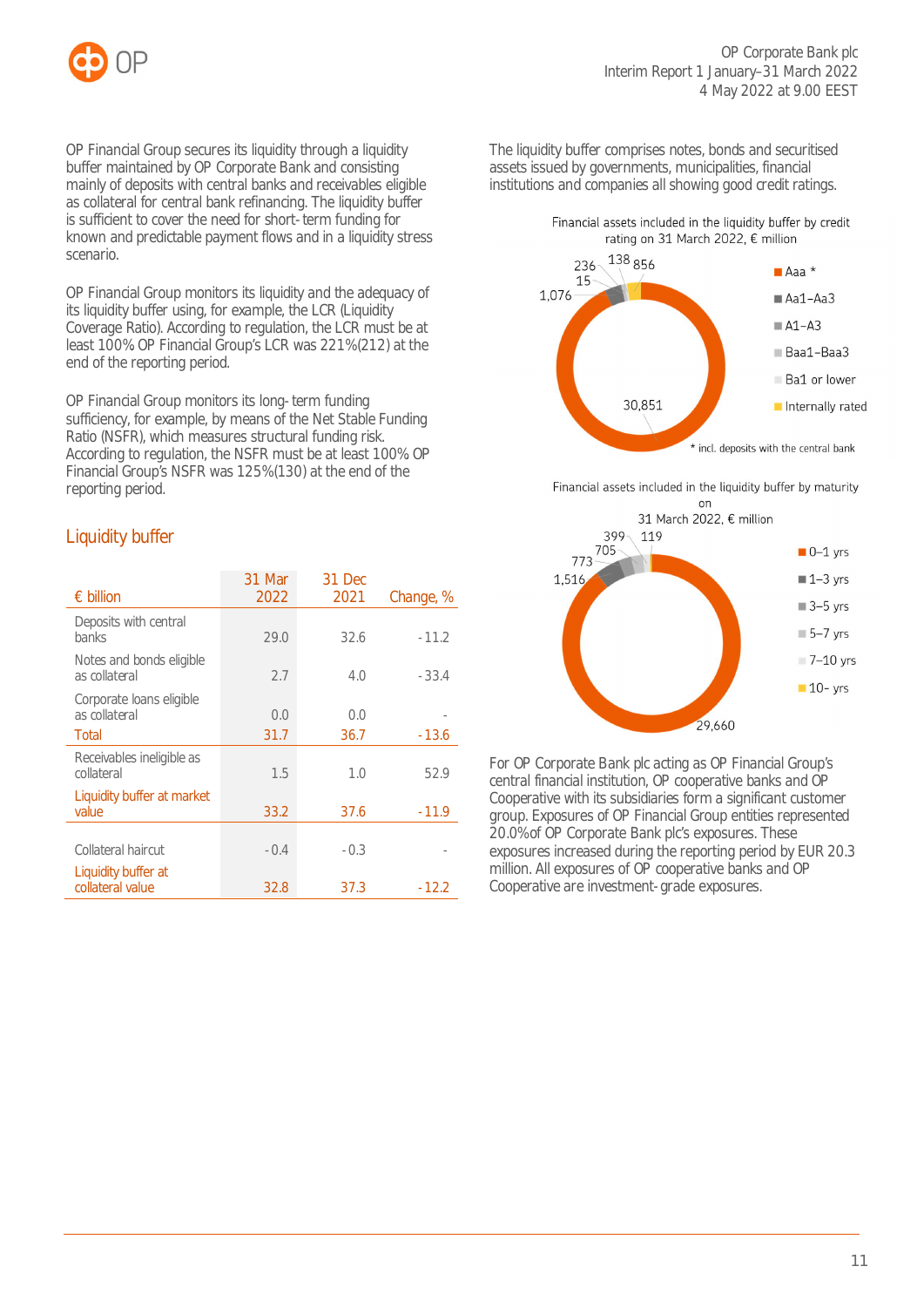

## <span id="page-12-0"></span>Financial performance by segment

OP Corporate Bank's business segments include Corporate Banking and Capital Markets, Asset and Sales Finance Services and Payment Transfers as well as Baltics. Non-business segment operations are presented in the Group Functions segment (formerly the Other Operations segment). OP Corporate Bank plc prepares its segment reporting in compliance with its accounting policies.

## <span id="page-12-1"></span>Corporate Banking and Capital Markets

- **Earnings before tax totalled EUR -33 million (65).**
- Total income decreased by 63.0% to EUR 40 million. Net interest income increased by 0.4% to EUR 53 million. Net investment income decreased to EUR -2 million (49). Value changes in Credit Valuation Adjustment (CVA) in derivatives owing to market changes decreased earnings by EUR 3 million (12).
- Total expenses increased by 16.0% to EUR 44 million (38). The stability contribution represented EUR 4 million of the increase.
- In the year to March, the loan portfolio grew by 10.6% to EUR 15.5 billion.
- Impairment loss on receivables weakened earnings by EUR 29 million (5).

### Key figures and ratios

| $\epsilon$ million                            | Q1/2022        | Q1/2021     | Change, % | Q4/2021     |
|-----------------------------------------------|----------------|-------------|-----------|-------------|
| Net interest income                           | 53             | 52          | 0.4       | 213         |
| Net commissions and fees                      | $-13$          | $-1$        | $-890.2$  | $-31$       |
| Net investment income                         | $-2$           | 49          |           | 167         |
| Other operating income                        | $\overline{2}$ |             | $-74.6$   | 70          |
| <b>Total income</b>                           | 40             | 107         | $-63.0$   | 420         |
| Personnel costs                               | $\circ$        | 8           | 8.1       | 36          |
| Depreciation/amortisation and impairment loss | $\overline{2}$ | 2           | $-1.3$    |             |
| Other operating expenses                      | 34             | 28          | 19.2      | 78          |
| <b>Total expenses</b>                         | 44             | 38          | 16.0      | 121         |
| Impairment loss on receivables                | $-29$          | $-5$        | 531.4     | $-38$       |
| Earnings before tax                           | $-33$          | 65          |           | 261         |
| Cost/income ratio, %                          | 111.1          | 35.5        | $-75.6*$  | 28.9        |
| Return on assets (ROA), %                     | $-0.54$        | 1.05        | $-1.59*$  | 1.29        |
| Return on assets, excluding OP bonuses, %     | $-0.54$        | 1.05        | $-1.59*$  | 1.29        |
|                                               |                |             |           |             |
|                                               | 31 Mar 2022    | 31 Mar 2021 | Change, % | 31 Dec 2021 |
| Loan portfolio, $\in$ billion                 | 15.5           | 14.0        | 10.6      | 15.2        |

#### \*Change in ratio

The Corporate Banking and Capital Markets business segment provides corporate and institutional customers with financing and liquidity management services. The services also range from the arrangement of debt issues, corporate finance services, equity, foreign exchange, bond, money market and derivative products, structured investment products and investment research. In addition to its own clients, the segment provides capital market products and services to corporate and personal clients through OP cooperative banks.

Investments by Corporate Banking in promoting sustainable finance increased the commitment portfolio of responsible finance to EUR 3,5 billion (3.0).

Uncertainty in the fixed income market caused by the geopolitical situation and inflationary expectations has kept the sales of interest rate protection products record high.

The direct exposures of the Corporate Banking and Capital Markets business segment to Russia are small. Indirect effects of market developments were reflected in the profits of trading positions.

### Financial performance for the reporting period

The segment earnings before tax were EUR –33 million (65). Total income fell by 63.0%. Total expenses increased by 16.0%. The cost/income ratio decreased to 111.1% (35.5) year on year.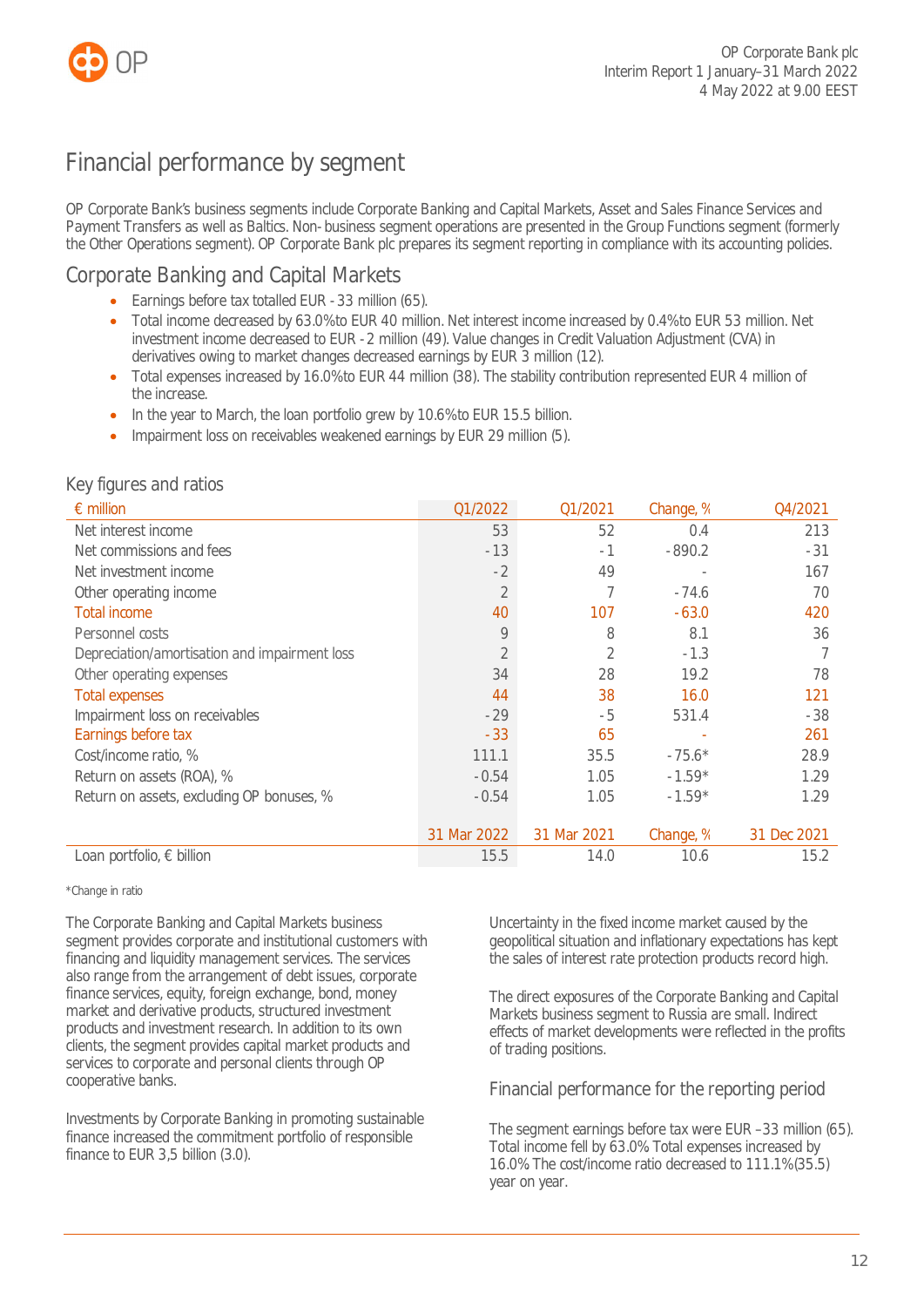

Net interest income increased by 0.4% to EUR 53 million (52). The segment's loan portfolio increased in the year to March by 10.6%, amounting to EUR 15.5 billion (14.0). Net commissions and fees decreased to EUR -13 million (-1), as commission expenses paid to OP Financial Group increased.

Net investment income decreased to EUR -2 million (49) as a result of lower income from derivatives business.

Other operating income decreased to EUR 2 million (7). A year ago, other operating income was increased by the additional margin under TLTRO III funding.

Impairment loss on receivables weakened earnings by EUR 29 million (5). The indirect effects of the war in Ukraine increased impairment loss on receivables.

Total expenses were EUR 44 million (38). Personnel costs rose by 8.1% to EUR 9 million (8). Other operating expenses increased by 19.2% to EUR 34 million (28). The stability contribution increased by EUR 4 million to EUR 17 million.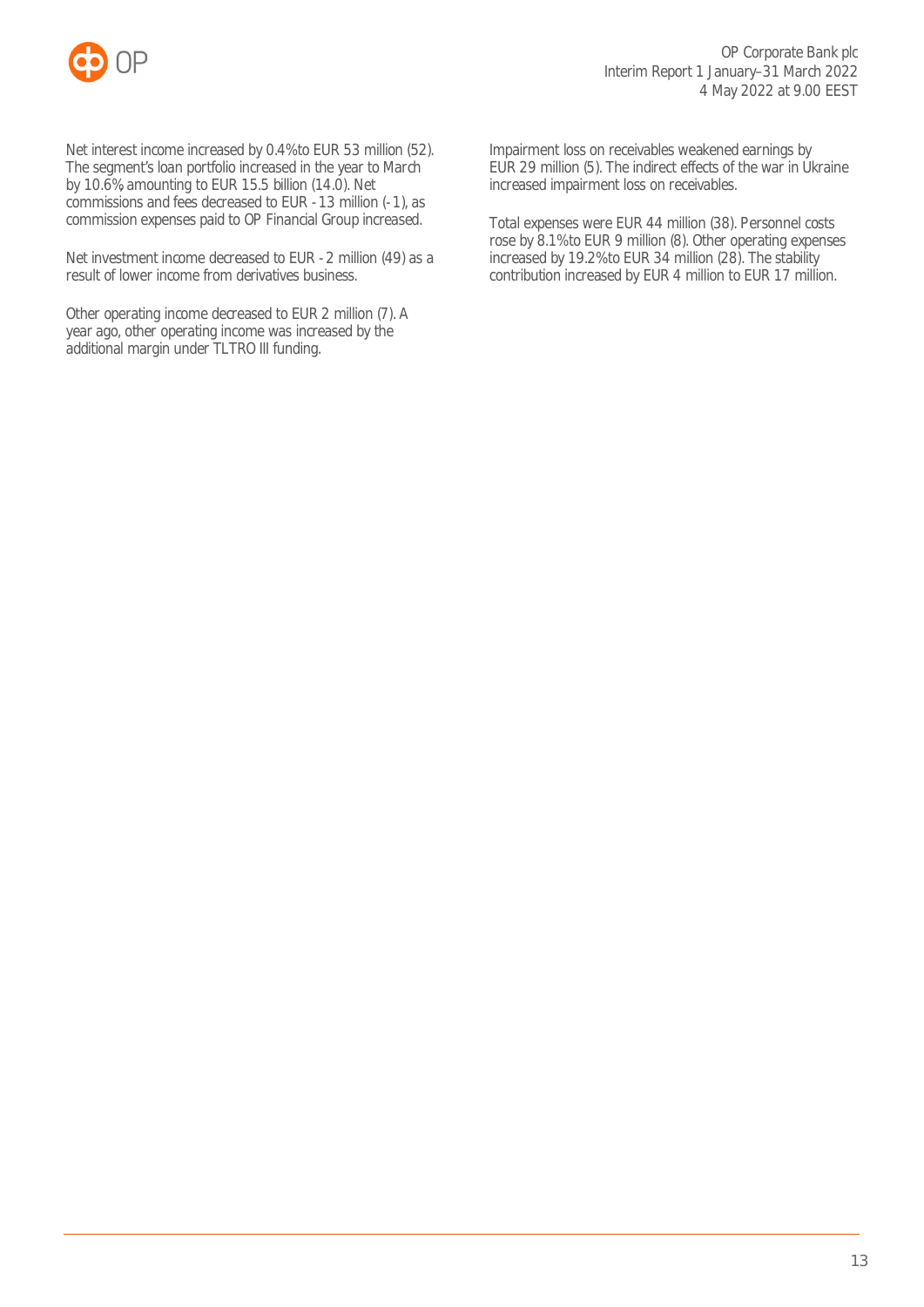

## <span id="page-14-0"></span>Asset and Sales Finance Services and Payment Transfers

- Earnings before tax totalled EUR 17 million (30).
- Total income increased by 5.6% to EUR 60 million. Net interest income increased by 6.2% to EUR 40 million.
- Total expenses decreased to EUR 32 million (33).
- In the year to March, the loan portfolio grew by 5.0% to EUR 8.2 billion.
- Impairment loss on receivables weakened earnings by EUR 11 million. A year ago, impairment loss on receivables reversed came to EUR 5 million.
- The most significant development investments involved the development of payment systems.

### Key figures and ratios

| $\epsilon$ million                            | Q1/2022     | Q1/2021     | Change, % | Q4/2021          |
|-----------------------------------------------|-------------|-------------|-----------|------------------|
| Net interest income                           | 40          | 37          | 6.2       | 155              |
| Net commissions and fees                      | 15          | 14          | 9.0       | 58               |
| Net investment income                         | 0           | $\Omega$    | $-100$    | $\left( \right)$ |
| Other operating income                        | 6           | 6           | $-5.6$    | 18               |
| <b>Total income</b>                           | 60          | 57          | 5.6       | 231              |
| Personnel costs                               |             | 6           | 3.8       | 26               |
| Depreciation/amortisation and impairment loss |             |             | $-37.5$   | 2                |
| Other operating expenses                      | 25          | 25          | $-0.8$    | 76               |
| <b>Total expenses</b>                         | 32          | 33          | $-1.0$    | 104              |
| Impairment loss on receivables                | $-11$       | 5           |           | $-37$            |
| Earnings before tax                           | 17          | 30          | $-44.3$   | 90               |
| Cost/income ratio, %                          | 53.5        | 57.0        | $3.6*$    | 44.9             |
| Return on assets (ROA), %                     | 0.62        | 1.16        | $-0.54*$  | 1.10             |
| Return on assets, excluding OP bonuses, %     | 0.62        | 1.16        | $-0.54*$  | 1.10             |
|                                               |             |             |           |                  |
|                                               | 31 Mar 2022 | 31 Mar 2021 | Change, % | 31 Dec 2021      |
| Loan portfolio, $\in$ billion                 | 8.2         | 7.8         | 5.0       | 8.0              |
| Deposits, $\in$ billion                       | 13.5        | 11.9        | 13.3      | 14.9             |

\*Change in ratio

The Asset and Sales Finance Services and Payment Transfers business segment provides consumers and companies with customer financing services, payment and liquidity management services, financing services for foreign trade and leasing and factoring services.

The most significant development investments of the business segment involved the upgrades of core payment systems. In addition, digital transaction services were updated and improved. During the reporting period, OP was the first bank in Finland to launch a service that enables companies to track the progress of their international payments and the related costs on a real-time basis. OP's multi-bank feature will expand, and companies can view their account details and make payments from the accounts with several Nordic and European banks, in addition to Finnish banks.

In the year to March, the loan portfolio grew by 5.0% to EUR 8.2 billion. The deposit portfolio increased in the year to March by 13.3% to EUR 13.5 billion.

Direct exposures of the Asset and Sales Finance and Payment Transfers segment to Russia are small and limited to the trade finance business.

## Financial performance for the reporting period

The segment earnings before tax were EUR 17 million (30). Total income increased by 5.6%. Total expenses decreased by 1.0%. The cost/income ratio improved to 53.5% (57.0) year on year.

Net interest income increased by 6.2% to EUR 40 million. The increase was explained by an increase in net interest income from asset and sales finance solutions. Net commissions and fees increased to EUR 15 million (14). Other operating income remained at the previous year's level at EUR 6 million.

Impairment loss on receivables weakened earnings by EUR 11 million. A year ago, impairment loss on receivables reversed came to EUR 5 million. The indirect effects of the war in Ukraine increased impairment loss on receivables.

Total expenses were EUR 32 million (33). Personnel costs rose by 3.8% to EUR 7 million. Other operating expenses remained at the previous year's level at EUR 25 million. ICT costs decreased by EUR 2 million year on year, but the stability contribution increased by EUR 3 million to EUR 8 million.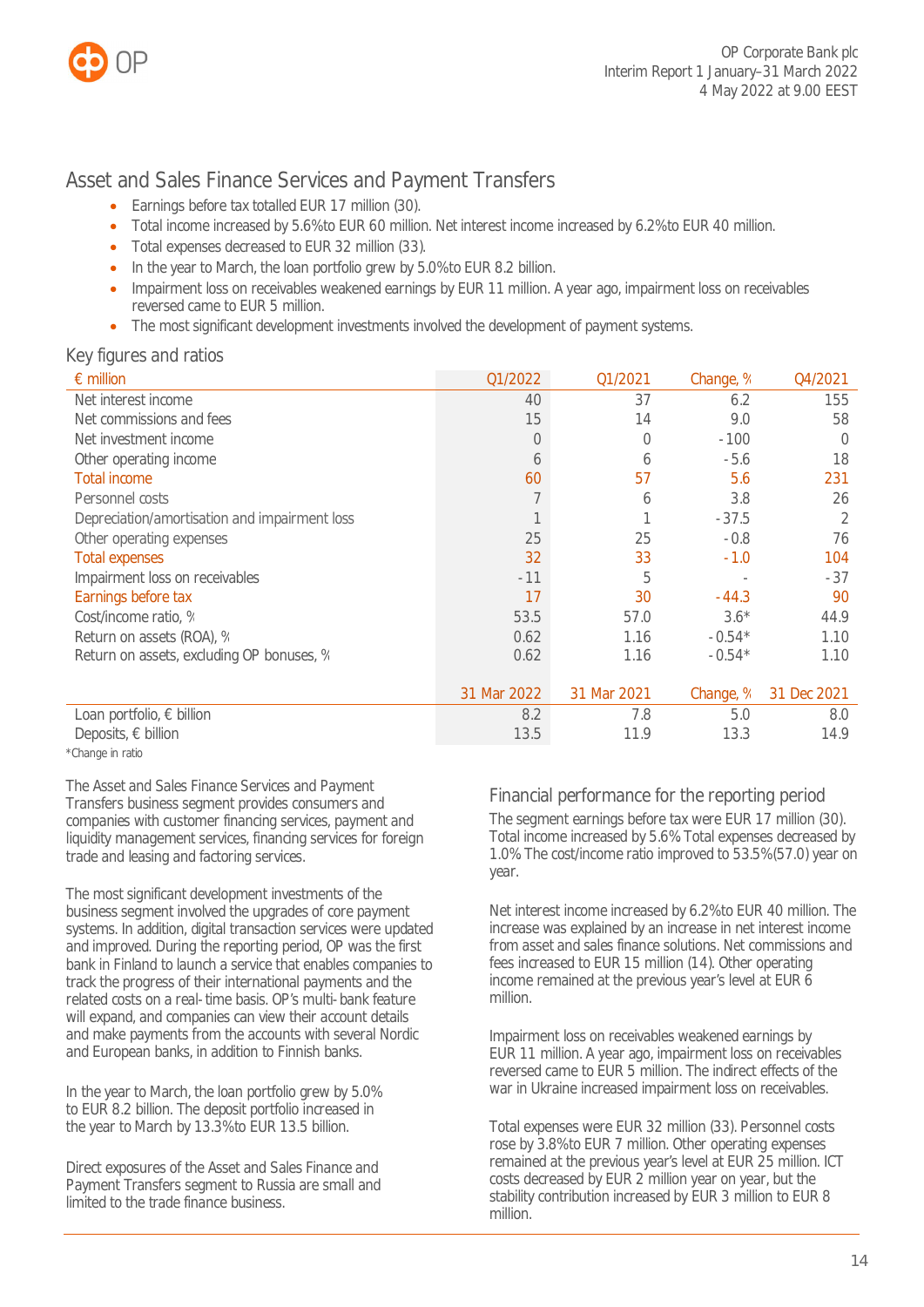

## <span id="page-15-0"></span>**Baltics**

- Earnings before tax totalled EUR 2 million (3).
- Total income increased by 67.5% to EUR 14 million. Net interest income increased by 74.7% to EUR 12 million.
- Total expenses increased by 55.6% to EUR 10 million. The stability contribution represented EUR 1 million of the increase.
- In the year to March, the loan portfolio grew by 12.7% to EUR 2.6 billion.
- Impairment loss on receivables weakened earnings by EUR 3 million. A year ago, impairment loss on receivables reversed came to EUR 1 million.
- The most significant development investments focused on the development of the payment transfer system.

### Key figures and ratios

| $\epsilon$ million                            | Q1/2022        | Q1/2021     | Change, % | Q4/2021     |
|-----------------------------------------------|----------------|-------------|-----------|-------------|
| Net interest income                           | 12             |             | 74.7      | 33          |
| Net commissions and fees                      | 3              |             | 64.9      | 9           |
| Net investment income                         | $\overline{0}$ |             | 8.0       |             |
| Other operating income                        | 0              |             |           |             |
| <b>Total income</b>                           | 14             | 9           | 67.5      | 42          |
| Personnel costs                               | 2              |             | 50.8      | 6           |
| Depreciation/amortisation and impairment loss |                |             | 5.2       |             |
| Other operating expenses                      |                |             | 62.9      | 14          |
| <b>Total expenses</b>                         | 10             | 6           | 55.6      | 22          |
| Impairment loss on receivables                | $-3$           |             |           | $\bigcap$   |
| Earnings before tax                           | $\overline{2}$ | 3           | $-35.5$   | 20          |
| Cost/income ratio, %                          | 67.8           | 73.0        | $5.2*$    | 52.8        |
| Return on assets (ROA), %                     | 0.27           | 0.46        | $-0.19*$  | 0.71        |
| Return on assets, excluding OP bonuses, %     | 0.27           | 0.46        | $-0.19*$  | 0.71        |
|                                               |                |             |           |             |
|                                               | 31 Mar 2022    | 31 Mar 2021 | Change, % | 31 Dec 2021 |
| Loan portfolio, $\in$ billion                 | 2.6            | 2.3         | 12.7      | 2.4         |
| Deposits, $\in$ billion                       | 0.6            | 0.6         | $-7.6$    | 0.7         |

The figures and ratios a year ago exclude those of the Baltic subsidiaries that merged into OP Corporate Bank in October 2021. \*Change in ratio

With its local expertise, the Baltics segment provides corporate and institutional customers with financing and liquidity management services and financing services for foreign trade. OP Corporate Bank plc has branches in Estonia, Latvia and Lithuania.

In the year to March, the segment's loan portfolio grew by 12.7% to EUR 2.6 billion. The deposit portfolio decreased in the year to March by 7.6% to EUR 0.6 billion.

The most significant development investments in 2022 will especially focus on improving the payment transfer system and developing the related express transfers, in particular.

The direct exposures of the Baltics segment to Russia are small. The segment has enhanced the monitoring of customers' credit risk exposure after Russia attacked on Ukraine.

Financial performance for the reporting period The segment earnings before tax were EUR 2 million (3). Total income increased by 67.5%. Total expenses increased by 55.6%. The cost/income ratio improved to 67.8% (73.0) year on year.

Net interest income rose to EUR 12 million (7). The loan portfolio grew by 12.7% in the year to March. Net commissions and fees increased to EUR 3 million (2).

Impairment loss on receivables weakened earnings by EUR 3 million. A year ago, impairment loss on receivables reversed came to EUR 1 million.

Total expenses were EUR 10 million (6). Personnel costs rose by 50.8% to EUR 2 million. Other operating expenses grew by 62.9% to EUR 7 million. ICT costs increased by EUR 1 million year on year and the stability contribution by EUR 1 million to EUR 4 million.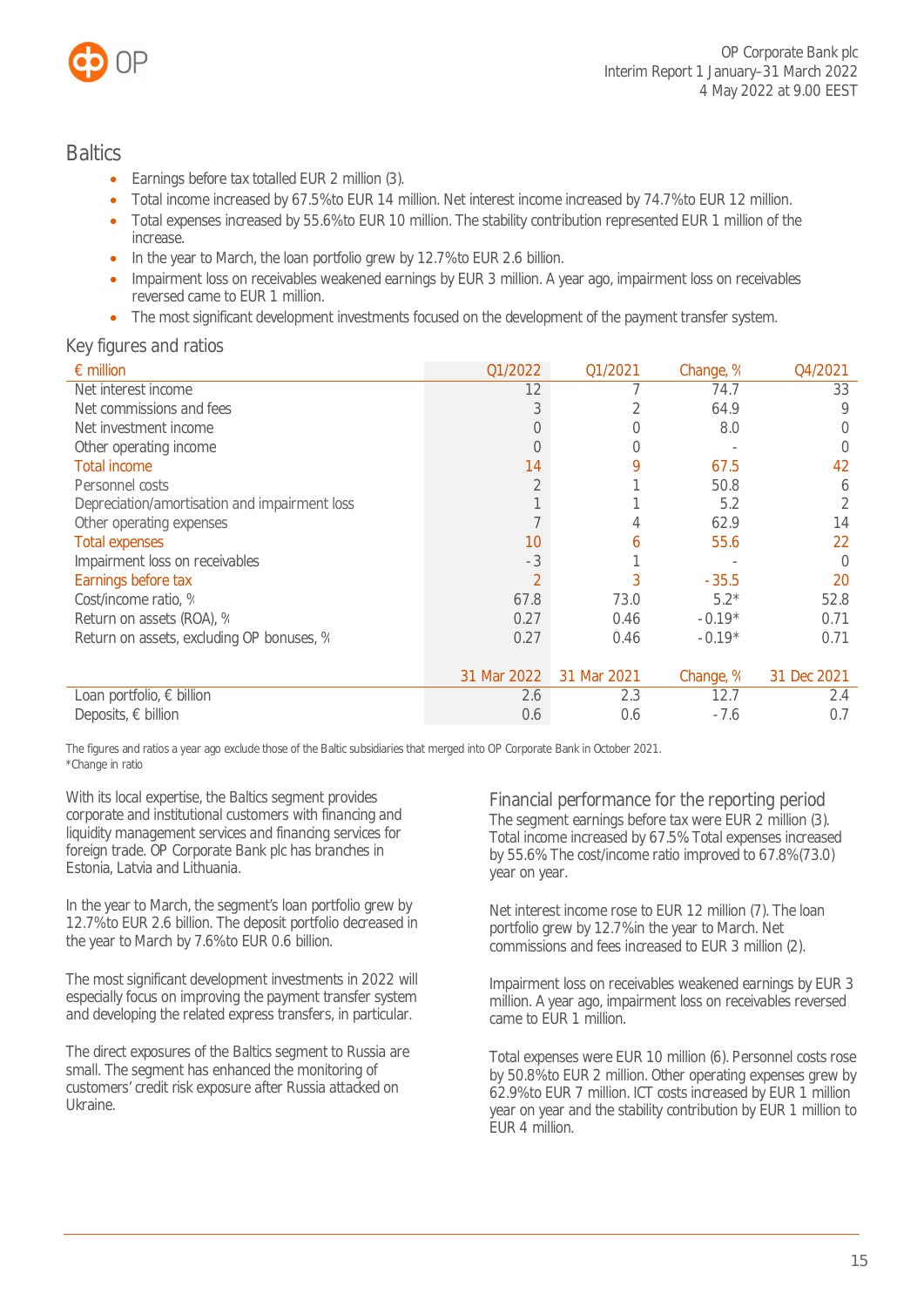

## <span id="page-16-0"></span>Group Functions

- Earnings before tax totalled EUR –3 million (–33).
- Liquidity remained strong.

## Key figures and ratios

| $\epsilon$ million                                                           | Q1/2022      | Q1/2021 | Change, % | Q4/2021   |
|------------------------------------------------------------------------------|--------------|---------|-----------|-----------|
| Net interest income                                                          | $-10$        | $-20$   |           |           |
| Net commissions and fees                                                     | $-$          | -1      |           | $-5$      |
| Net investment income                                                        |              |         |           |           |
| Other operating income                                                       | <sub>(</sub> |         | 63.2      | 19        |
| <b>Total income</b>                                                          |              | $-16$   |           | 27        |
| Personnel costs                                                              |              |         | $-49.4$   | 4         |
| Other expenses                                                               |              | 16      | $-57.6$   | 127       |
| <b>Total expenses</b>                                                        |              | 17      | $-57.2$   | 132       |
| Impairment loss on receivables                                               |              |         | 361.5     | $\bigcap$ |
| Earnings before tax                                                          | $-3$         | $-33$   |           | $-105$    |
| Receivables and liabilities from/to the amalgamation's central               |              |         |           |           |
| cooperative and member credit institutions, net position, $\epsilon$ billion | $-14.0$      | $-9.7$  |           | $-13.1$   |

Functions supporting OP Financial Group, such as Group Treasury, are centralised within Group Functions. Group Treasury is responsible for the management of the funding and liquidity of member credit institutions and the central cooperative consolidated. It is also in charge of OP Financial Group's wholesale funding together with OP Mortgage Bank. Operating income derives mainly from net interest income and net investment income. The most significant risk categories are market risks and credit risk. In addition, income, expenses, investments and capital which have not been allocated to the business segments are reported under Group Functions.

### Financial performance for the reporting period

The Group Functions segment's earnings before tax amounted to EUR –3 million (–33). Earnings before tax at fair value were EUR -25 million (-38).

Net interest income was EUR –10 million (–20). Net interest income was increased by a better year-on-year result of the market risk position and by the elimination of the cost of subordinated loans matured after the corresponding period a year ago. The conditional additional TLTRO interest rate improved net interest income by EUR 3 million (1).

Net investment income totalled EUR 9 million (0). Net investment income included EUR 9 million (3) in capital gains on notes and bonds.

Compared with the corresponding period a year ago, other expenses for the reporting period were decreased by a reduction in the margin exceeding the ECB deposit facility rate in TLTRO funding that is transferred within OP Financial Group.

At the end of March, the average margin of senior and senior non-preferred wholesale funding was 36 basis points (34).

OP Corporate Bank's TLTRO III funding totalled EUR 16.0 billion at the end of March.

In January, OP Corporate Bank issued a green senior nonpreferred bond worth EUR 500 million with a maturity of 5.5 years.

Between January and March, OP Corporate Bank issued long-term bonds worth EUR 0.5 billion (1.3).

The total interest rate for TLTRO III funding between 24 June 2020 and 23 June 2022 can be the ECB's deposit facility rate (–0.50% on the reporting date) minus 0.50%. For the subsequent loan maturity, the interest rate can at its best be the ECB's deposit facility rate. The reduced interest rate is conditional on fulfilling the criteria for net lending performance. The latter net lending review period expired on 31 December 2021 when OP Financial Group assessed that it had fulfilled these criteria. A one-off earnings effect following the update of the assessment was recognised in the financial year ended on 31 December 2021, in accordance with IFRS 9.

On 31 March 2022, investments by the amalgamation's central cooperative and the member credit institutions in OP Corporate Bank were EUR 14.0 (–13) billion higher than funding borrowed by them from Group Treasury. This amount was increased by growth in deposits made by member credit institutions with OP Corporate Bank.

OP Financial Group's and OP Corporate Bank plc's funding position and liquidity is strong.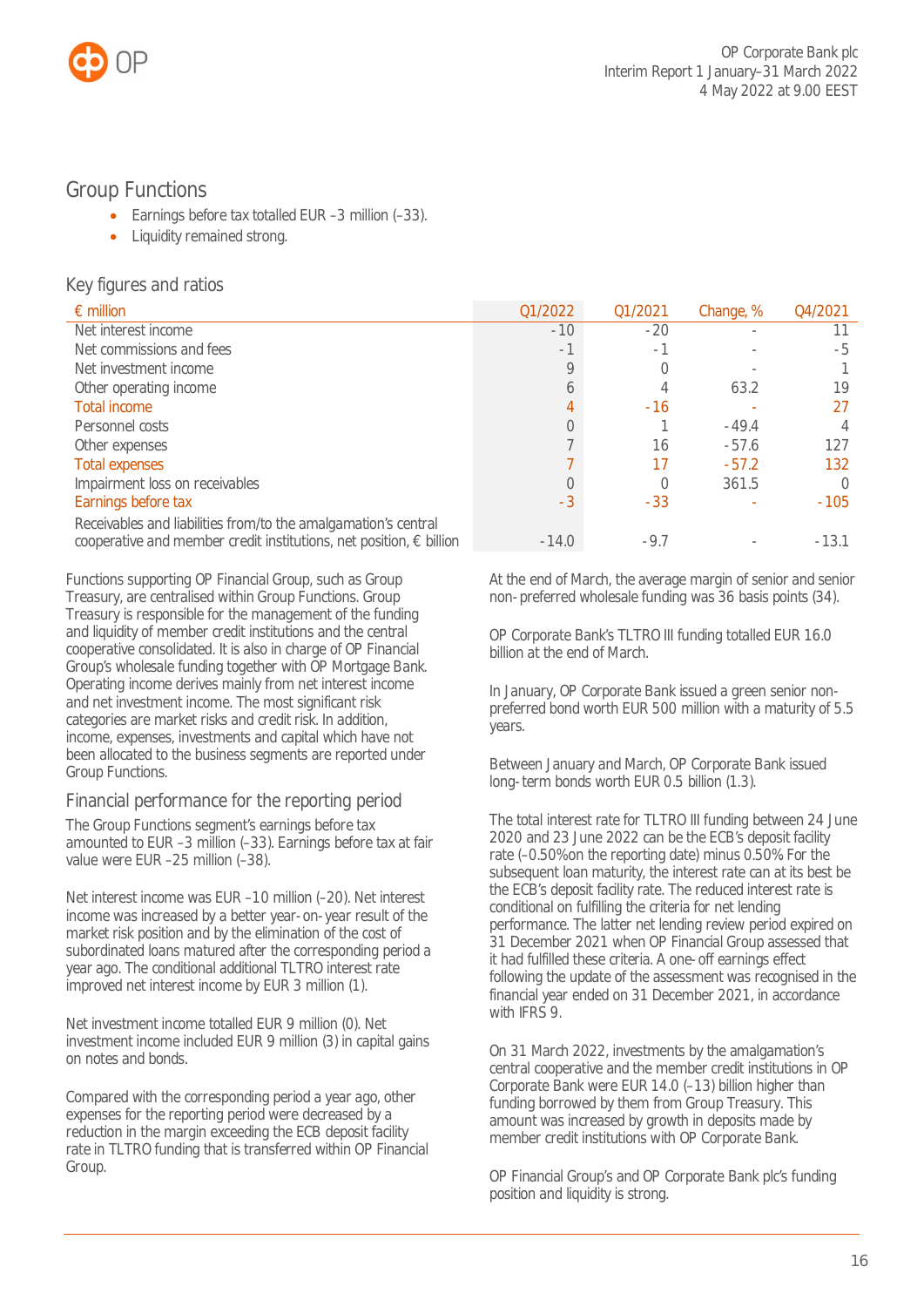



## <span id="page-17-0"></span>ICT investments

OP Corporate Bank invests in developing its operations and improving customer experience on an ongoing basis. ICT investments make up a significant portion of the costs of developing these services.

ICT costs of OP Corporate Bank's service development and production maintenance totalled EUR 24 million (25). These include licence fees, purchased services, other external costs related to projects and inhouse work. Development costs totalled EUR 4 million (4). Development costs have not been capitalised (0).

More detailed information on OP Corporate Bank's investments can be found under each business segment's section in this Interim Report.

## <span id="page-17-1"></span>Personnel and remuneration

On 31 March 2022, OP Corporate Bank plc had 789 employees (767).

### Personnel at period end

|                                                                    | 31 Mar<br>2022 | 31 Dec<br>2021 |
|--------------------------------------------------------------------|----------------|----------------|
| Corporate Banking<br>and Capital Markets<br><b>Asset and Sales</b> | 304            | 290            |
| Finance Services and<br><b>Payment Transfers</b>                   | 315            | 312            |
| <b>Baltics</b>                                                     | 129            | 125            |
| <b>Group Functions</b>                                             | 41             | 40             |
| Total                                                              | 789            | 767            |

Variable remuneration applied by OP Financial Group and OP Corporate Bank in 2022 consists of the performance-based bonus scheme covering all personnel, and the personnel fund. Company-specific targets based on the annual plan and the Group-level strategic targets are taken into account in the metrics used in the performance-based bonus scheme and the personnel fund. In drawing up the remuneration schemes, OP has taken account of the regulation regarding the financial sector's remuneration schemes.

## <span id="page-17-2"></span>Corporate governance and management

OP Corporate Bank plc's management system is based on business segments. Management of OP Corporate Bank is part of OP Financial Group's management system.

On 2 March 2022, the Annual General Meeting (AGM) of OP Corporate Bank plc elected OP Financial Group's President and Group Chief Executive Officer Timo Ritakallio as Chair of OP Corporate Bank's Board of Directors. As other Board

members, the AGM elected OP Financial Group's Chief Financial Officer Mikko Timonen, Helsinki Area Cooperative Bank's Managing Director Jarmo Viitanen, OP Keski-Suomi Managing Director Pasi Sorri and OP Turun Seutu Managing Director Petteri Rinne.

Vesa Aho stepped down from the Board of Directors on 1 March 2022. Olli-Pekka Saario stepped down from the Board of Directors on 2 March 2022.

The AGM re-elected KPMG Oy Ab, an audit firm, to act as OP Corporate Bank's auditor for the financial year 2022, with Juha-Pekka Mylén, APA, acting as the chief auditor, appointed by KPMG Oy Ab.

## Decisions by the Annual General **Meeting**

The Annual General Meeting (AGM) of 2 March 2022 adopted the Financial Statements for 2021 and discharged members of the Board of Directors and the President and CEO from liability. The AGM decided that a dividend of EUR 0.25 be distributed per share for the financial year 2021, totalling EUR 79,887,853.75, and that following dividend distribution, the remaining amount of EUR 134,709,559.60 be recognised in the retained earnings account. Following dividend distribution, the company's distributable earnings total EUR 2,715,907,104.95 and its distributable funds total EUR 3,047,287,942.01.

## <span id="page-17-3"></span>Outlook towards the year end

The world economy grew at a brisk pace during early 2022. Fast economic recovery from the crisis caused by the Covid-19 pandemic increased raw material prices and sped up inflation, however. Covid-19 infections and the resulting restrictions continued to undermine economic development not only in service sectors but also in industrial sectors suffering from problems in production chains. After Russia's attack on Ukraine, raw material prices rose more sharply and inflation accelerated further.

In the financial market, stock prices fell and market interest rates rose during the first quarter. The immediate increase in uncertainty caused by Russia's war of aggression remained short-lived in the market.

Exceptional uncertainty casts a shadow over the economic outlook. The Covid-19 pandemic, the Russian invasion of Ukraine and a strong rise in raw material prices constitute a situation where their combined effects are very hard to predict.

In the near future, inflation is expected to remain high and economic growth to slow down, but the economic situation in Finland and the rest of the euro area should remain fairly good. As the year proceeds, monetary policy is anticipated to tighten and interest rates are expected to continue rising.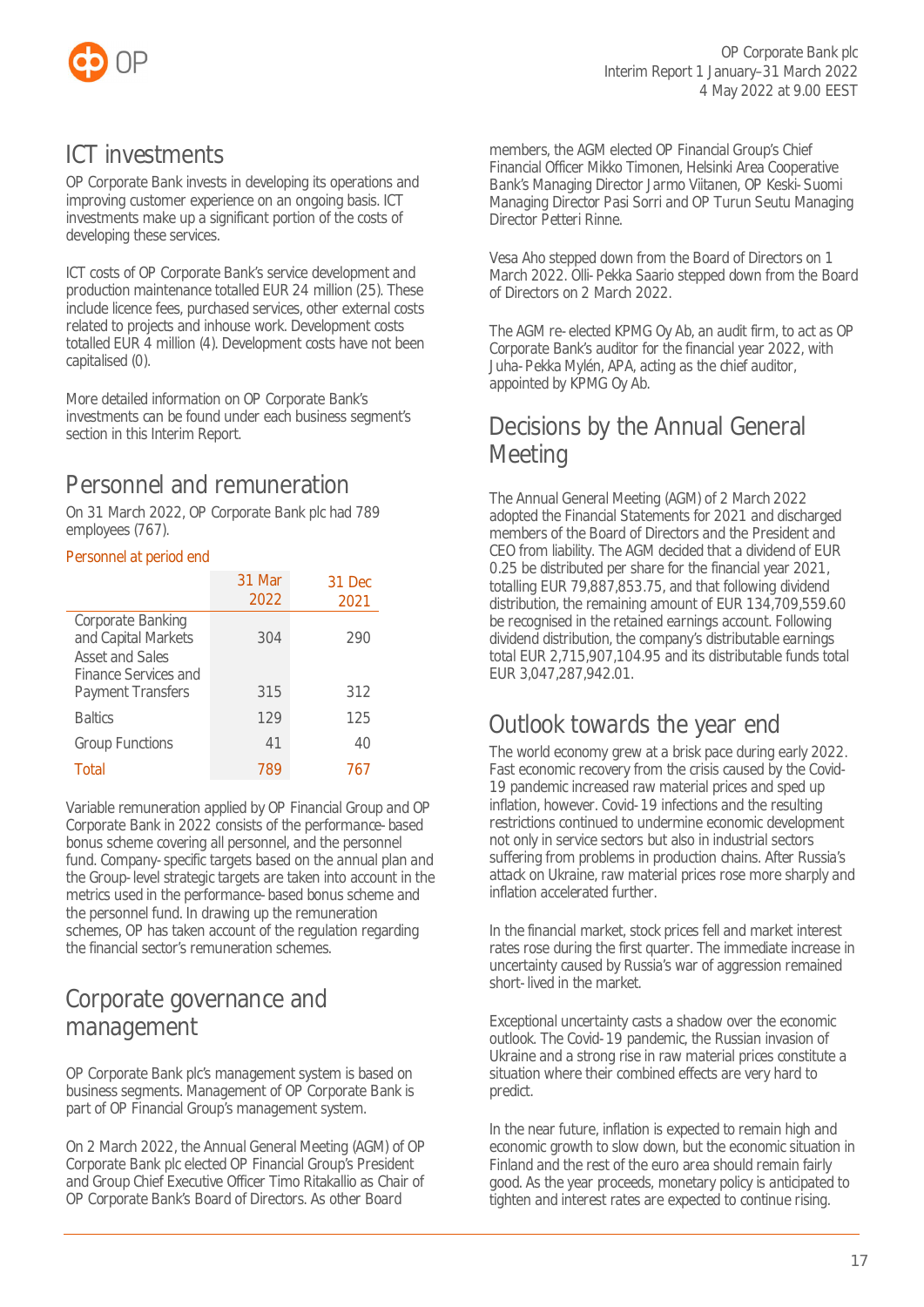

The most significant uncertainties affecting earnings performance due to the war in Ukraine, the Covid-19 pandemic and inflation relate to changes in the interest rate and investment environment and to the developments in impairment losses. In addition, future earnings performance will be affected by the market growth rate and the change in the competitive situation.

Full-year earnings estimates for 2022 will only be provided at the OP Financial Group level, in its financial statements bulletin and interim and half-year financial reports.

All forward-looking statements in this Interim Report expressing the management's expectations, beliefs, estimates, forecasts, projections and assumptions are based on the current view of the future development in the business environment and the future financial performance of OP Corporate Bank plc's and its various functions, and actual results may differ materially from those expressed in the forward-looking statements.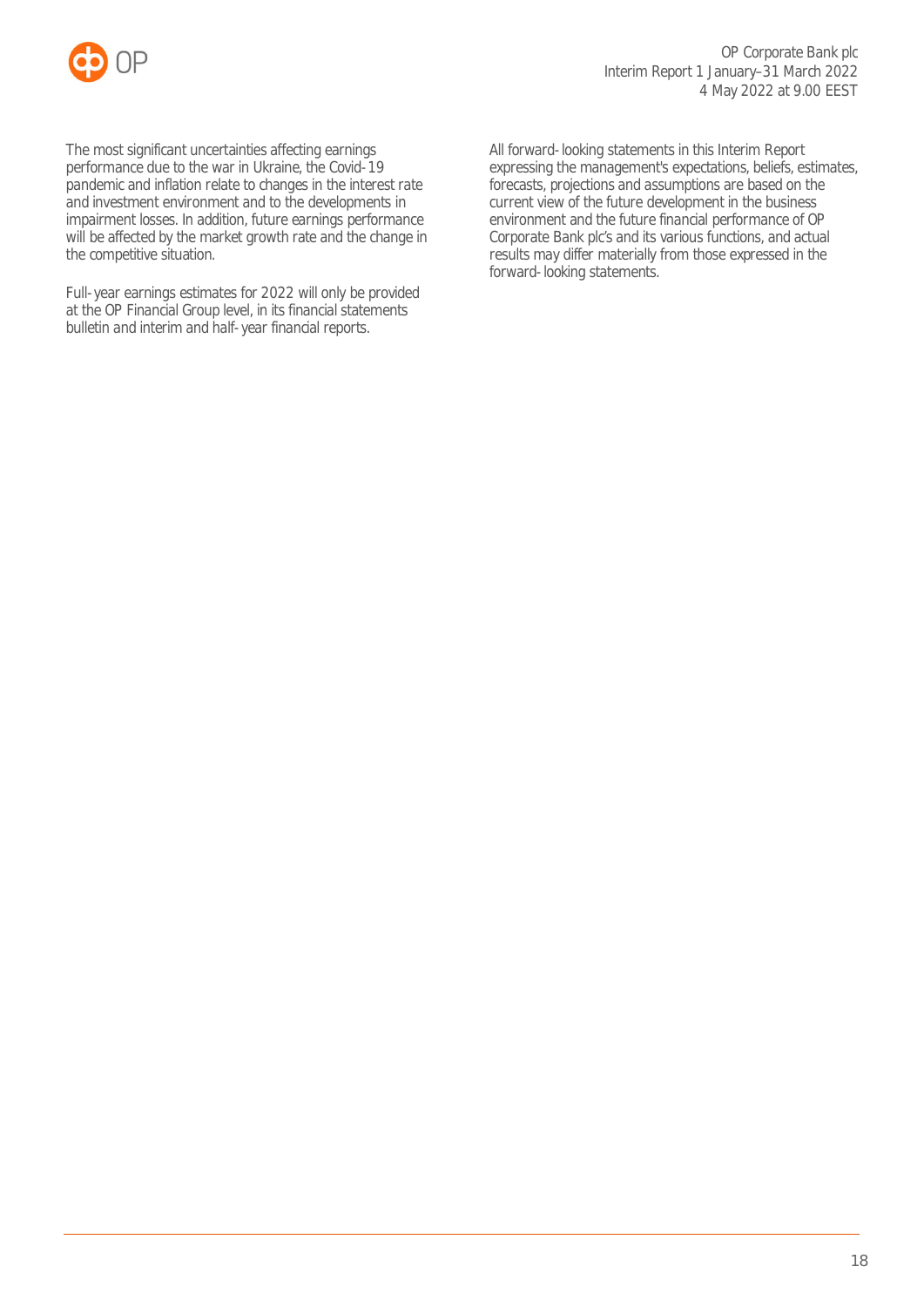

## <span id="page-19-0"></span>Formulas for key figures and ratios

The Alternative Performance Measures are presented to illustrate the financial performance of business operations and to improve comparability between reporting periods. The formulas for the used Alternative Performance Measures are presented below.

## Alternative Performance Measures

| Key figure or ratio                                                           | Formula                                                                                                                                                                                      | <b>Description</b>                                                                                                                                                               |
|-------------------------------------------------------------------------------|----------------------------------------------------------------------------------------------------------------------------------------------------------------------------------------------|----------------------------------------------------------------------------------------------------------------------------------------------------------------------------------|
| Return on equity (ROE), %                                                     | Financial performance for the reporting<br>period x (days of financial year/days of<br>reporting period)<br>x 100<br>Equity (average at beginning and end of<br>period)                      | The ratio describes how much return is generated on equity<br>capital as a percentage of equity during the reporting period.                                                     |
| Return on assets (ROA), %                                                     | Financial performance for the reporting<br>period x (days of financial year/days of<br>reporting period)<br>x 100<br>Average balance sheet total (average at<br>beginning and end of period) | The ratio describes how much return is generated on capital tied<br>up on business during the reporting period.                                                                  |
| Cost/income ratio, %                                                          | <b>Total expenses</b><br>x 100<br>Total income                                                                                                                                               | The ratio describes the ratio of expenses to income. The lower<br>that ratio, the better.                                                                                        |
| Loan portfolio                                                                | Balance sheet item Receivables from<br>customers                                                                                                                                             | The loan portfolio is presented under Receivables from<br>customers in the balance sheet.                                                                                        |
| Ratio of impairment loss on receivables to<br>loan and quarantee portfolio, % | Impairment loss on receivables x (days of<br>financial year/days of reporting period)<br>x 100<br>Loan and quarantee portfolio at period<br>end                                              | The ratio describes the ratio of impairment loss on receivables<br>entered in the income statement to the loan and quarantee<br>portfolio. The lower that ratio, the better.     |
| Deposits                                                                      | Deposits included in balance sheet item<br>Liabilities to customers                                                                                                                          | Deposits are presented in Liabilities to customers in the balance<br>sheet.                                                                                                      |
| Coverage ratio, %                                                             | Loss allowance<br>Receivables from customers (on-balance- x 100<br>sheet and off-balance-sheet items)                                                                                        | The ratio describes how much the amount of expected losses<br>covers the amount of the liability.                                                                                |
| Default capture rate, %                                                       | New defaulted contracts in stage 2 a year<br>ago<br>$- x 100$<br>New defaulted contracts during the<br>reporting period                                                                      | The ratio describes the effectiveness of the SICR model<br>(significant increase in credit risk), in other words how many<br>contracts were in stage 2 before moving to stage 3. |

## Key indicators based on a separate calculation

| Capital adequacy ratio, % | Total capital                                | x 100 |
|---------------------------|----------------------------------------------|-------|
|                           | Total risk exposure amount                   |       |
| Tier 1 ratio, %           | Tier 1 capital<br>Total risk exposure amount | x 100 |
| CET1 ratio, %             | CET1 capital<br>Total risk exposure amount   | x 100 |

The ratio describes a credit institution's capital adequacy and shows the ratio of total capital to the total risk exposure amount.

The ratio describes a credit institution's capital adequacy and shows the ratio of Tier 1 capital to the total risk exposure amount.

The ratio describes a credit institution's capital adequacy and shows the ratio of CET1 capital to the total risk exposure amount.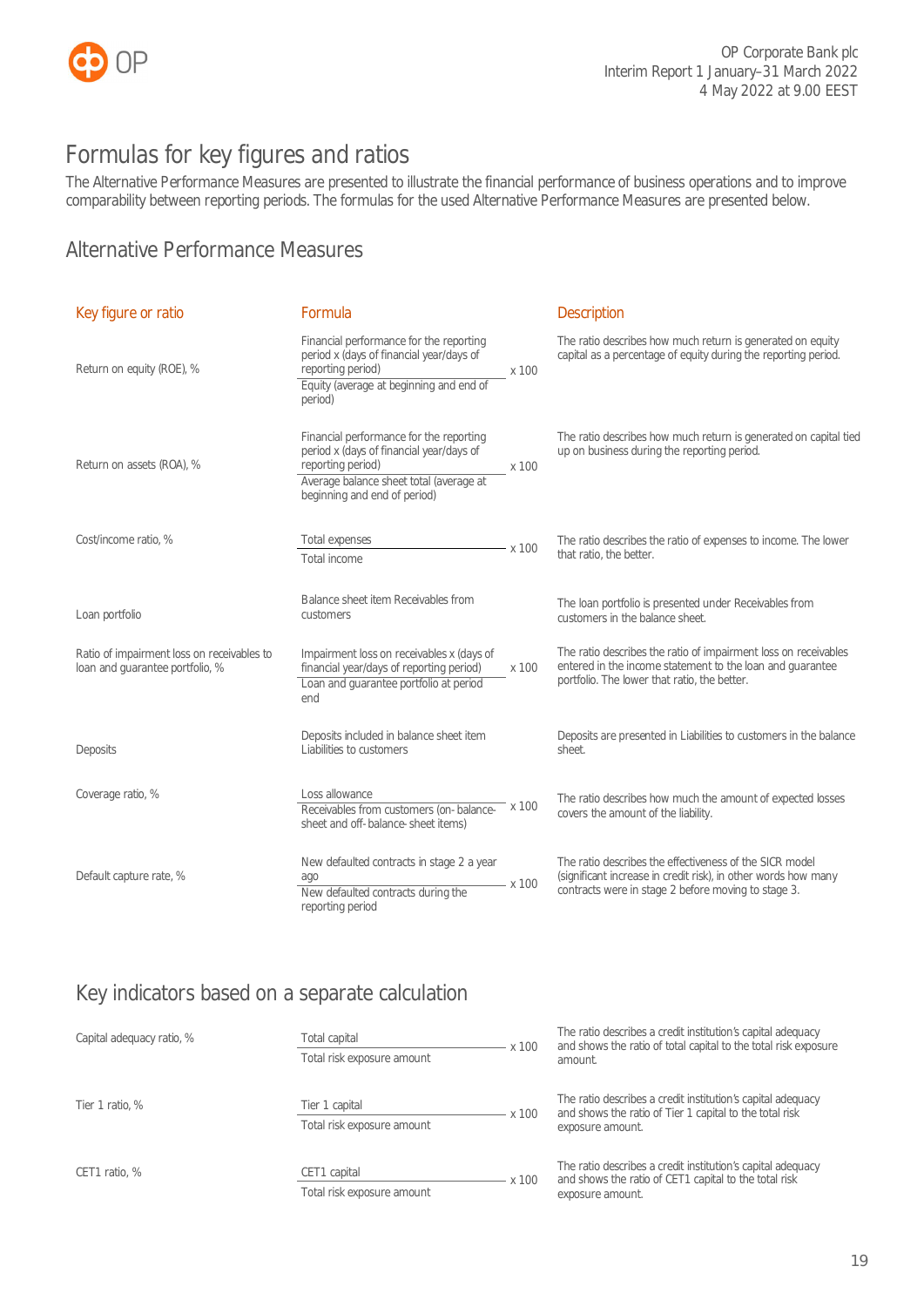

| Leverage ratio, %                                         | Tier 1 capital (T1)<br>x 100<br>Exposure amount                                               | The ratio describes a credit institution's indebtedness and<br>shows the ratio of Tier 1 capital to the total risk exposure<br>amount.                                                                                                                                                                                                                                                                                                                                                                                                                                                                                                                                                                                                                                                                                                                                                                                                                                                                                                                                                     |
|-----------------------------------------------------------|-----------------------------------------------------------------------------------------------|--------------------------------------------------------------------------------------------------------------------------------------------------------------------------------------------------------------------------------------------------------------------------------------------------------------------------------------------------------------------------------------------------------------------------------------------------------------------------------------------------------------------------------------------------------------------------------------------------------------------------------------------------------------------------------------------------------------------------------------------------------------------------------------------------------------------------------------------------------------------------------------------------------------------------------------------------------------------------------------------------------------------------------------------------------------------------------------------|
| Liquidity coverage requirement (LCR), %                   | Liquid assets<br>x 100<br>Liquidity outflows - liquidity inflows under<br>stressed conditions | The ratio describes short-term funding liquidity risk that<br>requires the bank to have sufficient, high-quality liquid<br>assets to get through an acute 30-day stress scenario.                                                                                                                                                                                                                                                                                                                                                                                                                                                                                                                                                                                                                                                                                                                                                                                                                                                                                                          |
| Net stable funding ratio (NSFR), %                        | Available stable funding<br>x 100<br>Required stable funding                                  | The ratio describes a long-term liquidity risk that requires<br>the bank to have a sufficient amount of stable funding<br>sources in relation to items requiring stable funding<br>sources. The objective is to secure the sustainable maturity<br>structure of assets and liabilities applying a 12-month time<br>horizon and to restrict excessive resort to short-term<br>wholesale funding.                                                                                                                                                                                                                                                                                                                                                                                                                                                                                                                                                                                                                                                                                            |
| Ratio of non-performing exposures to<br>exposures, %      | Non-performing exposures (gross)<br>x 100<br>Exposures at period end                          | The ratio describes the ratio of customers with severe<br>payment difficulties to the entire exposure portfolio. Non-<br>performing exposures refer to receivables that are more<br>than 90 days past due and other receivables classified as<br>risky as well as forborne exposures related to such<br>receivables due to the customer's financial difficulties.<br>Forbearance measures consist of concessions agreed at the<br>customers' initiative to the original repayment plan to make<br>it easier for them to manage through temporary payment<br>difficulties. Non-performing exposures are presented in<br>gross terms; expected credit losses have not been deducted<br>from them.                                                                                                                                                                                                                                                                                                                                                                                            |
| Ratio of doubtful receivables to exposures, %             | Doubtful receivables (gross)<br>x 100<br>Exposures at period end                              | The ratio describes the ratio of customers with payment<br>difficulties to the entire exposure portfolio.<br>Doubtful receivables refer to receivables that are more than<br>90 days past due and other receivables classified as risky as<br>well as forbearance related to such receivables or to<br>performing receivables due to the customer's financial<br>difficulties. Forbearance measures consist of concessions<br>agreed at the customers' initiative to the original repayment<br>plan to make it easier for them to manage through<br>temporary payment difficulties. In addition to non-<br>performing forborne exposures, doubtful receivables<br>include non-performing exposures reclassified as<br>performing ones during their probation period or<br>forbearance measures made into a performing agreement.<br>Loan modifications due to reasons other than the<br>customer's financial difficulties are not classified as doubtful<br>receivables. Doubtful receivables are presented in gross<br>terms; expected credit losses have not been deducted from<br>them. |
| Ratio of performing forborne exposures to<br>exposures, % | Performing forborne exposures (gross)<br>x 100<br>Exposures at period end                     | The ratio describes the ratio of forborne exposures to the<br>entire exposure portfolio.<br>Performing forborne exposures include forborne exposures<br>reclassified as performing ones during their probation<br>period or forbearance measures made into a performing<br>agreement. Loan modifications due to reasons other than<br>the customer's financial difficulties are not classified as<br>forborne exposures.                                                                                                                                                                                                                                                                                                                                                                                                                                                                                                                                                                                                                                                                   |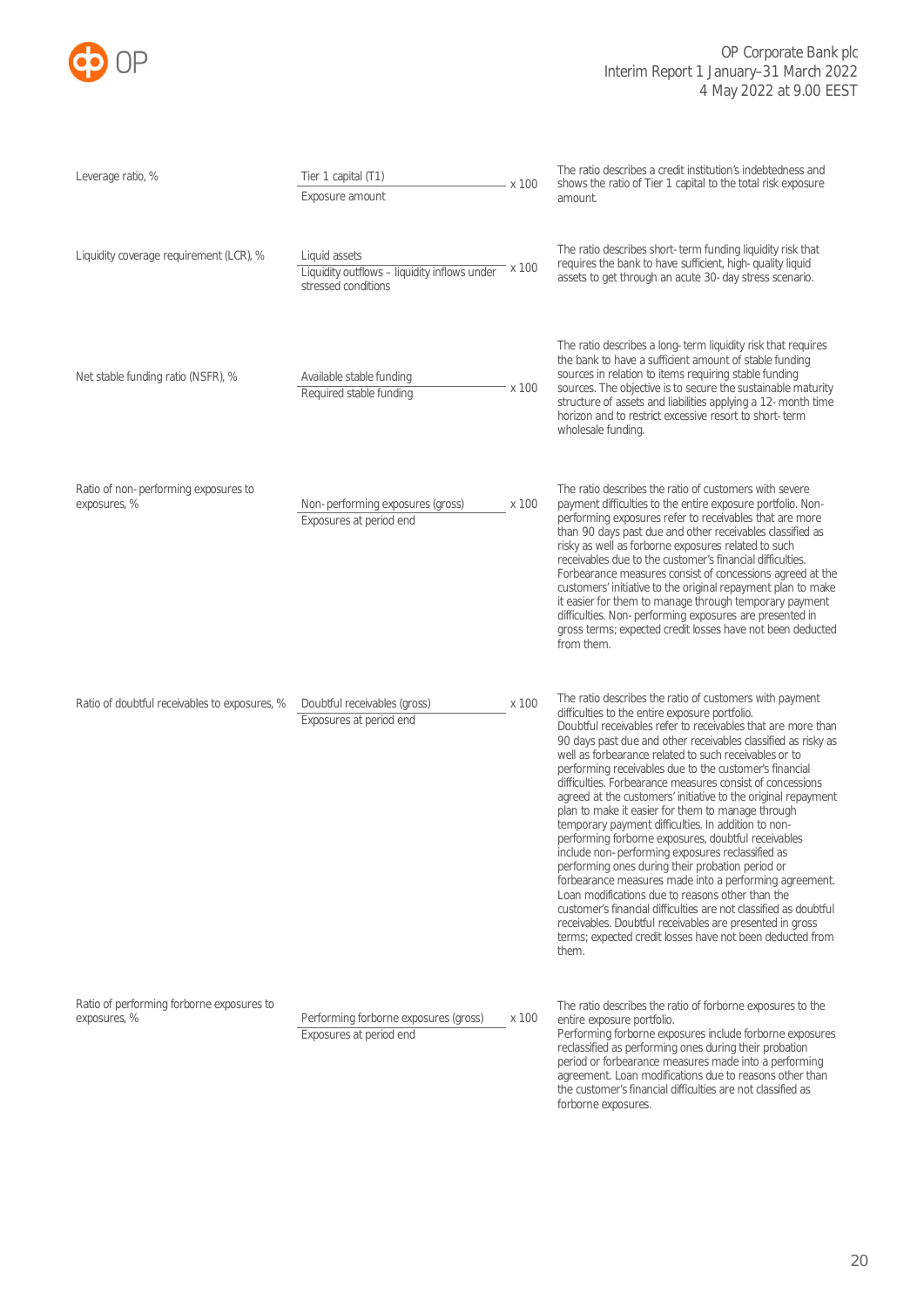

| Ratio of performing forborne exposures to<br>doubtful receivables. %               | Performing forborne exposures (gross)<br>Doubtful receivables at period end                  | x 100 | The ratio describes the ratio of performing forborne<br>exposures to doubtful receivables that include not only<br>performing forborne exposures but also non-performing<br>exposures.<br>Performing forborne exposures include forborne exposures<br>reclassified as performing ones during their probation<br>period or forbearance measures made into a performing<br>agreement. Loan modifications due to reasons other than<br>the customer's financial difficulties are not classified as<br>forborne exposures. |
|------------------------------------------------------------------------------------|----------------------------------------------------------------------------------------------|-------|------------------------------------------------------------------------------------------------------------------------------------------------------------------------------------------------------------------------------------------------------------------------------------------------------------------------------------------------------------------------------------------------------------------------------------------------------------------------------------------------------------------------|
| Ratio of loss allowance (receivables from<br>customers) to doubtful receivables, % | Loss allowance for receivables from<br>customers in the balance sheet                        | x100  | The ratio describes the ratio of expected losses to all<br>doubtful receivables. Doubtful receivables include non-                                                                                                                                                                                                                                                                                                                                                                                                     |
|                                                                                    | Doubtful receivables at period end                                                           |       | performing exposures and performing forborne exposures.                                                                                                                                                                                                                                                                                                                                                                                                                                                                |
| Loan and quarantee portfolio                                                       | Loan portfolio + quarantee portfolio                                                         |       | The indicator describes the total amount of loans and<br>guarantees given.                                                                                                                                                                                                                                                                                                                                                                                                                                             |
| Exposures                                                                          | Loan and quarantee portfolio + interest<br>receivables + unused standby credit<br>facilities |       | The sum of the loan and guarantee portfolio, interest<br>receivables and unused standby credit facilities (undrawn<br>loans and limits) is used as the basis for proportioning<br>doubtful receivables and non-performing exposures.                                                                                                                                                                                                                                                                                   |
| Other exposures                                                                    | Interest receivables + unused standby<br>credit facilities                                   |       | In addition to the loan and guarantee portfolio, exposures<br>come from interest receivables and unused standby credit<br>facilities (undrawn loans and limits).                                                                                                                                                                                                                                                                                                                                                       |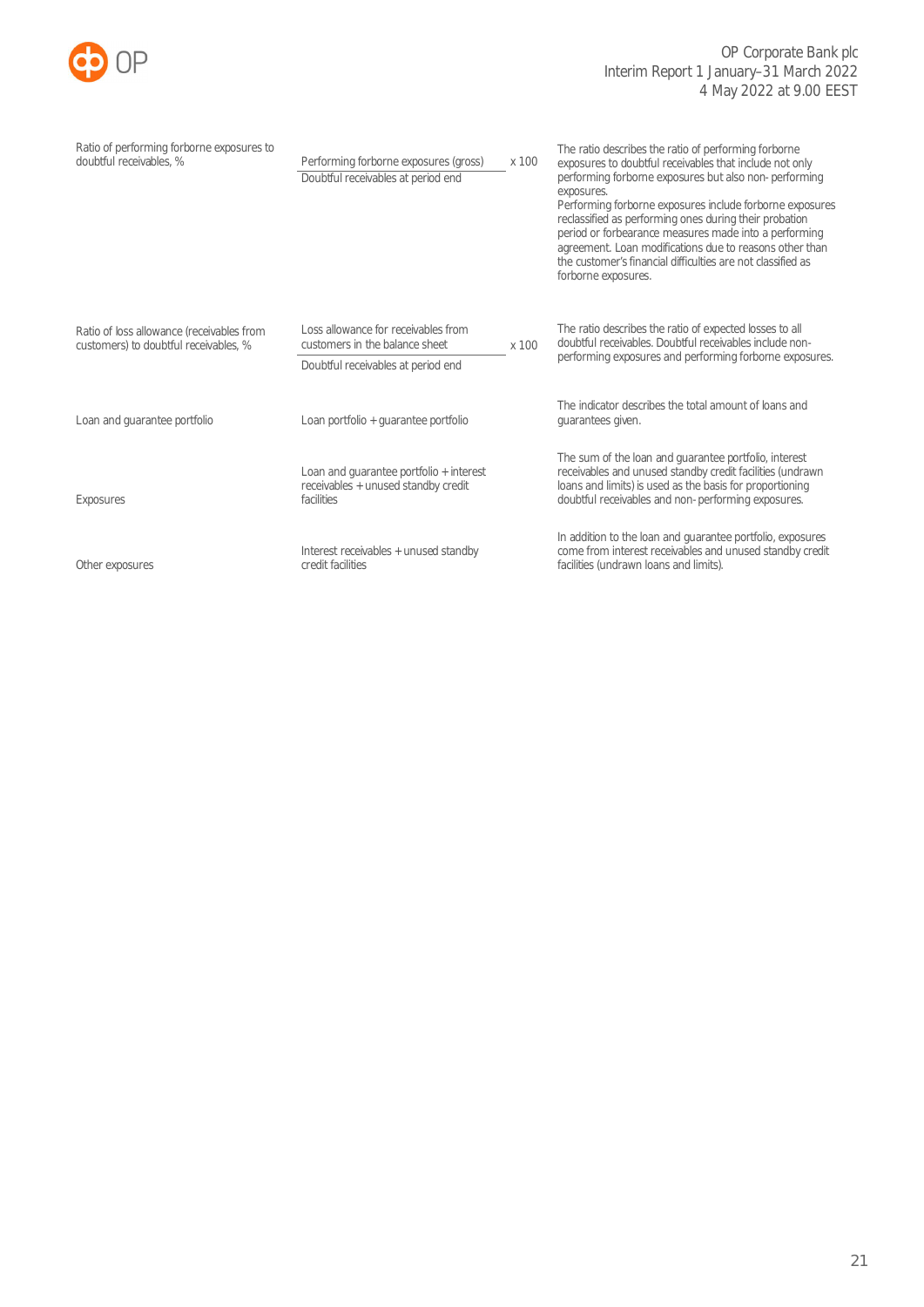

## <span id="page-22-0"></span>Capital adequacy

## Capital adequacy for credit institutions

| Capital base, $\epsilon$ million                                                             | 31 Mar 2022  | 31 Dec 2021  |
|----------------------------------------------------------------------------------------------|--------------|--------------|
| OP Corporate Bank plc's equity                                                               | 4,184        | 4,296        |
| Fair value reserve, cash flow hedge                                                          | 5            |              |
| Common Equity Tier 1 (CET1) before deductions                                                | 4,189        | 4,297        |
| Intangible assets                                                                            | $-9$         | $-12$        |
| Excess funding of pension liability and valuation adjustments                                | -46          | $-35$        |
| Planned profit distribution                                                                  |              | $-80$        |
| Shortfall of ECL minus expected losses                                                       | $-94$        | $-72$        |
| Insufficient coverage for non-performing exposures                                           | -6           | $-1$         |
| CET1 capital                                                                                 | 4,034        | 4,098        |
| Hybrid capital to which transitional provision is applied<br>Additional Tier 1 capital (AT1) |              |              |
| Tier 1 capital (T1)                                                                          | 4,034        | 4,098        |
| Debenture loans<br>Debentures to which transitional provision applies                        | 1,308<br>117 | 1,308<br>141 |
| Excess of ECL minus expected losses                                                          | 44           | 16           |
| Tier 2 capital (T2)                                                                          | 1,469        | 1,464        |
| Total capital                                                                                | 5,503        | 5,562        |

| Risk exposure amount, $\epsilon$ million           | 31 Mar 2022 | 31 Dec 2021 |
|----------------------------------------------------|-------------|-------------|
| Credit and counterparty risk                       | 23,574      | 23,947      |
| Standardised Approach (SA)                         | 2,967       | 3,118       |
| Central government and central banks exposure      | 23          | 40          |
| Credit institution exposure                        | 6           | 5           |
| Corporate exposure                                 | 2,837       | 2,966       |
| Retail exposure                                    | 49          | 52          |
| Equity investments                                 |             |             |
| Other                                              | 52          | 55          |
| Internal Ratings-based Approach (IRB)              | 20,606      | 20,829      |
| Credit institution exposure                        | 1,253       | 1,194       |
| Corporate exposure                                 | 17,014      | 17,242      |
| Retail exposure                                    | 1,872       | 1,940       |
| Equity investments                                 | 69          | 63          |
| Other                                              | 398         | 391         |
| Market and settlement risk (Standardised Approach) | 1,470       | 1,380       |
| Operational risk (Standardised Approach)           | 1,028       | 1,040       |
| Valuation adjustment (CVA)                         | 213         | 204         |
| Total risk exposure amount                         | 26,285      | 26,570      |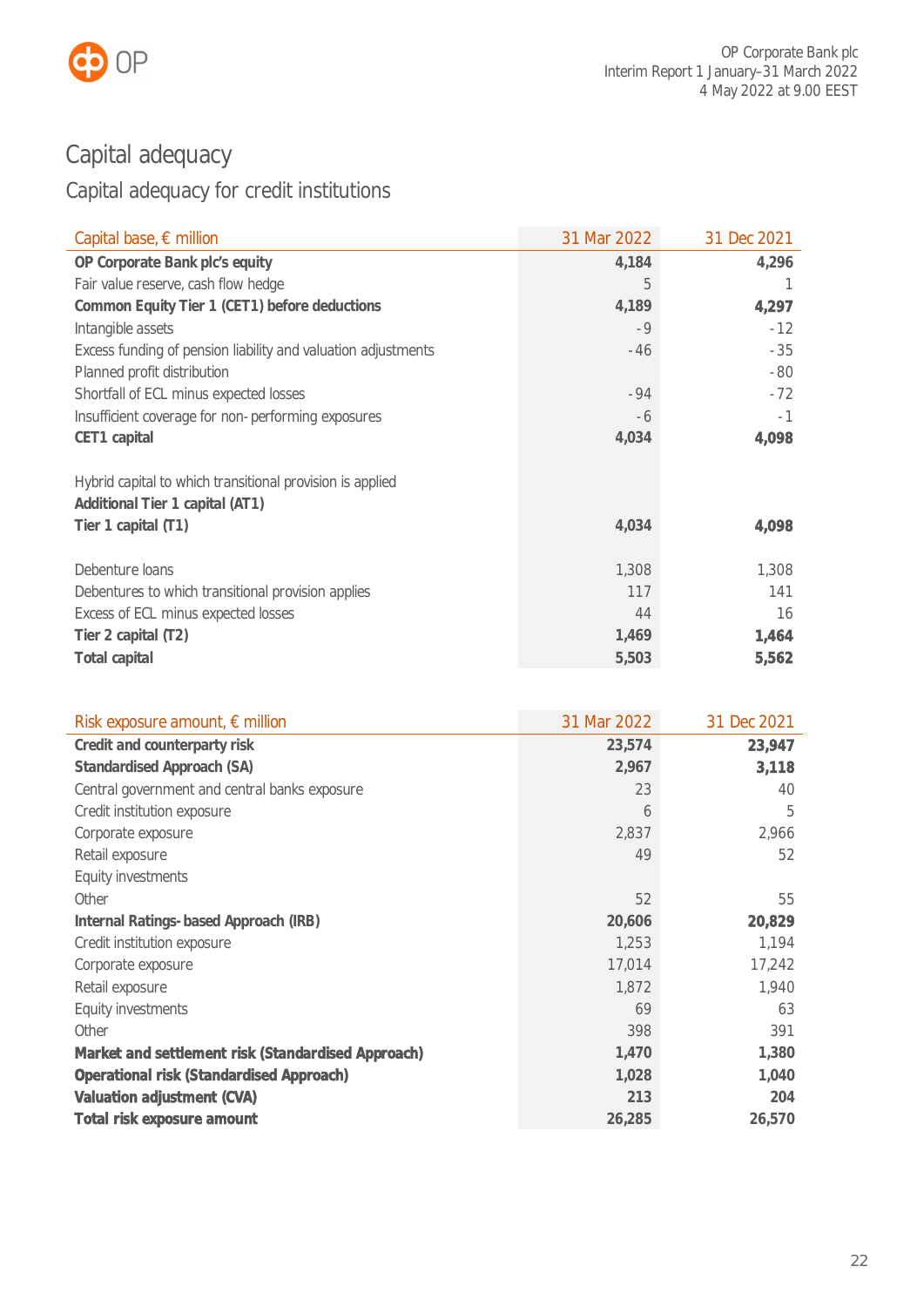

| Ratios, %                               | 31 Mar 2022 | 31 Dec 2021 |
|-----------------------------------------|-------------|-------------|
| CET1 capital ratio                      | 15.3        | 15.4        |
| Tier 1 ratio                            | 15.3        | 15.4        |
| Capital adequacy ratio                  | 20.9        | 20.9        |
|                                         |             |             |
| Ratios, fully loaded, %                 | 31 Mar 2022 | 31 Dec 2021 |
| CET1 capital ratio                      | 15.3        | 15.4        |
| Tier 1 ratio                            | 15.3        | 15.4        |
| Capital adequacy ratio                  | 20.5        | 20.4        |
|                                         |             |             |
| Capital requirement, $\epsilon$ million | 31 Mar 2022 | 31 Dec 2021 |
| Capital base                            | 5,503       | 5,562       |
| Capital requirement                     | 2,764       | 2,792       |
| Buffer for capital requirements         | 2,739       | 2,770       |

The capital requirement comprises the minimum requirement of 8%, the capital conservation buffer of 2.5% and the changing capital conservation buffers by country for foreign exposures.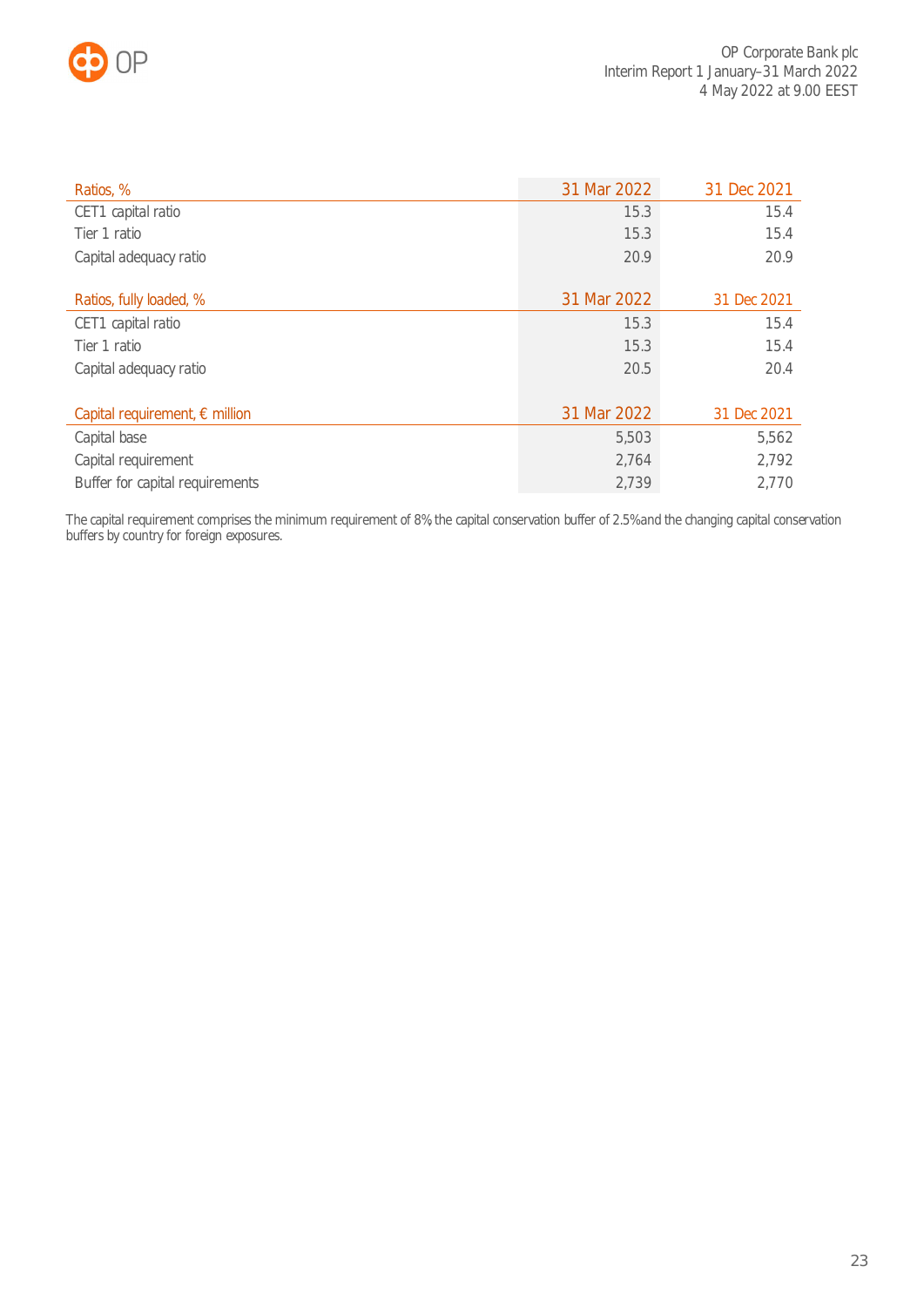### TABLES

### Income statement

| <b>EUR million</b>              | <b>Notes</b> | Q1 2022 | Q1 2021 |
|---------------------------------|--------------|---------|---------|
| Net interest income             | 3            | 94      | 77      |
| Net commissions and fees        | 4            | 3       | 13      |
| Net investment income           | 5            |         | 49      |
| Other operating income          |              | 12      | 11      |
| <b>Total Income</b>             |              | 116     | 150     |
| Personnel costs                 |              | 18      | 16      |
| Depreciation/amortisation       |              | 3       | 3       |
| Other expenses                  | 6            | 70      | 67      |
| <b>Total expenses</b>           |              | 91      | 87      |
| Impairments loss on receivables |              | $-42$   | 2       |
| Earnings before tax             |              | $-17$   | 65      |
| Income tax expense              |              | $-3$    | 12      |
| Profit for the period           |              | -14     | 53      |

#### Statement of comprehensive income

| <b>EUR million</b>                                                 | <b>Notes</b> | 01 2022 | Q1 2021      |
|--------------------------------------------------------------------|--------------|---------|--------------|
| Profit for the period                                              |              | $-14$   | 53           |
| Items that will not be reclassified to profit or loss              |              |         |              |
| Gains/(losses) arising from remeasurement of defined benefit plans |              | 3       | 2            |
| Items that may be reclassified to profit or loss                   |              |         |              |
| Change in fair value reserve                                       |              |         |              |
| Measurement at fair value                                          |              | $-21$   |              |
| Cash flow hedge                                                    |              | $-5$    | $-3$         |
| Income tax                                                         |              |         |              |
| Items that will not be reclassified to profit or loss              |              |         |              |
| Gains/(losses) arising from remeasurement of defined benefit       |              |         |              |
| plans                                                              |              | $-1$    | <sup>0</sup> |
| Items that may be reclassified to profit or loss                   |              |         |              |
| Measurement at fair value                                          |              | 4       | <sup>0</sup> |
| Cash flow hedge                                                    |              |         |              |
| Total comprehensive income for the period                          |              | $-32$   | 53           |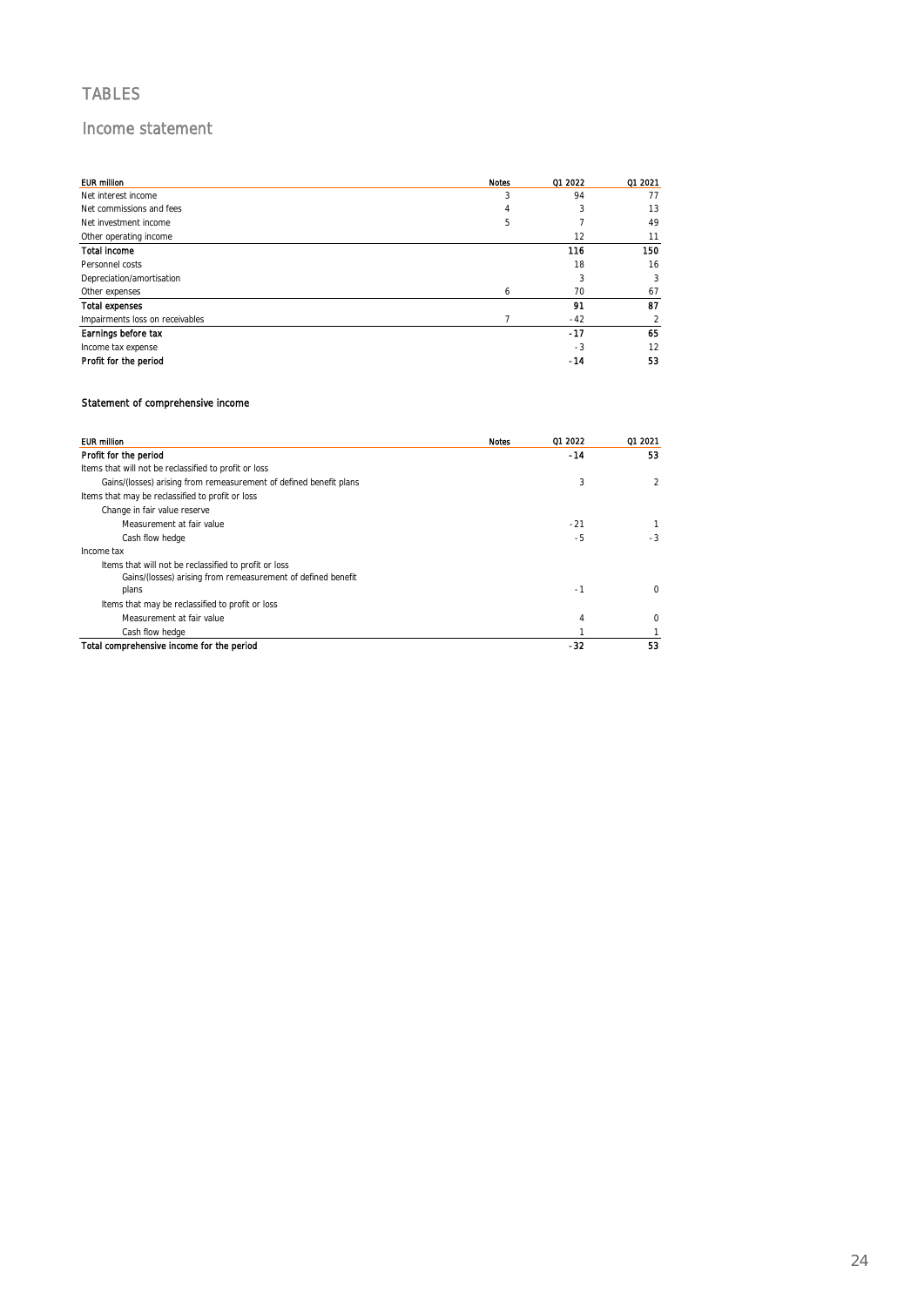### Balance sheet

| <b>EUR million</b>                   | <b>Notes</b> | 31 March 2022 | 31 Dec 2021 |
|--------------------------------------|--------------|---------------|-------------|
| Cash and cash equivalents            |              | 29,148        | 32,789      |
| Receivables from credit institutions |              | 13,610        | 13,419      |
| Derivative contracts                 | 14           | 3,677         | 3,712       |
| Receivables from customers           |              | 26,636        | 26,236      |
| Investment assets                    |              | 16,654        | 17,373      |
| Intangible assets                    |              | 9             | 12          |
| Property, plant and equipment (PPE)  |              | 5             | 5           |
| Other assets                         |              | 1,226         | 1,274       |
| Tax assets                           |              | 3             |             |
| <b>Total assets</b>                  |              | 90,968        | 94,820      |
| Liabilities to credit institutions   |              | 42,885        | 42,660      |
| Derivative contracts                 |              | 3,036         | 2,669       |
| Liabilities to customers             |              | 15,968        | 18,357      |
| Debt securities issued to the public | 8            | 20,599        | 22,630      |
| Provisions and other liabilities     |              | 2,513         | 1,874       |
| <b>Tax liabilities</b>               |              | 315           | 339         |
| Subordinated liabilities             |              | 1,468         | 1,994       |
| <b>Total liabilities</b>             |              | 86,784        | 90,524      |
| <b>Equity capital</b>                |              |               |             |
| Share capital                        |              | 428           | 428         |
| Fair value reserve                   | 9            | 21            | 42          |
| Other reserves                       |              | 1,019         | 1,019       |
| Retained earnings                    |              | 2,716         | 2,807       |
| Total equity capital                 |              | 4.184         | 4,296       |
| Total liabilities and equity capital |              | 90,968        | 94,820      |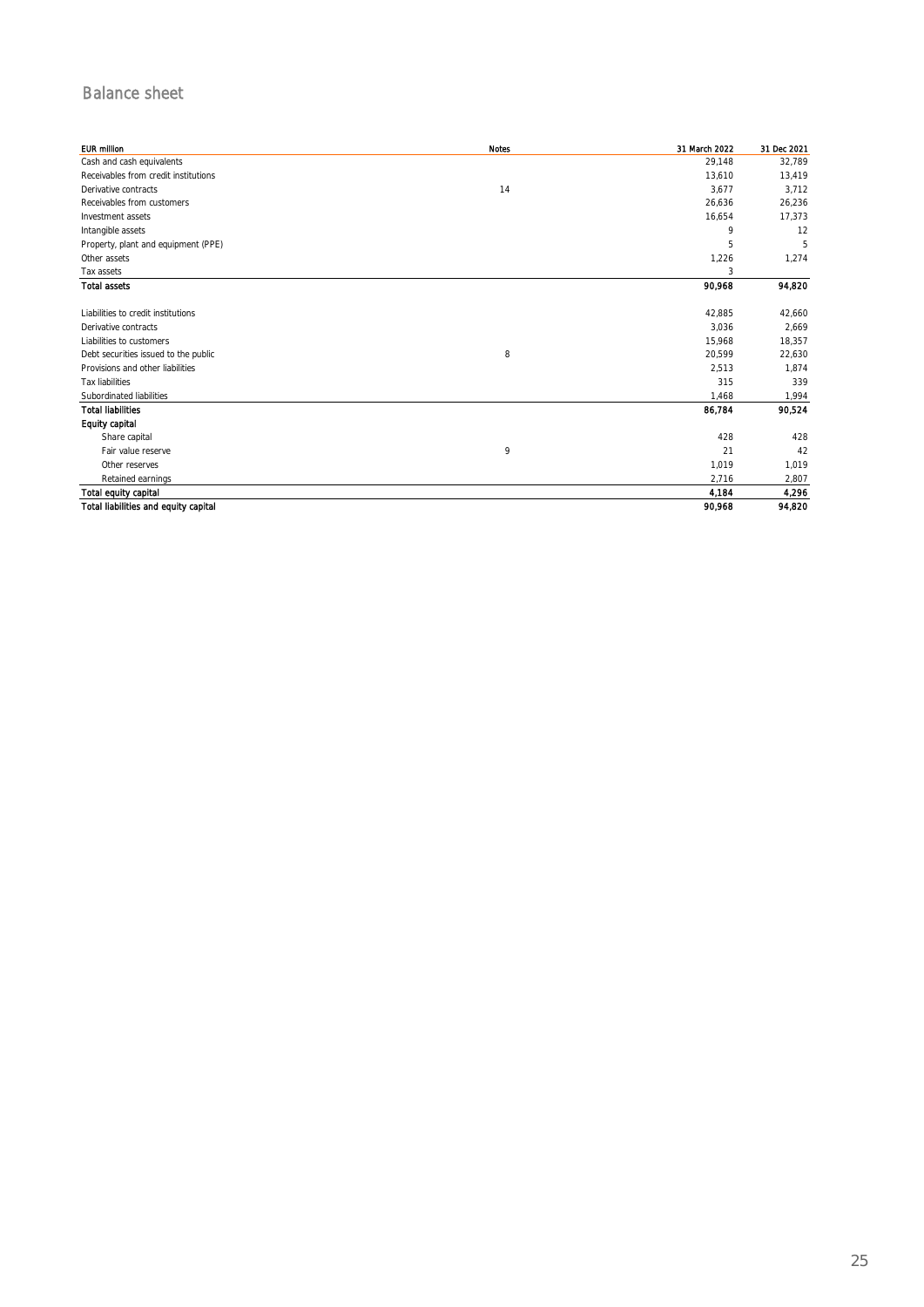## Statement of changes in equity

| <b>EUR million</b>                        | Share<br>capital | <b>Fair value</b><br>reserve | Other<br>reserves | Retained<br>earnings | Total equity<br>capital |
|-------------------------------------------|------------------|------------------------------|-------------------|----------------------|-------------------------|
| Balance at 1 January 2021                 | 428              | 22                           | 1.019             | 2.551                | 4.020                   |
| Total comprehensive income for the period |                  | -2                           |                   | 55                   | 53                      |
| Profit for the period                     |                  |                              |                   | 53                   | 53                      |
| Other comprehensive income                |                  | . .                          |                   |                      | 0                       |
| Balance at 31 March 2021                  | 428              | 21                           | 1,019             | 2,605                | 4.073                   |

| <b>EUR million</b>                    | Share<br>capital | Fair value<br>reserve | Other<br><b>reserves</b> | Retained<br>earnings | <b>Total equity</b><br>capital |
|---------------------------------------|------------------|-----------------------|--------------------------|----------------------|--------------------------------|
| Balance at 1 January 2022             | 428              | 42                    | 1,019                    | 2,807                | 4.296                          |
| Total comprehensive income for period |                  | $-21$                 |                          | $-11$                | $-32$                          |
| Profit for the period                 |                  |                       |                          | $-14$                | $-14$                          |
| Other comprehensive income            |                  | $-21$                 |                          | ×.                   | $-18$                          |
| Profit distribution                   |                  |                       |                          | $-80$                | -80                            |
| Balance at 31 March 2022              | 428              | 21                    | 1.019                    | 2.716                | 4.184                          |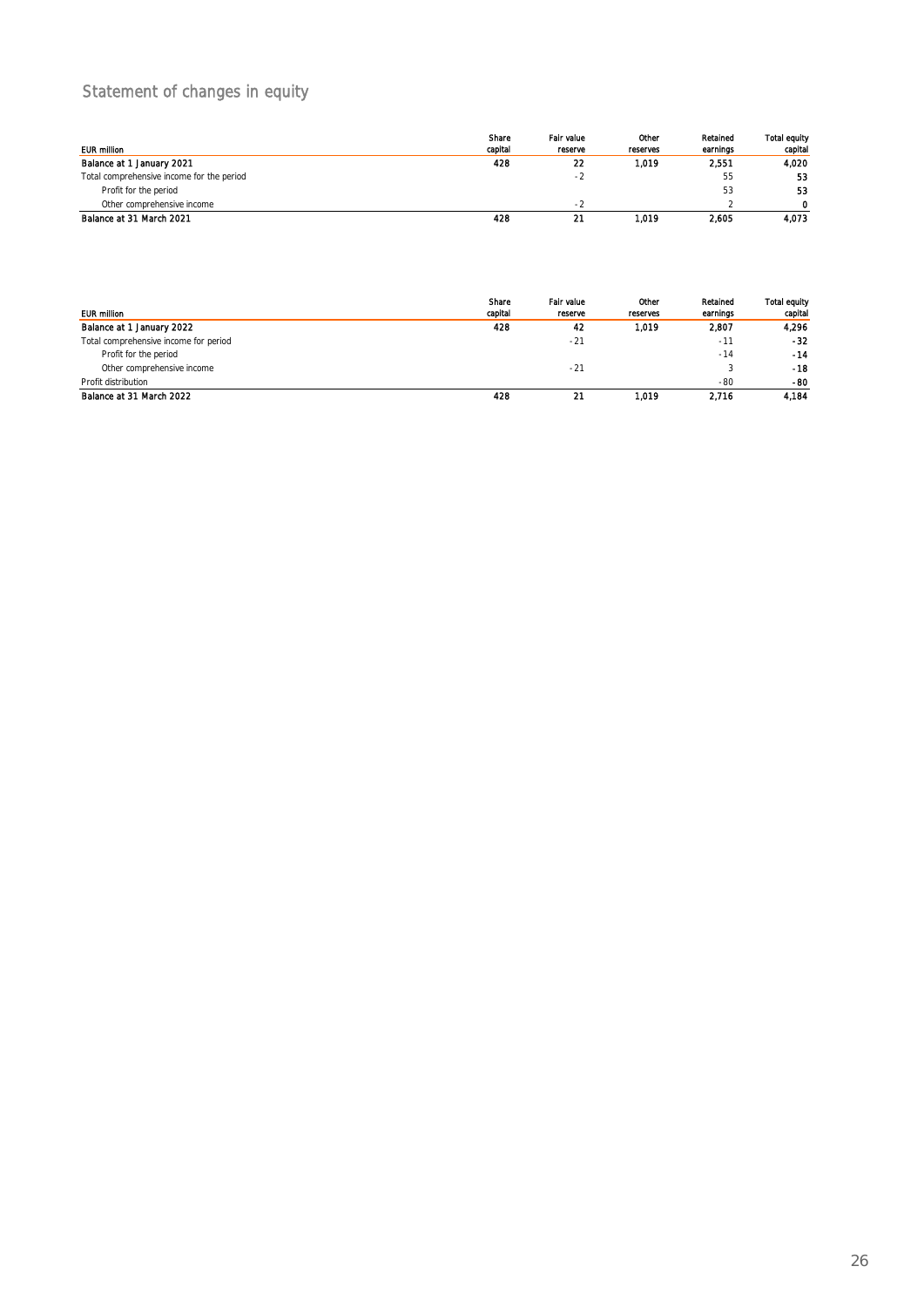## Cash flow statement

| <b>EUR million</b>                                     | Q1 2022             | Q1 2021     |
|--------------------------------------------------------|---------------------|-------------|
| Cash flow from operating activities                    |                     |             |
| Profit for the period                                  | $-14$               | 53          |
| Adjustments to profit for the period                   | 238                 | 267         |
| Increase (-) or decrease (+) in operating assets       | $-377$              | $-1.637$    |
| Receivables from credit institutions                   | $-73$               | $-1,909$    |
| Derivative contracts                                   | $-79$               | $-7$        |
| Receivables from customers                             | $-486$              | 12          |
| Investment assets                                      | 213                 | 48          |
| Other assets                                           | 48                  | 220         |
| Increase (+) or decrease (-) in operating liabilities  | $-1,211$            | 6,829       |
| Liabilities to credit institutions                     | 523                 | 7,170       |
| Derivative contracts                                   | 239                 | 143         |
| Liabilities to customers                               | $-2,388$            | $-687$      |
| Provisions and other liabilities                       | 415                 | 203         |
| Income tax paid                                        | $-19$               | -8          |
| A. Net cash from operating activities                  | $-1,382$            | 5,504       |
| Cash flow from investing activities                    |                     |             |
| Purchase of PPE and intangible assets                  | $\mathsf{O}\xspace$ | $\mathbf 0$ |
| Proceeds from sale of PPE and intangible assets        | $\mathbf 0$         | 0           |
| B. Net cash used in investing activities               | $\mathbf 0$         | $\mathbf 0$ |
| Cash flow from financing activities                    |                     |             |
| Subordinated liabilities, change                       | $-505$              | $-10$       |
| Debt securities issued to the public, change           | $-1,640$            | 688         |
| Dividends paid                                         | -80                 |             |
| Lease liabilities                                      | $\Omega$            | $\mathsf 0$ |
| C. Net cash used in financing activities               | $-2,225$            | 677         |
| Net change in cash and cash equivalents (A+B+C)        | $-3,607$            | 6,182       |
| Cash and cash equivalents at period-start              | 32.891              | 21,842      |
| Effect of foreign exchange rate changes                | 83                  | $-199$      |
| Cash and cash equivalents at period-end                | 29,367              | 27,824      |
| Interest received                                      | 156                 | 178         |
| Interest paid                                          | -99                 | $-168$      |
| Cash and cash equivalents                              |                     |             |
| Liquid assets                                          | 29,148              | 27,628      |
| Receivables from credit institutions payable on demand | 220                 | 196         |
| <b>Total</b>                                           | 29.367              | 27.824      |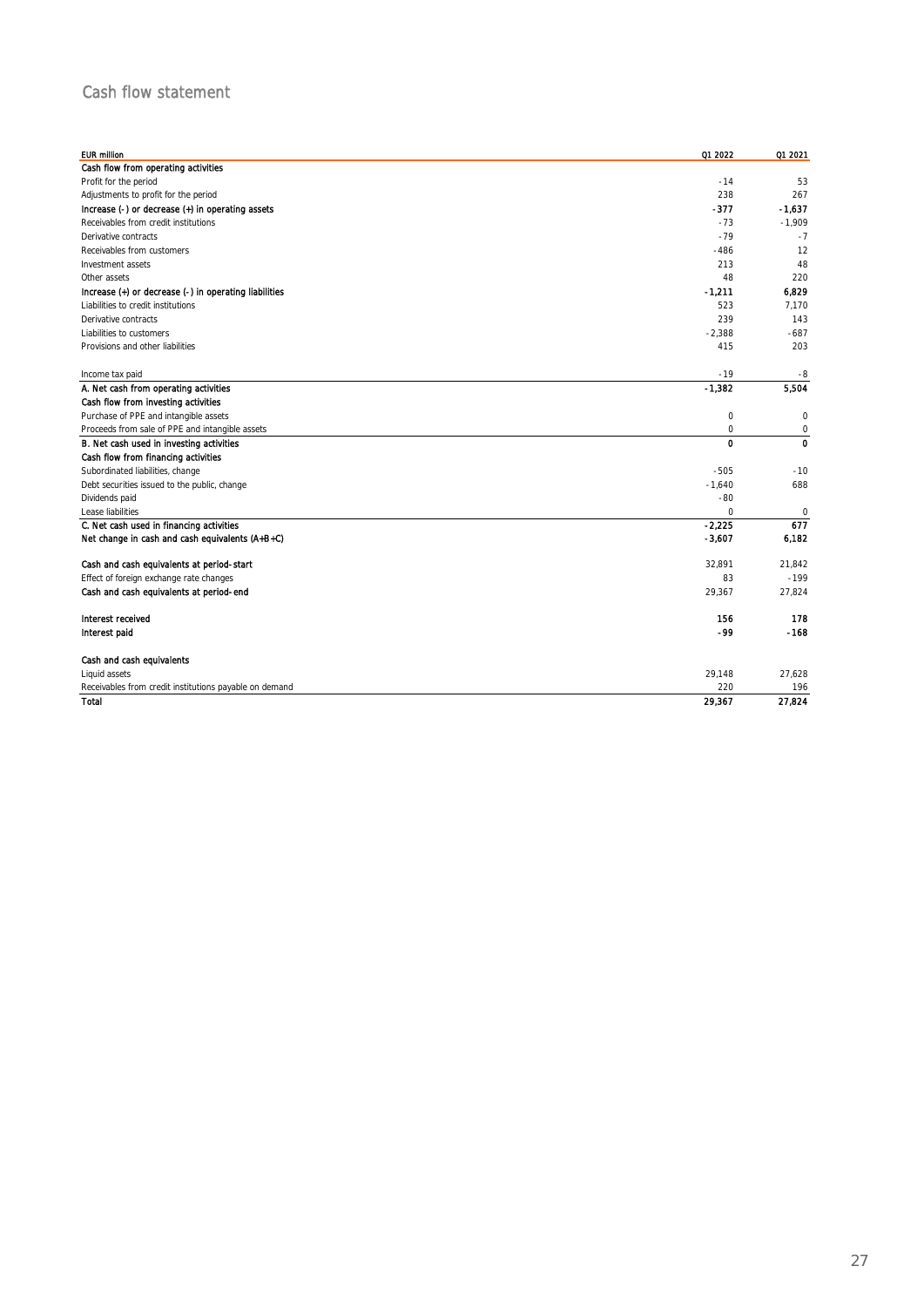#### Notes

- 1. Accounting policies<br>2. Segment reporting
- Segment reporting
- 3. Net interest income<br>4. Net commissions an
- 4. Net commissions and fees<br>5. Net investment income
- 5. Net investment income<br>6. Other operating expense
- 6. Other operating expenses<br>7. Impairment losses on rece
- 7. Impairment losses on receivables<br>8. Debt securities issued to the publi **Bebt securities issued to the public**
- 9. Fair value reserve after income tax<br>10. Collateral given
- 10. Collateral given<br>11. Classification of f
- 11. Classification of financial assets and liabilities<br>12. Recurring fair value measurements by valuati
- 12. Recurring fair value measurements by valuation technique
- 13. Off-balance-sheet commitments
- 14. Derivative contracts
- 15. Related-party transactions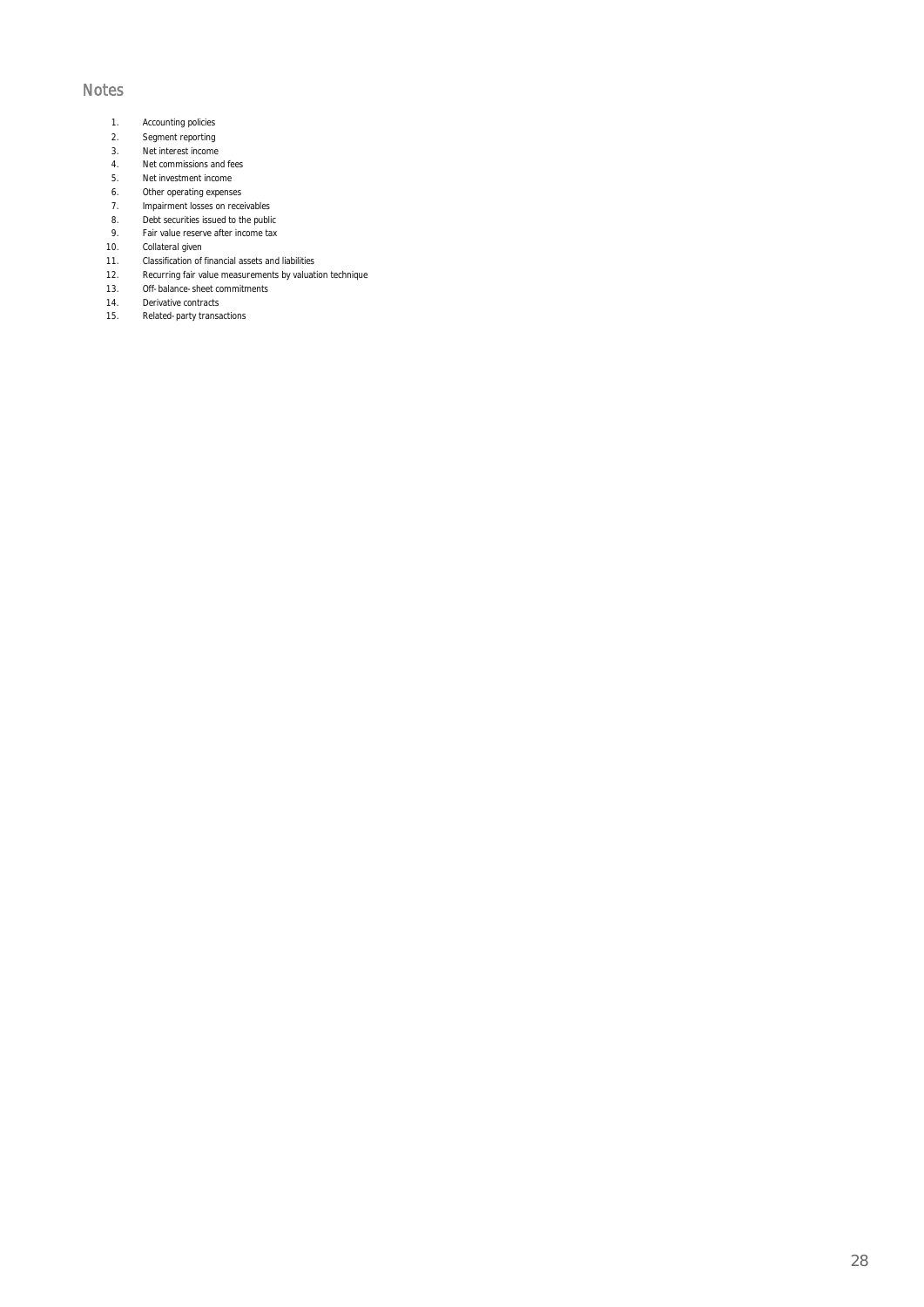### **Note 1. Accounting policies**

The Interim Report has been prepared in accordance with IAS 34 Interim Financial Reporting and with the accounting policies presented in the financial statements 2021.

Since the beginning of 2022, the new name of the Other Operations segment has been the Group Functions segment.

The Interim Report is based on unaudited figures. Given that all figures in the Interim Report have been rounded off, the sum total of individual figures may deviate from the presented sums.

The Interim Report is available in Finnish, English and Swedish. The Finnish version is official that will be used if there is any discrepancy between the language versions.

#### 1. Critical accounting estimates and judgements

The preparation of the Interim Report requires making estimates and assumptions about the future and the actual results may differ from these estimates and assumptions. It also requires the management to exercise its judgement in the process of applying the accounting policies. In preparing the Interim Report, management judgement has been used especially in the calculation of expected credit losses.

#### **Expected credit losses**

The determination of the measurement models for expected credit losses (ECL) involves several factors requiring management judgement, such as:

- selection of appropriate ECL models so that they describe the expected credit losses on the contract portfolio as well as possible
- different assumptions and expert assessments made in the models
- selection of the estimation methods of the parameters for the ECL models
- determination of the contract's maturity for non-maturing loans (revolving credit facilities)
- determination of model risk associated with the quality of the available modelling data and other data
- proper grouping of contracts into different segments so that their ECL can be measured using the appropriate model
- selection of macroeconomic factors in such a way that their changes correlate with the contracts' probability of default
- forecasting future macroeconomic scenarios and their probabilities
- extra provisions based on management judgement related to a certain industry due to Covid-19, for example
- reductions in collateral value made on the basis of the geographical location of collateral based on management judgement.

Management judgement has also been used in the assessment of a significant increase in credit risk, such as in:

- the expert assessment used in the assessment of change in relative credit risk associated with personal customers to ensure a true number of contracts that move to stage 2 before moving to stage 3 (so-called default capture rate)
- the selection of the absolute threshold that is based on historical default behaviour and OP Financial Group's credit risk process
- the determination of the length of a period during which the customer must prove proper payment behaviour so that the impairment stage 3 can improve to stage 2 or 1.

The actual measurement of ECL figures is performed using the ECL models without management judgement, except if it is mainly the question of a large corporate exposure in stage 2 or 3 and on the watch list, in which case the ECL is calculated using the cash flow based ECL method based on expert assessment.

Management overlays directly to the ECL figures (post-model adjustments) are intended only for temporary use until an unpredictable event caused by the overlay provision or circumstance could have been taken into account in the ECL models. The existing ECL models do not take account of the Environmental, Social and Governance (ESG) risks as a separate component.

Management judgement and estimates included in the calculation of expected credit losses in respect of other than that presented above are included in the 2021 financial statements.

Note 7. Impairment loss on receivables includes information on choices related to the war in Ukraine made in calculating expected credit losses.

#### 2. Effective interest rate of TLTRO III loans

The effective interest rate has been calculated on TLTRO loans based on management judgement related to the fulfilment of net lending criteria for upcoming review periods. If changes occur later in this management judgement, they will be treated as changes in the loan's carrying amount. The gross carrying amount of the loan is recalculated in such a way that it corresponds to the present value of the reassessed cash flows that is discounted at the loan's original effective interest rate. The resulting adjustment is recognised through profit or loss.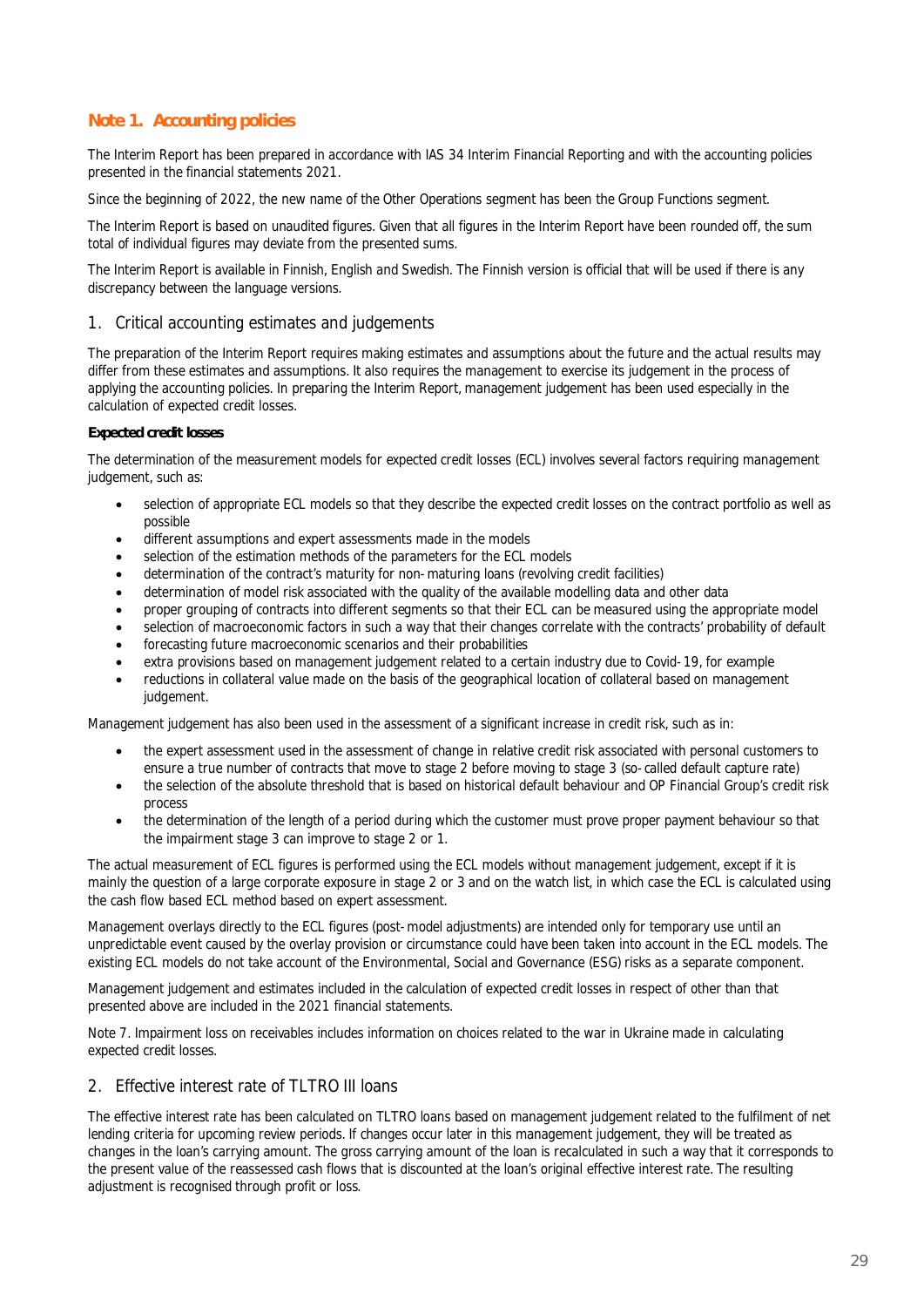#### Note 2. Segment reporting

#### Segment information

| Q1 earnings 2022, EUR million           | <b>Corporate Banking</b><br>and Capital<br><b>Markets</b> | <b>Asset and Sales</b><br><b>Finance Services</b><br>and Payment<br><b>Transfers</b> | <b>Baltics</b> | Group<br><b>Functions</b> | Inter-segment<br>Items | Total |
|-----------------------------------------|-----------------------------------------------------------|--------------------------------------------------------------------------------------|----------------|---------------------------|------------------------|-------|
| Net interest income                     | 53                                                        | 40                                                                                   | 12             | $-10$                     |                        | 94    |
| of which internal net income before tax | $-1$                                                      | $-12$                                                                                | $\Omega$       | 12                        |                        |       |
| Net commissions and fees                | $-13$                                                     | 15                                                                                   |                | $-1$                      |                        | 3     |
| Net investment income                   | $-2$                                                      | $\mathbf 0$                                                                          | $\Omega$       |                           |                        |       |
| Other operating income                  |                                                           | 6                                                                                    | 0              |                           | $-2$                   | 12    |
| <b>Total Income</b>                     | 40                                                        | 60                                                                                   | 14             |                           | -2                     | 116   |
| Personnel costs                         | 9                                                         |                                                                                      |                |                           |                        | 18    |
| Depreciation/amortisation               |                                                           |                                                                                      |                |                           |                        | 3     |
| Other operating expenses                | 34                                                        | 25                                                                                   |                | <sub>n</sub>              | $-2$                   | 70    |
| <b>Total expenses</b>                   | 44                                                        | 32                                                                                   | 10             |                           | $-2$                   | 91    |
| Impairments loss on receivables         | $-29$                                                     | $-11$                                                                                | $-3$           |                           |                        | $-42$ |
| Earnings before tax                     | $-33$                                                     | 17                                                                                   |                | -3                        |                        | $-17$ |

| Q1 earnings 2021, EUR million           | <b>Corporate Banking</b><br>and Capital<br><b>Markets</b> | <b>Asset and Sales</b><br><b>Finance Services</b><br>and Payment<br><b>Transfers</b> | <b>Baltics</b> | Group<br><b>Functions</b> | Inter-segment<br>Items | Total |
|-----------------------------------------|-----------------------------------------------------------|--------------------------------------------------------------------------------------|----------------|---------------------------|------------------------|-------|
| Net interest income                     | 52                                                        | 37                                                                                   |                | $-20$                     |                        | 77    |
| of which internal net income before tax | 4                                                         | $-7$                                                                                 | $\Omega$       |                           |                        |       |
| Net commissions and fees                | $-1$                                                      | 14                                                                                   | ↑              | $-1$                      |                        | 13    |
| Net investment income                   | 49                                                        | $\mathbf 0$                                                                          | 0              |                           |                        | 49    |
| Other operating income                  |                                                           | 6                                                                                    | $\Omega$       |                           | $-7$                   | 11    |
| <b>Total Income</b>                     | 107                                                       | 57                                                                                   | 9              | -16                       | $-7$                   | 150   |
| Personnel costs                         | 8                                                         | 6                                                                                    |                |                           |                        | 16    |
| Depreciation/amortisation               | $\overline{ }$                                            |                                                                                      |                |                           |                        | 3     |
| Other operating expenses                | 28                                                        | 25                                                                                   | 4              | 15                        | $-7$                   | 67    |
| <b>Total expenses</b>                   | 38                                                        | 33                                                                                   | o.             | 17                        | $-7$                   | 87    |
| Impairments loss on receivables         | $-5$                                                      | 5                                                                                    |                |                           |                        | 2     |
| Earnings before tax                     | 65                                                        | 30                                                                                   | З              | $-33$                     |                        | 65    |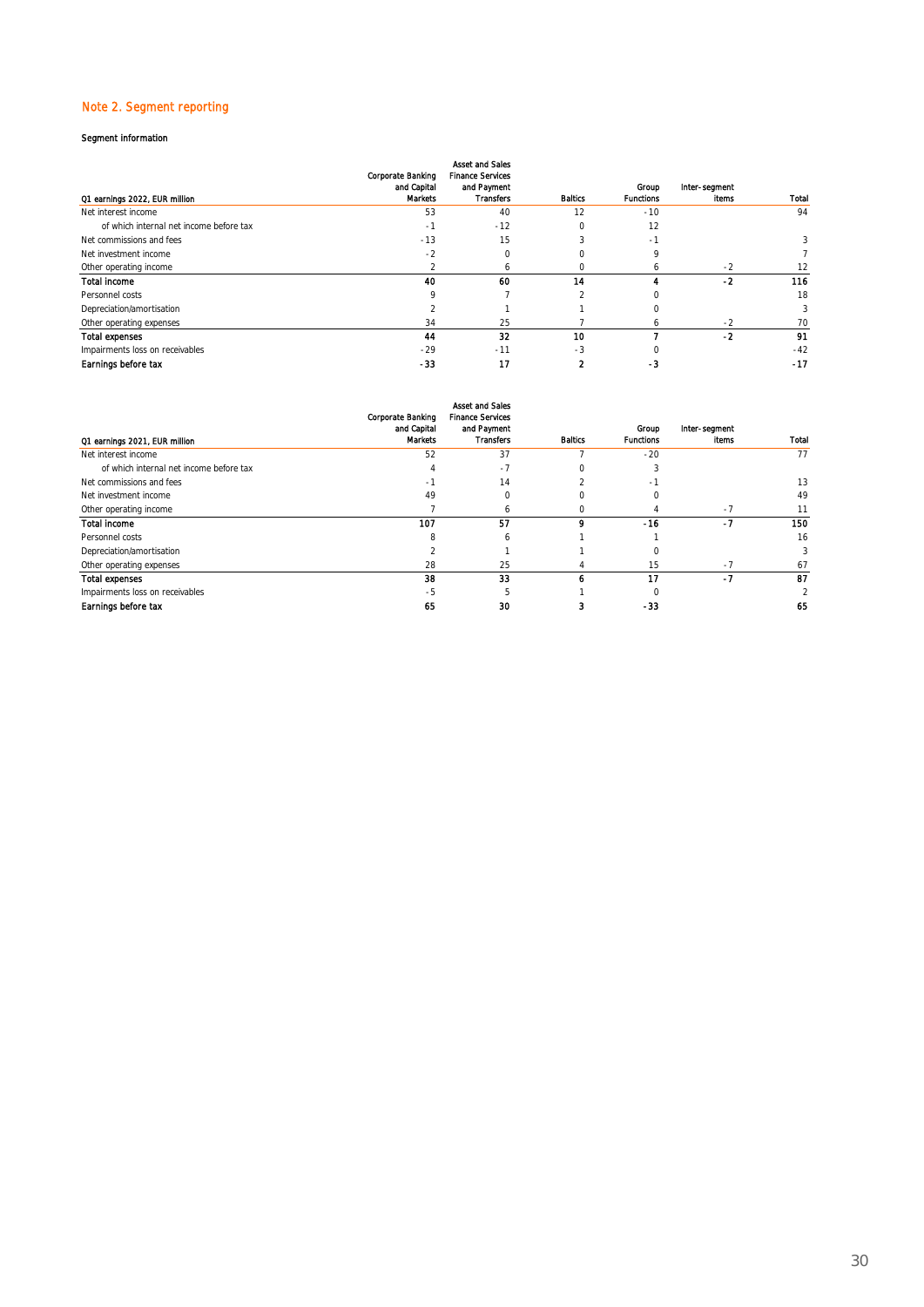| Balance sheet 31 March 2022, EUR million | <b>Corporate Banking</b><br>and Capital<br><b>Markets</b> | <b>Asset and Sales</b><br><b>Finance Services</b><br>and Payment<br><b>Transfers</b> | <b>Baltics</b> | Group<br><b>Functions</b> | Inter-segment<br>Items | Total  |
|------------------------------------------|-----------------------------------------------------------|--------------------------------------------------------------------------------------|----------------|---------------------------|------------------------|--------|
| Cash and cash equivalents                | 11                                                        | 138                                                                                  | 45             | 28,953                    |                        | 29,148 |
| Receivables from credit institutions     | $\mathbf 0$                                               | 229                                                                                  | 0              | 13,381                    |                        | 13,610 |
| Derivative contracts                     | 3,461                                                     |                                                                                      |                | 217                       |                        | 3,677  |
| Receivables from customers               | 15,479                                                    | 8,163                                                                                | 2,557          | 438                       |                        | 26,636 |
| Investment assets                        | 551                                                       | $\Omega$                                                                             | $\Omega$       | 16,103                    |                        | 16,654 |
| Intangible assets                        | 4                                                         | 3                                                                                    |                |                           |                        | 9      |
| Property, plant and equipment (PPE)      | $\Omega$                                                  |                                                                                      | 3              |                           |                        | 5      |
| Other assets                             | 277                                                       | 338                                                                                  | 9              | 602                       |                        | 1,226  |
| Tax assets                               | $\Omega$                                                  | $\Omega$                                                                             | $\Omega$       | 3                         |                        | 3      |
| <b>Total assets</b>                      | 19,869                                                    | 8,878                                                                                | 2,523          | 59,698                    |                        | 90,968 |
| Liabilities to credit institutions       | 3                                                         | 139                                                                                  | $\Omega$       | 42,742                    |                        | 42,885 |
| Derivative contracts                     | 2,794                                                     |                                                                                      |                | 243                       |                        | 3,036  |
| Liabilities to customers                 | 3                                                         | 13,495                                                                               | 556            | 1,915                     |                        | 15,968 |
| Debt securities issued to the public     | 1,343                                                     |                                                                                      |                | 19,255                    |                        | 20,599 |
| Provisions and other liabilities         | 784                                                       | 321                                                                                  | 80             | 1,327                     |                        | 2,513  |
| <b>Tax liabilities</b>                   |                                                           | $\mathbf 0$                                                                          | $\overline{2}$ | 313                       |                        | 315    |
| Subordinated liabilities                 |                                                           |                                                                                      |                | 1,468                     |                        | 1,468  |
| <b>Total liabilities</b>                 | 18,310                                                    | 522                                                                                  | 638            | 67,315                    |                        | 86,784 |
| <b>Equity</b>                            |                                                           |                                                                                      |                |                           |                        | 4,184  |

| Balance sheet 31 December 2021, EUR million | <b>Corporate Banking</b><br>and Capital<br><b>Markets</b> | <b>Asset and Sales</b><br><b>Finance Services</b><br>and Payment<br><b>Transfers</b> | <b>Baltics</b> | Group<br><b>Functions</b> | Inter-segment<br>Items | Total  |
|---------------------------------------------|-----------------------------------------------------------|--------------------------------------------------------------------------------------|----------------|---------------------------|------------------------|--------|
| Cash and cash equivalents                   | 11                                                        | 124                                                                                  | 48             | 32,606                    |                        | 32,789 |
| Receivables from credit institutions        | $-2$                                                      | 133                                                                                  | $-3$           | 13,291                    |                        | 13,419 |
| Derivative contracts                        | 3,441                                                     |                                                                                      |                | 271                       |                        | 3,712  |
| Receivables from customers                  | 15,240                                                    | 8,041                                                                                | 2,385          | 570                       |                        | 26,236 |
| Investment assets                           | 487                                                       | 0                                                                                    | 0              | 16,886                    |                        | 17,373 |
| Intangible assets                           | 5                                                         | 3                                                                                    | $\overline{2}$ |                           |                        | 12     |
| Property, plant and equipment (PPE)         |                                                           |                                                                                      | 3              |                           |                        | 5      |
| Other assets                                | 307                                                       | 321                                                                                  | $-97$          | 743                       |                        | 1,274  |
| Tax assets                                  | $\Omega$                                                  | 0                                                                                    | $\Omega$       | $\Omega$                  |                        |        |
| <b>Total assets</b>                         | 19,490                                                    | 8,622                                                                                | 2,338          | 64,370                    |                        | 94,820 |
| Liabilities to credit institutions          | $-40$                                                     | 151                                                                                  | 0              | 42,549                    |                        | 42,660 |
| Derivative contracts                        | 2,553                                                     |                                                                                      |                | 117                       |                        | 2,669  |
| Liabilities to customers                    | $-1$                                                      | 14,894                                                                               | 663            | 2,801                     |                        | 18,357 |
| Debt securities issued to the public        | 1,406                                                     |                                                                                      |                | 21,225                    |                        | 22,630 |
| Provisions and other liabilities            | 747                                                       | 0                                                                                    | $-4$           | 1.131                     |                        | 1.874  |
| <b>Tax liabilities</b>                      |                                                           | 0                                                                                    | $\overline{2}$ | 336                       |                        | 339    |
| Subordinated liabilities                    |                                                           |                                                                                      |                | 1,994                     |                        | 1,994  |
| <b>Total liabilities</b>                    | 4,665                                                     | 15,045                                                                               | 661            | 70,153                    |                        | 90,524 |
| <b>Equity</b>                               |                                                           |                                                                                      |                |                           |                        | 4,296  |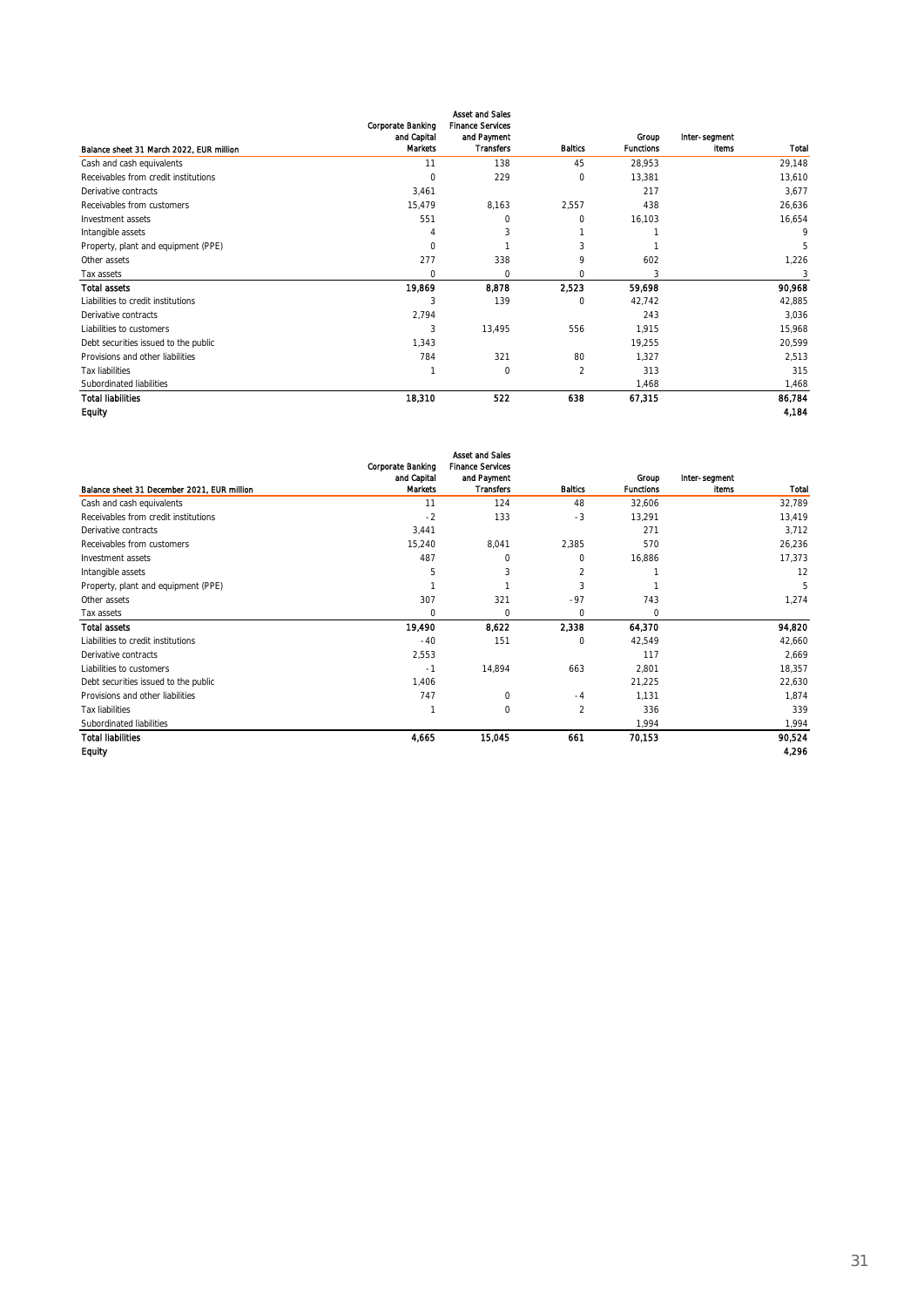#### Note 3. Net interest income

| <b>EUR million</b>                               | 01 2022        | 01 2021        |
|--------------------------------------------------|----------------|----------------|
| Interest income                                  |                |                |
| Receivables from credit institutions             | $\mathbf{1}$   | 10             |
| Receivables from customers                       |                |                |
| Loans                                            | 94             | 88             |
| Finance lease receivables                        | 8              | 6              |
| Impaired loans and other commitments             |                |                |
| Total                                            | 102            | 94             |
| Notes and bonds                                  |                |                |
| Measured at fair value through profit or loss    | $\mathbf 0$    | $\mathsf 0$    |
| At fair value through other comprehensive income | 12             | 13             |
| Amortised cost                                   | $-5$           | 0              |
| Total                                            | $\overline{7}$ | 13             |
| Derivative contracts                             |                |                |
| Fair value hedge                                 | $-24$          | $-27$          |
| Cash flow hedge                                  | 0              |                |
| Other                                            | 1              | $\overline{2}$ |
| Total                                            | $-23$          | $-26$          |
| Liabilities to credit institutions               |                |                |
| Negative interest                                | 31             | 18             |
| Liabilities to customers                         |                |                |
| Negative interest                                | 11             | 9              |
| Other                                            | 2              | 1              |
| Total                                            | 131            | 119            |
| Interest expenses                                |                |                |
| Liabilities to credit institutions               | 10             | 18             |
| Liabilities to customers                         | $-2$           | $-2$           |
| Notes and bonds issued to the public             | 16             | 25             |
| Subordinated liabilities                         |                |                |
| Subordinated loans                               |                | $\Omega$       |
| Other                                            | 12             | 16             |
| Total                                            | 12             | 16             |
| Derivative contracts                             |                |                |
| Cash flow hedge                                  | $-38$          | $-41$          |
| Other                                            | $-6$           | $-10$          |
| Total                                            | $-44$          | $-51$          |
| Receivables from credit institutions             |                |                |
| Negative interest                                | 41             | 37             |
| Other                                            | 1              | -1             |
| <b>Total</b>                                     | 34             | 43             |
| Net interest income before fair value adjustment |                |                |
| under hedge accounting                           | 97             | 76             |
| Hedging derivatives                              | $-147$         | $-51$          |
| Value changes of hedged items                    | 144            | 51             |
| Total                                            | 94             | 77             |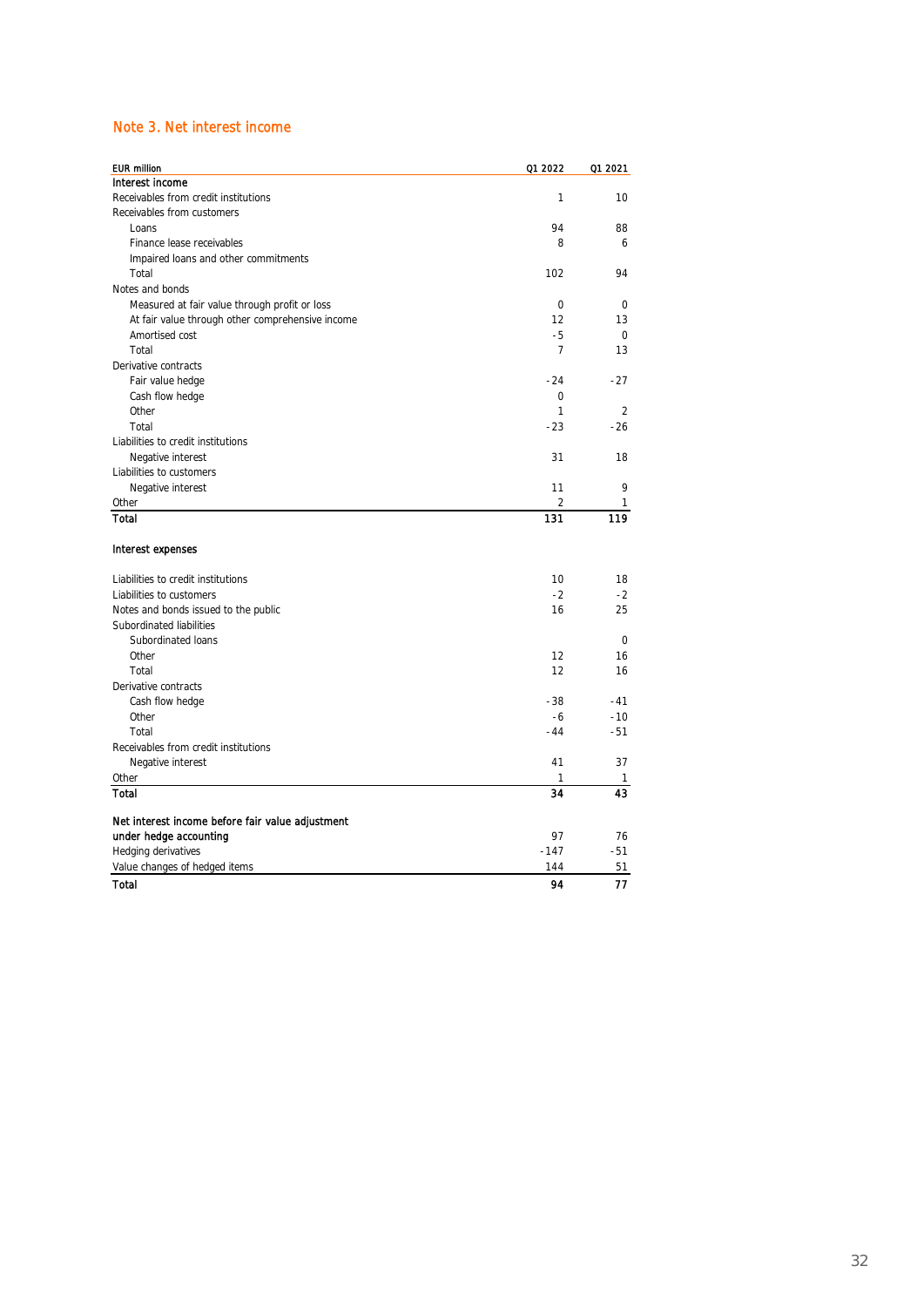### Note 4. Net commissions and fees

|                                | Banking<br>and Capital | Asset and<br>Corporate Sales Finance<br>Services and<br>Payment |                | Group            | Inter-<br>segment |                |
|--------------------------------|------------------------|-----------------------------------------------------------------|----------------|------------------|-------------------|----------------|
| Q1 2022, EUR million           | <b>Markets</b>         | <b>Transfers</b>                                                | <b>Baltics</b> | <b>Functions</b> | <b>Items</b>      | Total          |
| <b>Commission income</b>       |                        |                                                                 |                |                  |                   |                |
| Lending                        | 6                      | 3                                                               | 1              | $\mathbf 0$      |                   | 10             |
| Deposits                       | $\mathbf 0$            | 0                                                               | 1              | 0                |                   | 1              |
| Payment transfers              | $\mathbf 0$            | 8                                                               | $\mathbf 0$    | 0                |                   | 8              |
| Securities brokerage           | 8                      |                                                                 |                |                  |                   | 8              |
| Securities issuance            | 1                      |                                                                 |                | $\Omega$         |                   | 1              |
| Fund fees                      | $\mathbf 0$            | $\mathbf 0$                                                     |                | $\mathbf 0$      |                   | 0              |
| Asset management               | 1                      | $\Omega$                                                        | $\Omega$       |                  |                   | 1              |
| Legal services                 | $\mathbf 0$            |                                                                 |                |                  |                   | 0              |
| Guarantees                     | $\Omega$               | $\overline{2}$                                                  | 1              | $\mathbf 0$      |                   | 3              |
| Other                          |                        | $\overline{2}$                                                  | 0              |                  |                   | $\overline{c}$ |
| Total                          | 16                     | 15                                                              | 3              | $\mathbf 0$      |                   | 34             |
| <b>Commission expenses</b>     |                        |                                                                 |                |                  |                   |                |
| Lending                        |                        | $\mathbf 0$                                                     |                | $\mathbf 0$      |                   | 0              |
| Payment transfers              | $\mathbf 0$            | $\mathbf 0$                                                     | $\mathbf 0$    | 0                |                   | 0              |
| Securities brokerage           | 1                      |                                                                 |                | $\mathbf 0$      |                   | 1              |
| Securities issuance            | $\mathbf 0$            |                                                                 |                | 0                |                   | 0              |
| Asset management               | $\mathbf{0}$           |                                                                 |                | 1                |                   | 1              |
| Guarantees                     |                        |                                                                 | $\mathbf 0$    |                  |                   | 0              |
| Derivatives                    | 27                     |                                                                 |                |                  |                   | 27             |
| Other                          | 1                      |                                                                 |                | $\mathbf 0$      |                   | 1              |
| Total                          | 29                     | 1                                                               | $\Omega$       | 1                |                   | 31             |
| Total net commissions and fees | $-13$                  | 15                                                              | 3              | -1               |                   | 3              |

|                                |                | Asset and                                              |                |                  |         |              |
|--------------------------------|----------------|--------------------------------------------------------|----------------|------------------|---------|--------------|
|                                |                | <b>Corporate Sales Finance</b><br>Banking Services and |                |                  | Inter-  |              |
|                                | and Capital    | Payment                                                |                | Group            | segment |              |
| Q1 2021, EUR million           | <b>Markets</b> | <b>Transfers</b>                                       | <b>Baltics</b> | <b>Functions</b> | items   | Total        |
| <b>Commission income</b>       |                |                                                        |                |                  |         |              |
| Lending                        | 7              | 4                                                      | 0              | $\mathbf 0$      |         | 12           |
| Deposits                       | $\mathbf 0$    | $\mathbf 0$                                            | 1              | $\mathbf 0$      |         | 1            |
| Payment transfers              | $\Omega$       | 8                                                      | 0              | $\mathbf{0}$     |         | 8            |
| Securities brokerage           | 9              |                                                        |                |                  |         | 9            |
| Securities issuance            | 3              |                                                        |                |                  |         | 3            |
| Fund fees                      | 0              | $\mathbf 0$                                            |                | $\mathbf 0$      |         | 0            |
| Asset management               | 1              | 0                                                      |                |                  |         | 1            |
| Guarantees                     | 1              | 2                                                      | $\mathbf 0$    | $\mathbf{0}$     |         | 3            |
| Other                          | 0              | 1                                                      | 0              |                  |         | 1            |
| Total                          | 21             | 15                                                     | $\overline{a}$ | $\mathbf 0$      |         | 37           |
| <b>Commission expenses</b>     |                |                                                        |                |                  |         |              |
| Lending                        |                | $\mathbf 0$                                            |                | $\mathbf 0$      |         | $\mathbf 0$  |
| Payment transfers              | 0              | 1                                                      | 0              | $\mathbf 0$      |         | 1            |
| Securities brokerage           | 1              |                                                        |                | $\Omega$         |         | 1            |
| Securities issuance            | 1              |                                                        |                | $\Omega$         |         | 1            |
| Asset management               | 0              |                                                        |                | $\mathbf{0}$     |         | 0            |
| Guarantees                     |                |                                                        | $\mathbf 0$    |                  |         | $\mathbf{0}$ |
| Derivatives                    | 19             |                                                        |                |                  |         | 19           |
| Other                          | 1              | 0                                                      |                | 0                |         | 1            |
| Total                          | 22             | 1                                                      | 0              | 1                |         | 24           |
| Total net commissions and fees | -1             | 14                                                     | 2              | -1               |         | 13           |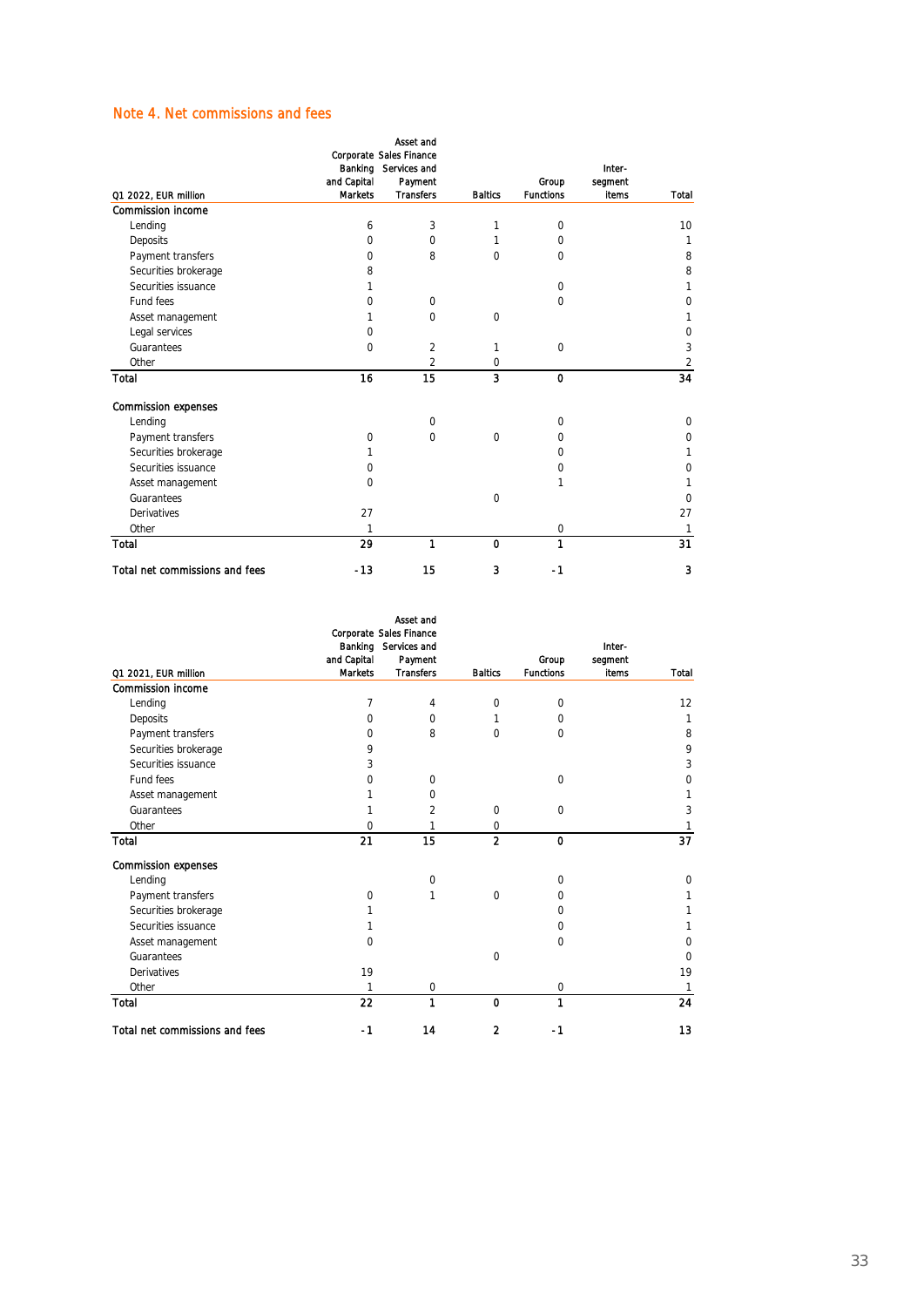### Note 5. Net investment income

| <b>EUR million</b>                                 | 01 2022 | 01 2021 |
|----------------------------------------------------|---------|---------|
| Net income from assets at fair value through other |         |         |
| comprehensive income                               |         |         |
| Notes and bonds                                    |         |         |
| Capital gains and losses                           | Q       | 3       |
| Total                                              | ٥       | 3       |
|                                                    |         |         |

#### Net income recognised at fair value through profit or loss

| Financial assets held for trading |       |             |
|-----------------------------------|-------|-------------|
| Notes and bonds                   |       |             |
| Interest income and expenses      | 1     | 2           |
| Fair value gains and losses       | $-10$ | $-2$        |
| Total                             | $-9$  | 0           |
| Shares and participations         |       |             |
| Fair value gains and losses       | 3     | $\mathbf 0$ |
| Total                             | 3     | $\mathbf 0$ |
| Derivatives                       |       |             |
| Interest income and expenses      |       | 6           |
| Fair value gains and losses       | 3     | 40          |
| Total                             | 4     | 46          |
| Total                             | -2    | 46          |
| Total net investment income       |       | 49          |

## Note 6. Other operating expenses

| <b>EUR million</b>                | Q1 2022        | 01 2021  |
|-----------------------------------|----------------|----------|
| ICT costs                         |                |          |
| Production                        | 19             | 21       |
| Development                       | 4              | 4        |
| <b>Buildings</b>                  | 0              | $\Omega$ |
| Government charges and audit fees | 30             | 22       |
| Service charges to OP Cooperative |                | 6        |
| Purchased services                | 5              | 3        |
| Data communications               | $\Omega$       | $\Omega$ |
| Marketing                         | $\Omega$       | $\Omega$ |
| Corporate social responsibility   | $\Omega$       | $\Omega$ |
| Insurance and security costs      |                |          |
| Other                             | $\overline{4}$ | 10       |
| Total                             | 70             | 67       |

#### Development costs

| <b>EUR million</b>                              | 01 2022 | 01 2021  |
|-------------------------------------------------|---------|----------|
| ICT development costs                           | 4       | 4        |
| Share of own work                               |         |          |
| Total development costs in the income statement | 4       | 4        |
| Capitalised ICT costs                           |         | $\Omega$ |
| Total capitalised development costs             |         | O        |
| Total development costs                         |         | 4        |
| Depreciation/amortisation and impairment loss   |         | 3        |
|                                                 |         |          |

### Note 7. Impairment losses on receivables

| <b>EUR million</b>                                                                         | 01 2022 | 01 2021 |
|--------------------------------------------------------------------------------------------|---------|---------|
| Receivables written down as loan and quarantee losses                                      | -1      | -3      |
| Recoveries of receivables written down<br>Expected credit losses (ECL) on receivables from |         |         |
| customers and off-balance-sheet items                                                      | $-42$   |         |
| Expected credit losses (ECL) on notes and bonds                                            |         |         |
| Total                                                                                      | $-42$   |         |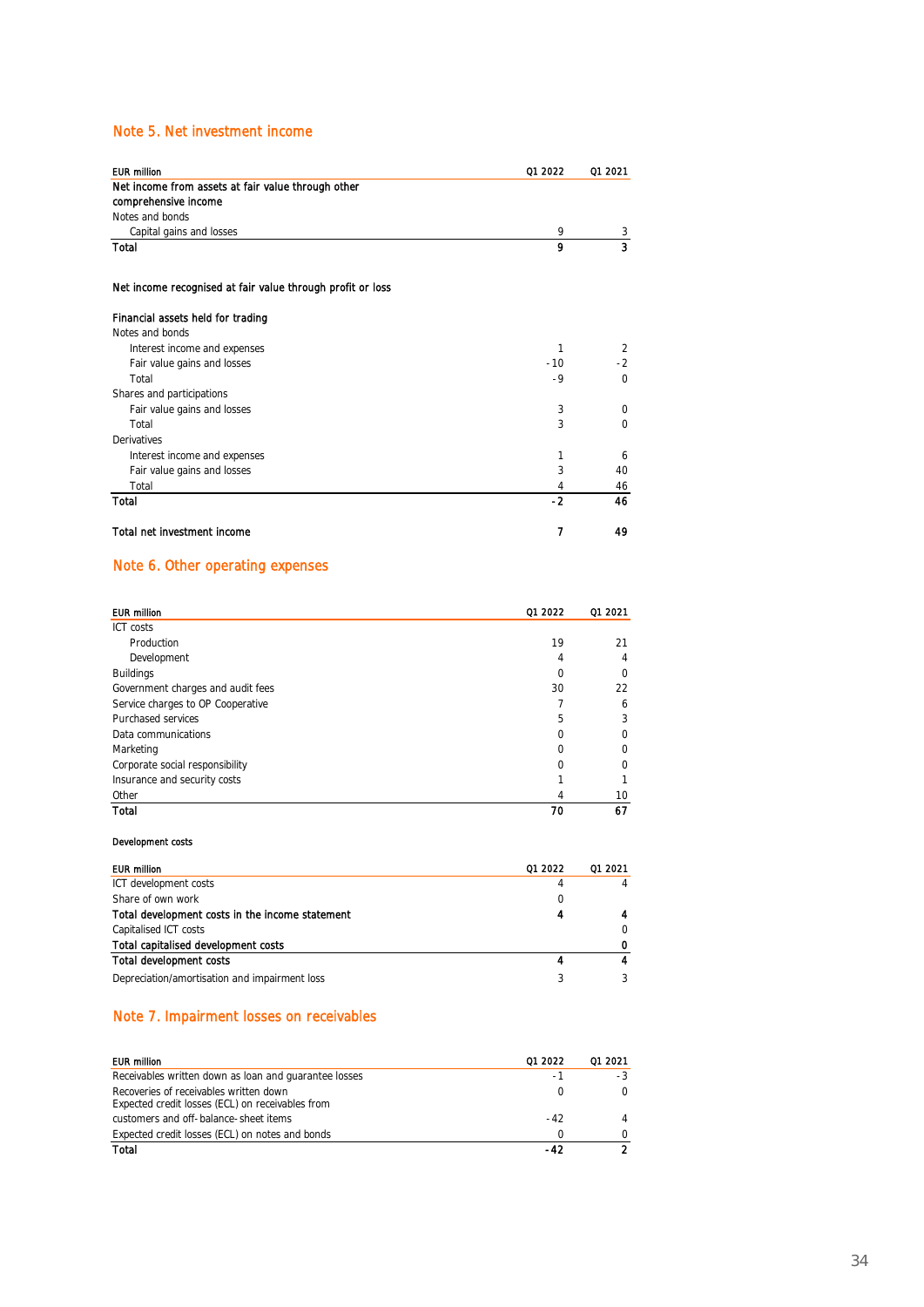Credit risk exposures and related loss allowance

Exposures within the scope of accounting for expected credit losses by impairment stage 31 March 2022

|                                                                           |         |                         |                     |       |         | Total    |
|---------------------------------------------------------------------------|---------|-------------------------|---------------------|-------|---------|----------|
| <b>Exposures</b>                                                          | Stage 1 |                         | Stage 2             |       | Stage 3 | exposure |
| <b>EUR million</b>                                                        |         | Not more<br>than 30 DPD | More than<br>30 DPD | Total |         |          |
| Receivables from customers (gross)                                        |         |                         |                     |       |         |          |
| Corporate Banking                                                         | 24,638  | 1,457                   | 212                 | 1,669 | 595     | 26,902   |
| Total                                                                     | 24.638  | 1,457                   | 212                 | 1,669 | 595     | 26,902   |
| Off-balance-sheet limits                                                  |         |                         |                     |       |         |          |
| Corporate Banking                                                         | 4,127   | 280                     | 56                  | 335   | 76      | 4,539    |
| Total                                                                     | 4.127   | 280                     | 56                  | 335   | 76      | 4,539    |
| Other off-balance-sheet commitments                                       |         |                         |                     |       |         |          |
| Corporate Banking                                                         | 7,603   | 177                     |                     | 177   | 82      | 7,861    |
| Total                                                                     | 7.603   | 177                     |                     | 177   | 82      | 7.861    |
| Notes and bonds                                                           |         |                         |                     |       |         |          |
| Other Operations                                                          | 12,688  | 24                      |                     | 24    |         | 12,711   |
| <b>Total</b>                                                              | 12,688  | 24                      |                     | 24    |         | 12,711   |
| Total exposures within the scope of accounting for expected credit losses | 49.056  | 1,938                   | 267                 | 2,205 | 753     | 52,013   |

Loss allowance by impairment stage 31 March 2022

| On-balance-sheet exposures and related off-balance-sheet limits* | Stage 1 |             | Stage 2       |       | Stage 3 | <b>Total loss</b><br>allowance |
|------------------------------------------------------------------|---------|-------------|---------------|-------|---------|--------------------------------|
|                                                                  |         | Not more    | More than     |       |         |                                |
| <b>EUR million</b>                                               |         | than 30 DPD | <b>30 DPD</b> | Total |         |                                |
| Receivables from customers                                       |         |             |               |       |         |                                |
| Corporate Banking                                                | $-23$   | $-21$       | $-8$          | $-29$ | $-301$  | $-353$                         |
| Total                                                            | $-23$   | $-21$       | -8            | -29   | -301    | $-353$                         |
| Other off-balance-sheet commitments**                            |         |             |               |       |         |                                |
| Corporate Banking                                                | $-2$    | $-2$        |               | $-2$  | $-22$   | $-26$                          |
| Total                                                            | $-2$    | $-2$        |               | $-2$  | $-22$   | $-26$                          |
| Notes and bonds***                                               |         |             |               |       |         |                                |
| Other Operations                                                 | $-1$    | $-1$        |               | $-1$  |         | $-2$                           |
| <b>Total notes and bonds</b>                                     | $-1$    | $-1$        |               | $-1$  |         | $-2$                           |
| Total                                                            | $-27$   | $-24$       | -8            | $-31$ | $-323$  | $-381$                         |

\* Loss allowance is recognised as one component to deduct the balance sheet item.

\*\* Loss allowance is recognised in provisions and other liabilities in the balance sheet.

\*\*\* Loss allowance is recognised in the fair value reserve in other comprehensive income.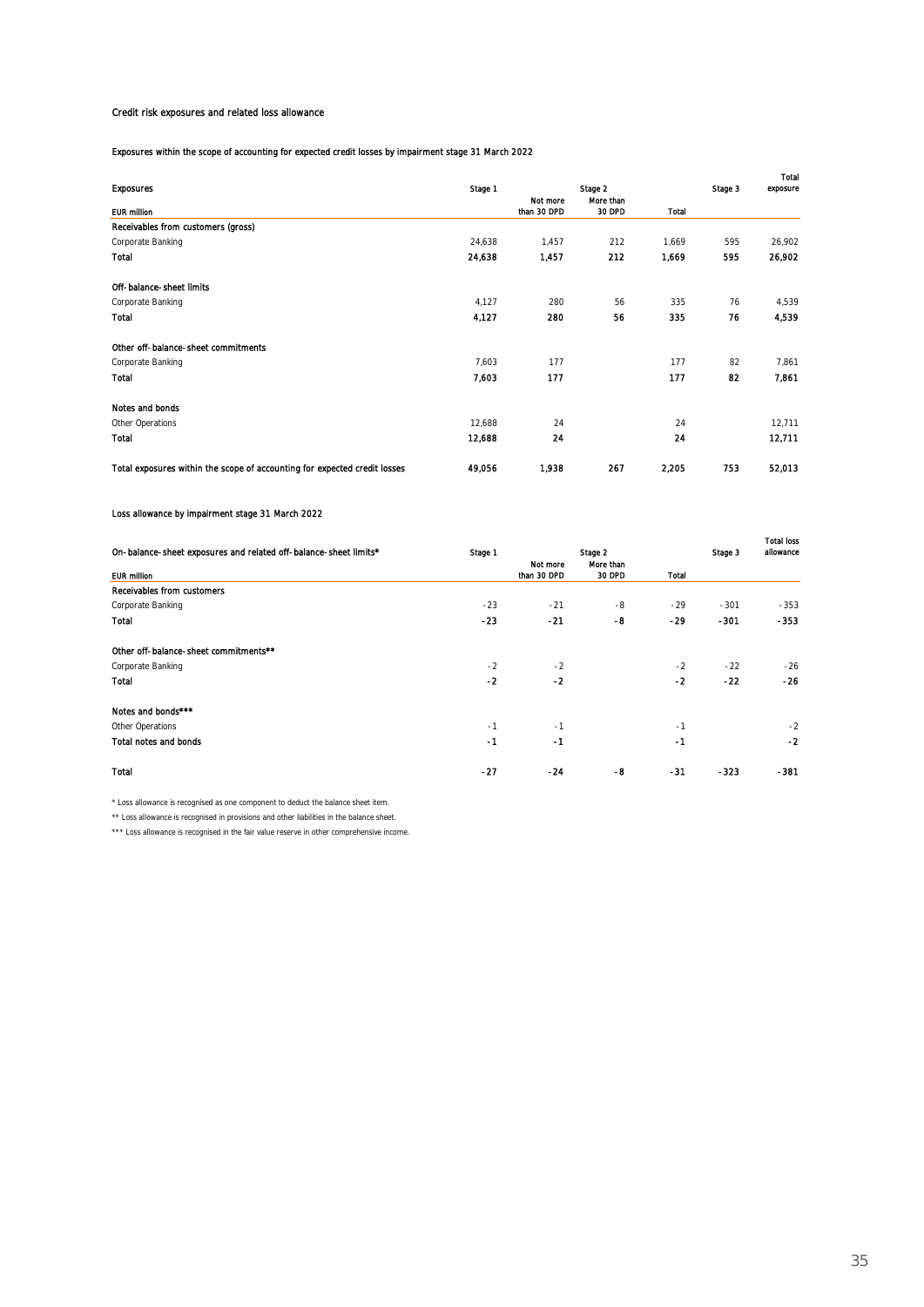The table below shows a summary of loss allowance relative to the exposure amount by impairment stage. The coverage ratio describes the ratio of loss allowance to exposure amount.

| Summary and key indicators 31 March 2022                                       |          |                         | Stage 2             |             | Stage 3   | Total    |
|--------------------------------------------------------------------------------|----------|-------------------------|---------------------|-------------|-----------|----------|
|                                                                                |          | Not more<br>than 30 DPD | More than<br>30 DPD | Total       |           |          |
| Receivables from customers; on-balance-sheet and off-balance-sheet items       |          |                         |                     |             |           |          |
| Corporate Banking                                                              | 36,368   | 1.914                   | 267                 | 2.181       | 753       | 39,302   |
| Loss allowance                                                                 |          |                         |                     |             |           |          |
| Corporate Banking                                                              | $-25$    | $-23$                   | $-8$                | $-31$       | $-323$    | $-379$   |
| Coverage ratio, %                                                              |          |                         |                     |             |           |          |
| Corporate Banking                                                              | $-0.07%$ | $-1.20%$                | $-2.90%$            | $-1.41%$    | $-42.92%$ | $-0.96%$ |
| Receivables from customers; total on-balance-sheet and off-balance-sheet items | 36.368   | 1,914                   | 267                 | 2,181       | 753       | 39,302   |
| <b>Total loss allowance</b>                                                    | $-25$    | $-23$                   | -8                  | $-31$       | $-323$    | $-379$   |
| Total coverage ratio, %                                                        | $-0.07%$ | $-1.20%$                | $-2.90%$            | $-1.41%$    | $-42.92%$ | $-0.96%$ |
| Carrying amount, notes and bonds                                               |          |                         |                     |             |           |          |
| Other Operations                                                               | 12,688   | 24                      |                     | 24          |           | 12,711   |
| Loss allowance                                                                 |          |                         |                     |             |           |          |
| Other Operations                                                               | $-1$     | $\mathbf 0$             |                     | $\mathbf 0$ |           | $-2$     |
| Coverage ratio, %                                                              |          |                         |                     |             |           |          |
| Other Operations                                                               | $-0.01%$ | $-2.17%$                |                     | $-2.17%$    |           | $-0.02%$ |
| Total notes and bonds                                                          | 12,688   | 24                      |                     | 24          |           | 12,711   |
| <b>Total loss allowance</b>                                                    | $-1$     | -1                      |                     | $-1$        |           | $-2$     |
| Total coverage ratio, %                                                        | $-0.01%$ | $-2.17%$                |                     | $-2.17%$    |           | $-0.02%$ |

Exposures within the scope of accounting for expected credit losses by impairment stage 31 December 2021

|                                                                           |         |                         |                     |       |         | Total    |
|---------------------------------------------------------------------------|---------|-------------------------|---------------------|-------|---------|----------|
| <b>Exposures</b>                                                          | Stage 1 |                         | Stage 2             |       | Stage 3 | exposure |
| <b>EUR million</b>                                                        |         | Not more<br>than 30 DPD | More than<br>30 DPD | Total |         |          |
| Receivables from customers (gross)                                        |         |                         |                     |       |         |          |
| Corporate Banking                                                         | 24,673  | 1,058                   | 247                 | 1,304 | 508     | 26,486   |
| Total                                                                     | 24.673  | 1,058                   | 247                 | 1,304 | 508     | 26,486   |
| Off-balance-sheet limits                                                  |         |                         |                     |       |         |          |
| Corporate Banking                                                         | 4,279   | 190                     | 88                  | 278   | 75      | 4,631    |
| Total                                                                     | 4,279   | 190                     | 88                  | 278   | 75      | 4,631    |
| Other off-balance-sheet commitments                                       |         |                         |                     |       |         |          |
| Corporate Banking                                                         | 7,196   | 121                     |                     | 121   | 78      | 7,396    |
| Total                                                                     | 7.196   | 121                     |                     | 121   | 78      | 7,396    |
| Notes and bonds                                                           |         |                         |                     |       |         |          |
| Other Operations                                                          | 13,160  | 31                      |                     | 31    |         | 13,191   |
| <b>Total</b>                                                              | 13,160  | 31                      |                     | 31    |         | 13.191   |
| Total exposures within the scope of accounting for expected credit losses | 49.309  | 1,399                   | 335                 | 1,733 | 661     | 51,704   |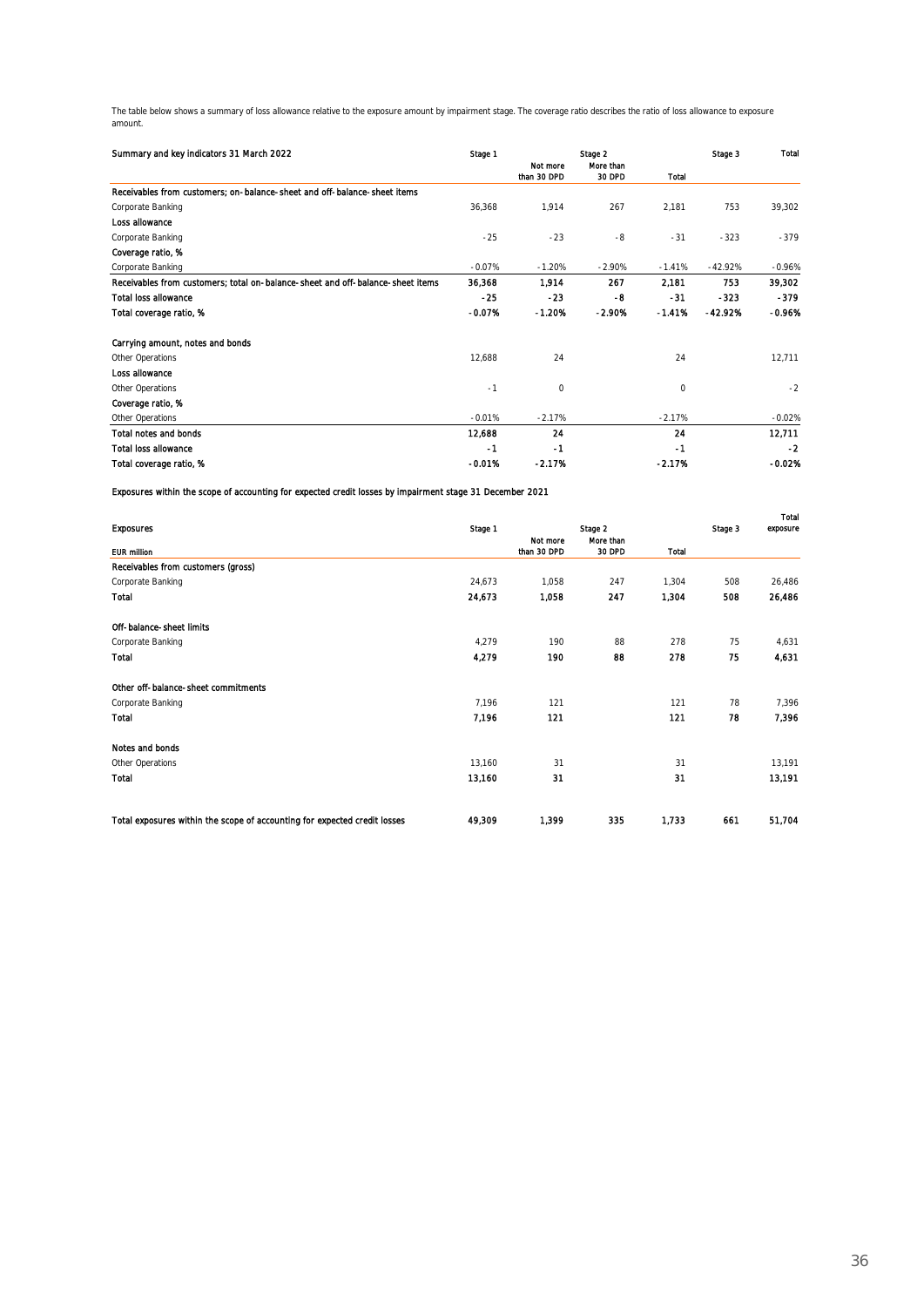#### Loss allowance by impairment stage 31 December 2021

| On-balance-sheet exposures and related off-balance-sheet limits* |         |             | Stage 2   |       | Stage 3 | <b>Total loss</b><br>allowance |
|------------------------------------------------------------------|---------|-------------|-----------|-------|---------|--------------------------------|
|                                                                  | Stage 1 | Not more    | More than |       |         |                                |
| <b>EUR million</b>                                               |         | than 30 DPD | 30 DPD    | Total |         |                                |
| Receivables from customers                                       |         |             |           |       |         |                                |
| Corporate Banking                                                | $-23$   | $-23$       | $-2$      | $-25$ | $-269$  | $-317$                         |
| Total                                                            | $-23$   | $-23$       | $-2$      | $-25$ | $-269$  | $-317$                         |
| Other off-balance-sheet commitments**                            |         |             |           |       |         |                                |
| Corporate Banking                                                | $-3$    | $-3$        |           | $-3$  | $-14$   | $-20$                          |
| <b>Total</b>                                                     | -3      | -3          |           | $-3$  | $-14$   | $-20$                          |
| Notes and bonds***                                               |         |             |           |       |         |                                |
| Other Operations                                                 | $-2$    | $-1$        |           | $-1$  |         | $-2$                           |
| Total notes and bonds                                            | $-2$    | -1          |           | $-1$  |         | $-2$                           |
| <b>Total</b>                                                     | $-28$   | $-26$       | $-2$      | $-28$ | $-283$  | -339                           |

\* Loss allowance is recognised as one component to deduct the balance sheet item.

\*\* Loss allowance is recognised in provisions and other liabilities in the balance sheet.

\*\*\* Loss allowance is recognised in the fair value reserve in other comprehensive income.

The table below shows a summary of loss allowance relative to the exposure amount by impairment stage. The coverage ratio describes the ratio of loss allowance to exposure amount.

| Summary and key indicators 31 December 2021                                    | Stage 1  |                         | Stage 2             |              | Stage 3   | Total    |
|--------------------------------------------------------------------------------|----------|-------------------------|---------------------|--------------|-----------|----------|
|                                                                                |          | Not more<br>than 30 DPD | More than<br>30 DPD | <b>Total</b> |           |          |
| Receivables from customers; on-balance-sheet and off-balance-sheet items       |          |                         |                     |              |           |          |
| Corporate Banking                                                              | 36.149   | 1.368                   | 335                 | 1,703        | 661       | 38,513   |
| Loss allowance                                                                 |          |                         |                     |              |           |          |
| Corporate Banking                                                              | $-26$    | $-25$                   | $-2$                | $-27$        | $-283$    | $-337$   |
| Coverage ratio, %                                                              |          |                         |                     |              |           |          |
| Corporate Banking                                                              | $-0.07%$ | $-1.85%$                | $-0.63%$            | $-1.61%$     | $-42.83%$ | $-0.88%$ |
| Receivables from customers; total on-balance-sheet and off-balance-sheet items | 36,149   | 1,368                   | 335                 | 1,703        | 661       | 38,513   |
| <b>Total loss allowance</b>                                                    | $-26$    | $-25$                   | $-2$                | $-27$        | $-283$    | -337     |
| Total coverage ratio, %                                                        | $-0.07%$ | $-1.85%$                | $-0.63%$            | $-1.61%$     | $-42.83%$ | $-0.88%$ |
| Carrying amount, notes and bonds                                               |          |                         |                     |              |           |          |
| Other Operations                                                               | 13,160   | 31                      |                     | 31           |           | 13,191   |
| Loss allowance                                                                 |          |                         |                     |              |           |          |
| Other Operations                                                               | $-2$     | $-1$                    |                     | $-1$         |           | $-2$     |
| Coverage ratio, %                                                              |          |                         |                     |              |           |          |
| Other Operations                                                               | $-0.01%$ | $-2.00%$                |                     | $-2.00%$     |           | $-0.02%$ |
| <b>Total notes and bonds</b>                                                   | 13.160   | 31                      |                     | 31           |           | 13,191   |
| <b>Total loss allowance</b>                                                    | $-2$     | $-1$                    |                     | -1           |           | $-2$     |
| Total coverage ratio, %                                                        | $-0.01%$ | $-2.00%$                |                     | $-2.00%$     |           | $-0.02%$ |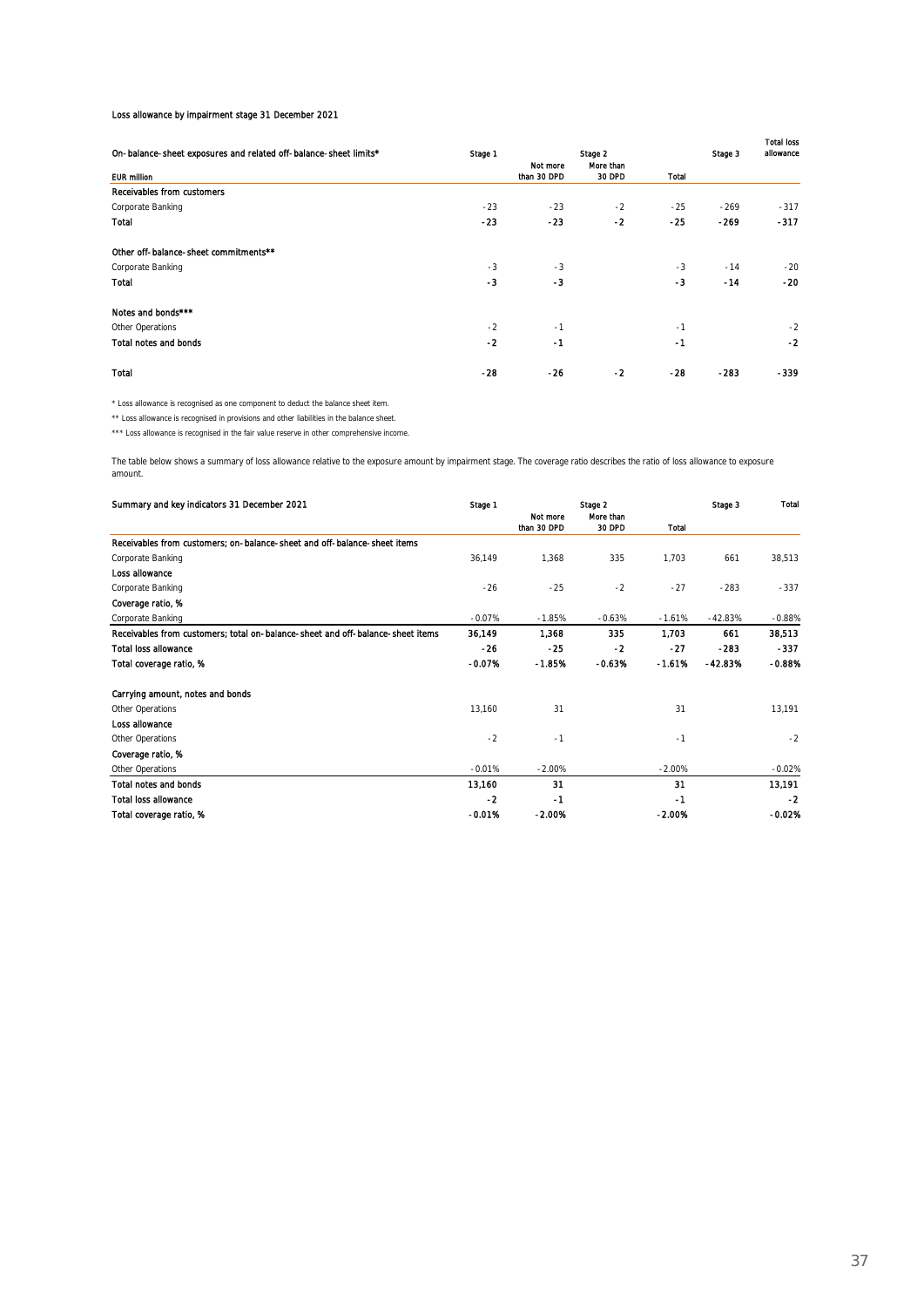The table below shows a change in exposures within the scope of the measurement of expected credit losses by impairment Stage for January–March 2022 resulting from the effect of the following factors:

| Receivables from customers and off-balance-sheet items. EUR million                    | Stage 1  | Stage 2 | Stage 3 | Total    |
|----------------------------------------------------------------------------------------|----------|---------|---------|----------|
| Receivables from customers; off-balance-sheet items 1 January 2022                     | 36.149   | 1,703   | 661     | 38.513   |
| Transfers from Stage 1 to Stage 2, incl. repayments                                    | $-1.032$ | 1.020   |         | $-12$    |
| Transfers from Stage 1 to Stage 3, incl. repayments                                    | $-105$   |         | 104     | $-2$     |
| Transfers from Stage 2 to Stage 1, incl. repayments                                    | 432      | $-446$  |         | $-14$    |
| Transfers from Stage 2 to Stage 3, incl. repayments                                    |          | $-77$   | 75      | $-2$     |
| Transfers from Stage 3 to Stage 1, incl. repayments                                    | 5        |         | $-5$    | $\Omega$ |
| Transfers from Stage 3 to Stage 2, incl. repayments                                    |          | 37      | $-40$   | $-3$     |
| Increases due to origination and acquisition                                           | 1.709    | 23      | 3       | 1.735    |
| Decreases due to derecognition                                                         | $-1.564$ | $-46$   | $-23$   | $-1.633$ |
| Unchanged Stage, incl. repayments                                                      | $774*$   | $-32$   | $-22$   | 720      |
| Receivables from customers; on-balance-sheet and off-balance-sheet items 31 March 2022 | 36.368   | 2.181   | 753     | 39.302   |

\* Stage 1 positive net change is related to increases in off-balance-sheet limits.

The table below shows the change in loss allowance by impairment stage during January–March 2022.

| Receivables from customers and off-balance-sheet items, EUR million | Stage 1   | Stage 2     | Stage 3  | Total |
|---------------------------------------------------------------------|-----------|-------------|----------|-------|
|                                                                     | 12 months | Lifetime    | Lifetime |       |
| Loss allowance 1 January 2022                                       | 26        | 27          | 283      | 337   |
| Transfers from Stage 1 to Stage 2                                   | $-1$      | 8           |          |       |
| Transfers from Stage 1 to Stage 3                                   | $-3$      |             | 38       | 35    |
| Transfers from Stage 2 to Stage 1                                   | 0         | $-2$        |          | $-2$  |
| Transfers from Stage 2 to Stage 3                                   |           | $-9$        | 17       | 8     |
| Transfers from Stage 3 to Stage 1                                   | 0         |             | $-1$     | $-1$  |
| Transfers from Stage 3 to Stage 2                                   |           |             | $-5$     | $-4$  |
| Increases due to origination and acquisition                        |           | $\mathbf 0$ |          | 3     |
| Decreases due to derecognition                                      | $-2$      | $-1$        | $-7$     | $-10$ |
| Changes in risk parameters (net)                                    | 3         | 6           | $-3$     | 6     |
| Net change in expected credit losses                                | -1        | 3           | 40       | 42    |
| Loss allowance 31 March 2022                                        | 25        | 31          | 323      | 379   |

OP Corporate Bank has assessed the financial effects of Russia's war of aggression in Ukraine on the credit risk of its customers. The effects arise, for example, from business closure<br>and a rise in energy, raw material an

At the end of 2021, OP Corporate Bank made a 6-million euro additional ECL provision concerning CRE backed loans nearest to stage 3. The provision was aimed at anticipating growth in the ECL caused by the update of the collateral assessment of riskier collateral real estate holdings and probable default statutes. The provision was not reversed during Q1/2022.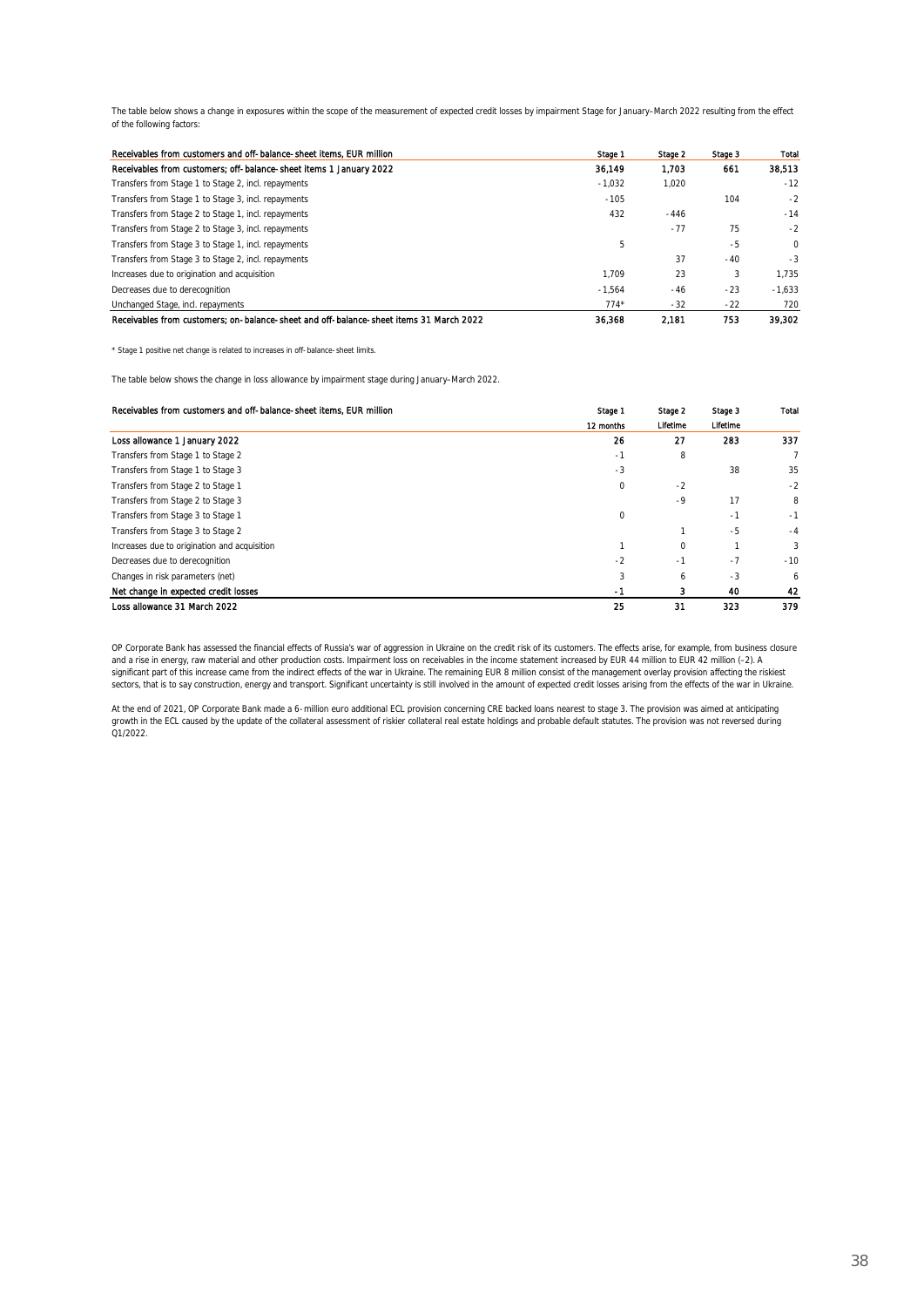

The following graphs illustrate the trend in the expected credit losses of customer receivables by impairment stage during the last few years. The graphs show the effect of the Russian military operations in stages 2 and 3 in Q1/2022.

In ECL measurement, macroeconomic factors are updated on a quarterly basis. The ECL is measured as the weighted average under three scenarios. Scenario weights have been at<br>normal level, or downside 20%, baseline 60% and u ECL.

The following graphs illustrate change in forecasts for GDP and the unemployment rate.



| Notes and bonds, EUR million                 | Stage 1   | Stage 2  | Stage 3  | Total        |
|----------------------------------------------|-----------|----------|----------|--------------|
|                                              | 12 months | Lifetime | Lifetime |              |
| Loss allowance 1 January 2022                |           | 0        |          | 2            |
| Transfers from Stage 2 to Stage 1            | 0         | 0        |          | $\Omega$     |
| Increases due to origination and acquisition | 0         |          |          | $\Omega$     |
| Decreases due to derecognition               | 0         |          |          | $\Omega$     |
| Changes in risk parameters (net)             | 0         | 0        |          | $\Omega$     |
| Net change in expected credit losses         |           | 0        |          | $\mathbf{o}$ |
| Loss allowance 31 March 2022                 |           | 0        |          |              |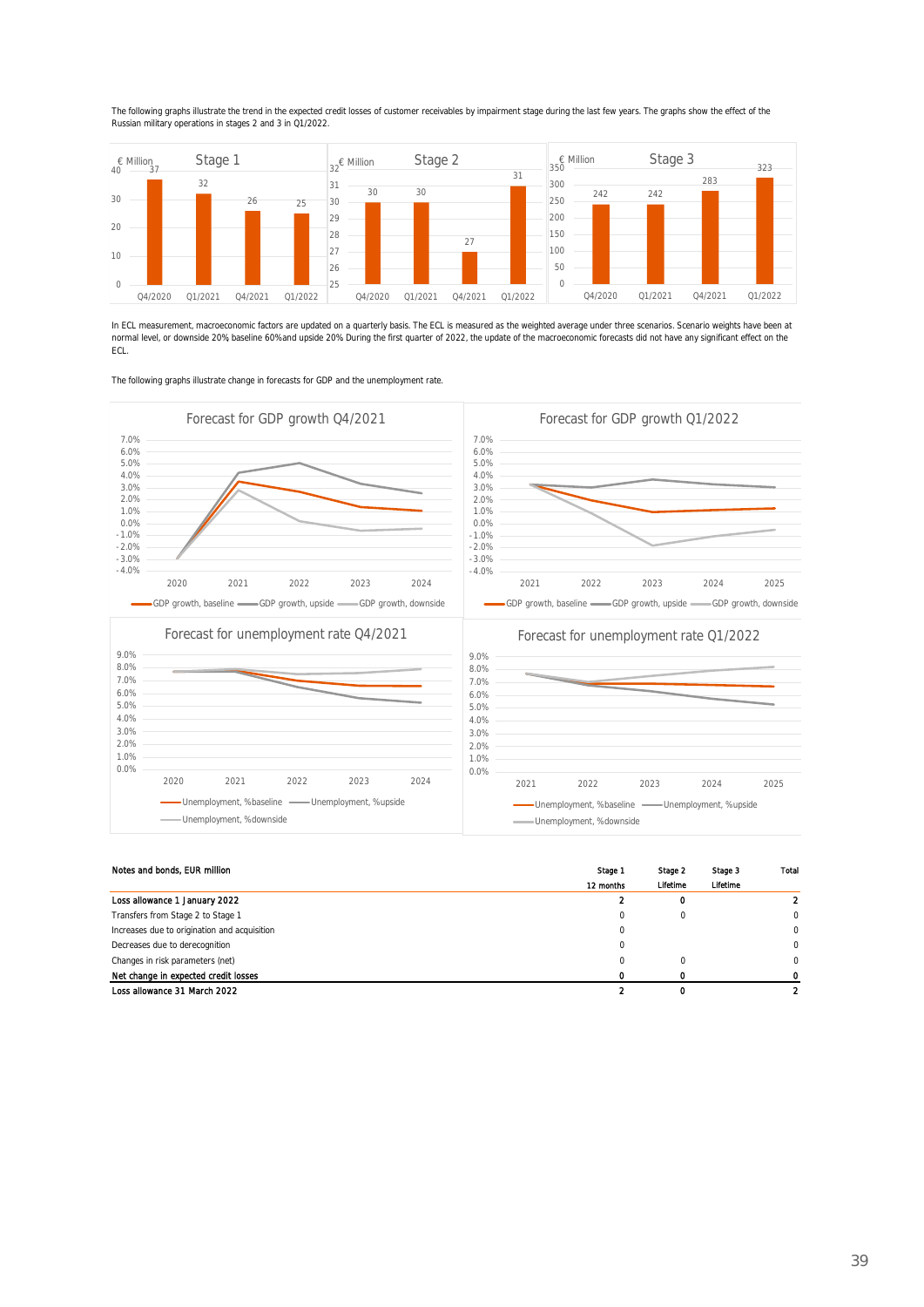The table below shows the change in loss allowance by impairment stage during 2021.

| Receivables from customers and off-balance-sheet items, EUR million | Stage 1         | Stage 2  | Stage 3         | Total |
|---------------------------------------------------------------------|-----------------|----------|-----------------|-------|
|                                                                     | 12 months       | Lifetime | <b>Lifetime</b> |       |
| Loss allowance 1 January 2021                                       | 36              | 29       | 243             | 308   |
| Transfers from Stage 1 to Stage 2                                   | $-1$            | 6        |                 | 5     |
| Transfers from Stage 1 to Stage 3                                   | 0               |          | 13              | 13    |
| Transfers from Stage 2 to Stage 1                                   |                 | $-4$     |                 | $-4$  |
| Transfers from Stage 2 to Stage 3                                   |                 | $-7$     | 32              | 25    |
| Transfers from Stage 3 to Stage 2                                   |                 | 2        | $-3$            | $-1$  |
| Transfers from Stage 3 to Stage 1                                   | $\Omega$        |          | $-2$            | $-2$  |
| Increases due to origination and acquisition                        | 10 <sup>1</sup> | 5        | 8               | 24    |
| Decreases due to derecognition                                      | $-17$           | -6       | $-25$           | $-48$ |
| Changes in risk parameters (net)                                    | $-3$            |          | 46              | 44    |
| Changes due to update in the methodology for estimation (net)       |                 |          | $\mathbf 0$     | 2     |
| Decrease in allowance account due to write-offs                     |                 | 0        | $-30$           | $-30$ |
| Net change in expected credit losses                                | -10             | -2       | 40              | 27    |
| Loss allowance 31 December 2021                                     | 26              | 27       | 283             | 337   |

The table below shows a change in exposures within the scope of the calculation of expected credit losses by impairment Stage for 2021 resulting from the effect of the following factors:

| Receivables from customers and off-balance-sheet items. EUR million                       | Stage 1        | Stage 2     | Stage 3  | Total          |
|-------------------------------------------------------------------------------------------|----------------|-------------|----------|----------------|
| Receivables from customers; on-balance-sheet and off-balance-sheet items 1 January 2021   | 33.197         | 2.021       | 682      | 35.900         |
| Transfers from Stage 1 to Stage 2, incl. repayments                                       | $-913$         | 857         |          | $-57$          |
| Transfers from Stage 1 to Stage 3, incl. repayments                                       | $-92$          |             | 73       | $-19$          |
| Transfers from Stage 2 to Stage 1, incl. repayments                                       | 549            | $-613$      |          | $-64$          |
| Transfers from Stage 2 to Stage 3, incl. repayments                                       |                | $-134$      | 115      | $-20$          |
| Transfers from Stage 3 to Stage 1, incl. repayments                                       | 11             |             | $-14$    | $-3$           |
| Transfers from Stage 3 to Stage 2, incl. repayments                                       |                | 25          | $-28$    | $-2$           |
| Increases due to origination and acquisition                                              | $-1.097$       | $-47$       | $-95$    | $-1,240$       |
| Decreases due to derecognition                                                            | 11.579         | 231         | 50       | 11.861         |
| Unchanged Stage, incl. repayments                                                         | $-7.085$       | $-634$      | $-81$    | $-7,800$       |
| Recognised as final credit loss                                                           |                | $-3$        | $-40$    | $-43$          |
| Receivables from customers; on-balance-sheet and off-balance-sheet items 31 December 2021 | 36.149         | 1.703       | 661      | 38.513         |
| Notes and bonds, EUR million                                                              | Stage 1        | Stage 2     | Stage 3  | Total          |
|                                                                                           | 12 months      | Lifetime    | Lifetime |                |
| Loss allowance 1 January 2021                                                             | 2              |             |          | $\overline{2}$ |
| Transfers from Stage 2 to Stage 1                                                         | $\Omega$       | $\Omega$    |          | 0              |
| Increases due to origination and acquisition                                              | 0              |             |          | 0              |
| Decreases due to derecognition                                                            | 0              |             |          | $\Omega$       |
| Changes in risk parameters (net)                                                          | 0              | $\mathbf 0$ |          | 0              |
| Net change in expected credit losses                                                      | 0              | 0           |          | 0              |
| Loss allowance 31 December 2021                                                           | $\overline{a}$ | $\mathbf 0$ |          | 2              |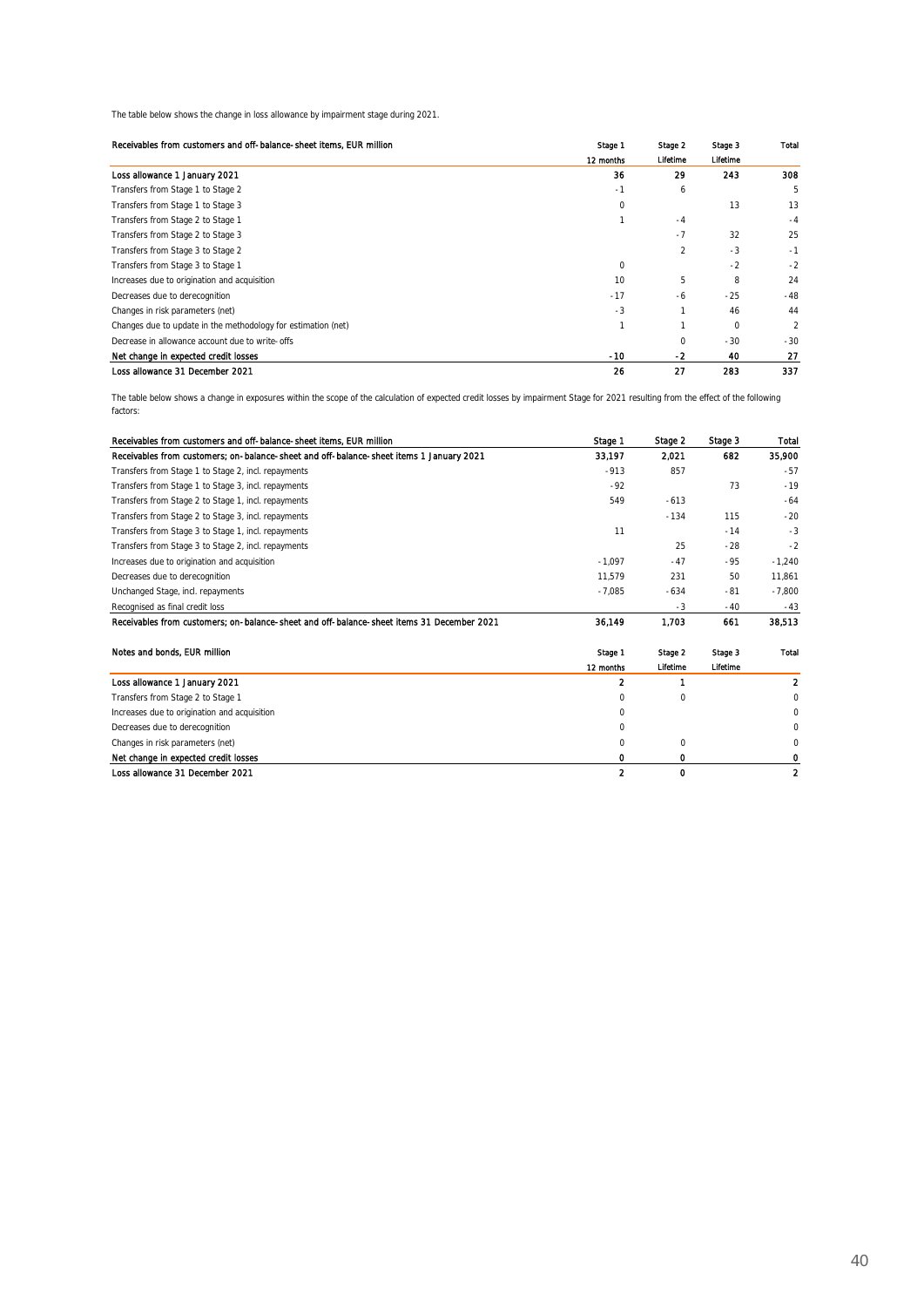#### Note 8. Debt securities issued to the public

| <b>EUR million</b>                           | 31 March 2022 | 31 Dec 2021 |
|----------------------------------------------|---------------|-------------|
| Bonds                                        | 9.372         | 10,927      |
| Subordinated bonds (SNP)                     | 4.390         | 3.926       |
| Other                                        |               |             |
| Certificates of deposit                      | 295           | 297         |
| Commercial paper                             | 6.575         | 7.539       |
| Included in own portfolio in trading $(-)^*$ | $-33$         | $-58$       |
| Total debt securities issued to the public   | 20.599        | 22.630      |

\*Own bonds held by OP Corporate Bank plc have been set off against liabilities.

#### Note 9. Fair value reserve after income tax

|                                               | Fair value through other<br>comprehensive income |           |          |
|-----------------------------------------------|--------------------------------------------------|-----------|----------|
|                                               |                                                  | Cash flow |          |
| <b>EUR million</b>                            | Notes and bonds                                  | hedging   | Total    |
| Opening balance 1 January 2021                | 20                                               |           | 22       |
| Fair value changes                            | 4                                                | -3        |          |
| Capital gains transferred to income statement | -3                                               |           | -3       |
| Deferred tax                                  |                                                  |           | $\Omega$ |
| Closing balance 31 March 2021                 | 21                                               | $\sim$    | 21       |

|                                               | Fair value through other<br>comprehensive income |           |             |
|-----------------------------------------------|--------------------------------------------------|-----------|-------------|
|                                               |                                                  | Cash flow |             |
| <b>EUR million</b>                            | Notes and bonds                                  | hedging   | Total       |
| Opening balance 1 January 2022                | 43                                               | -1        | 42          |
| Fair value changes                            | $-13$                                            | -5        | $-18$       |
| Capital gains transferred to income statement | -8                                               |           | -8          |
| Deferred tax                                  | 4                                                |           | $5^{\circ}$ |
| Closing balance 31 March 2022                 | 26                                               | -5        | 21          |

The fair value reserve before tax amounted to EUR 27 million (26) at the end of the reporting period and the related deferred tax asset/liability was EUR –5 million (–5). The loss allowance on notes and bonds recognised at fair value through other comprehensive income totalled EUR 0 million (0) in the fair value reserve during the reporting period. Data on 31 March 2021 are used as comparatives.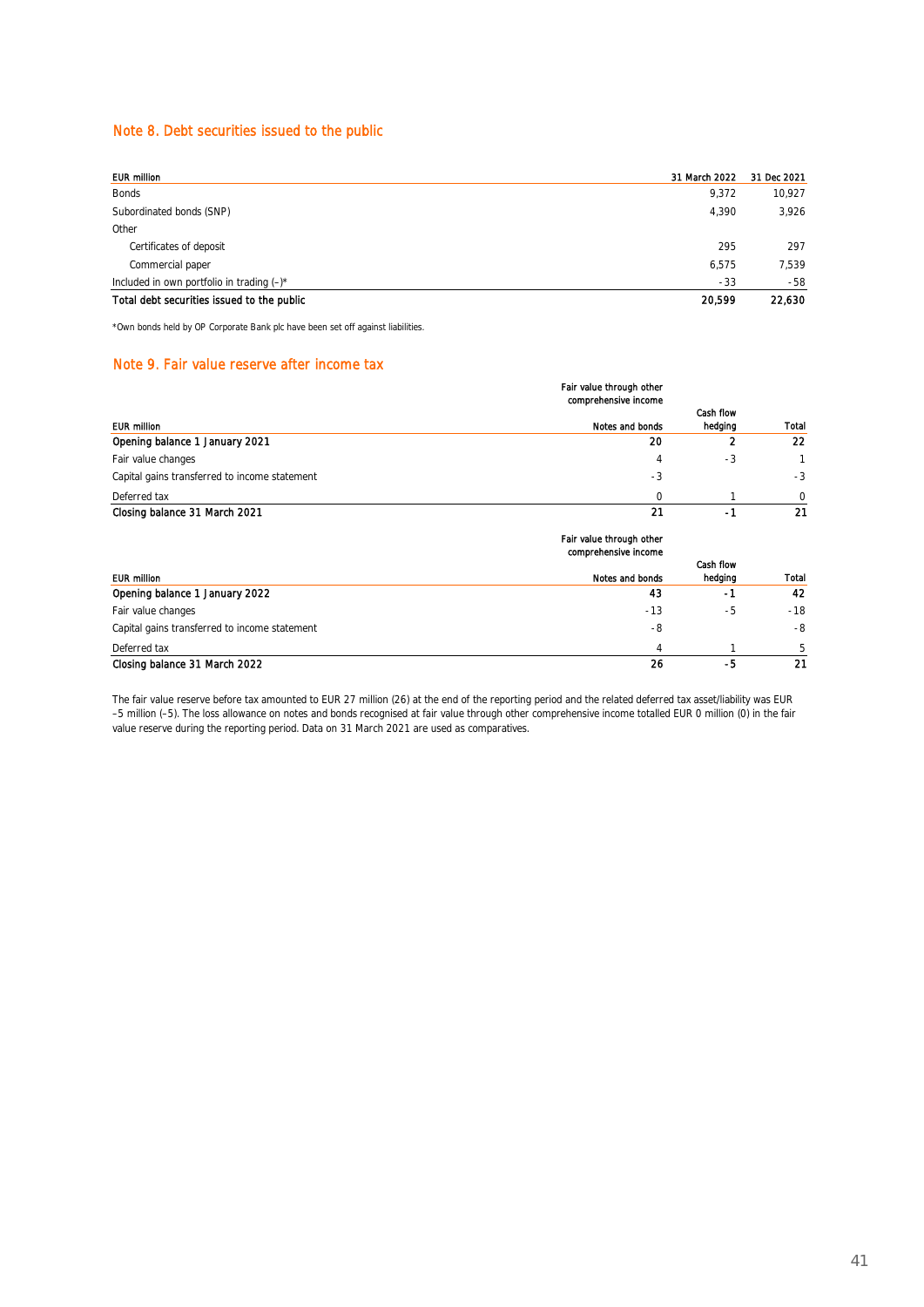#### Note 10. Collateral given

| <b>EUR million</b>                                 | 31 March 2022 | 31 Dec 2021 |
|----------------------------------------------------|---------------|-------------|
| Given on behalf of own liabilities and commitments |               |             |
| Others                                             | 18.111        | 18.320      |
| Total collateral given*                            | 18.111        | 18.320      |
| Secured derivative liabilities                     | 613           | 744         |
| Other secured liabilities                          | 16.028        | 16,004      |
| Total                                              | 16.641        | 16.748      |

\* In addition, bonds with a book value of EUR 1.5 billion have been pledged in the central bank, of which EUR 1.0 billion in intraday settlement collateral. Given that the bonds are available for withdrawal without the central bank's advance permission, they are not presented in the table above.

#### Note 11. Classification of financial assets and liabilities

#### Fair value through profit or loss

| Assets, EUR million                  | Amortised cost | Fair value<br>through other<br>comprehen-<br>sive income | Financial<br>assets held<br>for trading | Must be<br>measured at fair<br>value through<br>profit or loss | Hedaina<br>derivatives | Carrying<br>amount total |
|--------------------------------------|----------------|----------------------------------------------------------|-----------------------------------------|----------------------------------------------------------------|------------------------|--------------------------|
| Cash and cash equivalents            | 29.148         |                                                          |                                         |                                                                |                        | 29.148                   |
| Receivables from credit institutions | 13.610         |                                                          |                                         |                                                                |                        | 13.610                   |
| Derivative contracts                 |                |                                                          | 3.485                                   |                                                                | 193                    | 3,677                    |
| Receivables from customers           | 26.636         |                                                          |                                         |                                                                |                        | 26.636                   |
| Notes and bonds                      | 3.845          | 12.393                                                   | 397                                     |                                                                |                        | 16.635                   |
| Equity instruments                   |                | 0                                                        | 19                                      |                                                                |                        | 19                       |
| Other financial assets               | 1,226          |                                                          |                                         |                                                                |                        | 1,226                    |
| <b>Financial assets</b>              |                |                                                          |                                         |                                                                |                        | 90,951                   |
| Other than financial instruments     |                |                                                          |                                         |                                                                |                        | 18                       |
| Total 31 March 2022                  | 74.464         | 12.393                                                   | 3,900                                   |                                                                | 193                    | 90.968                   |

| Assets, EUR million                  | Amortised cost | Fair value<br>through other<br>comprehen-<br>sive income | <b>Financial</b><br>assets held<br>for trading | Must be<br>measured at fair<br>value through<br>profit or loss | Hedaina<br>derivatives | Carrying<br>amount total |
|--------------------------------------|----------------|----------------------------------------------------------|------------------------------------------------|----------------------------------------------------------------|------------------------|--------------------------|
| Cash and cash equivalents            | 32.789         |                                                          |                                                |                                                                |                        | 32,789                   |
|                                      |                |                                                          |                                                |                                                                |                        |                          |
| Receivables from credit institutions | 13.419         |                                                          |                                                |                                                                |                        | 13.419                   |
| Derivative contracts                 |                |                                                          | 3.444                                          |                                                                | 268                    | 3.712                    |
| Receivables from customers           | 26.236         |                                                          |                                                |                                                                |                        | 26,236                   |
| Notes and bonds                      | 3.853          | 13.171                                                   | 331                                            |                                                                |                        | 17.355                   |
| Equity instruments                   |                | 0                                                        | 18                                             |                                                                |                        | 18                       |
| Other financial assets               | 1.274          |                                                          |                                                |                                                                |                        | 1,274                    |
| <b>Financial assets</b>              |                |                                                          |                                                |                                                                |                        | 94.803                   |
| Other than financial instruments     |                |                                                          |                                                |                                                                |                        | 17                       |
| Total 31 December 2021               | 77.571         | 13.171                                                   | 3.792                                          |                                                                | 268                    | 94.820                   |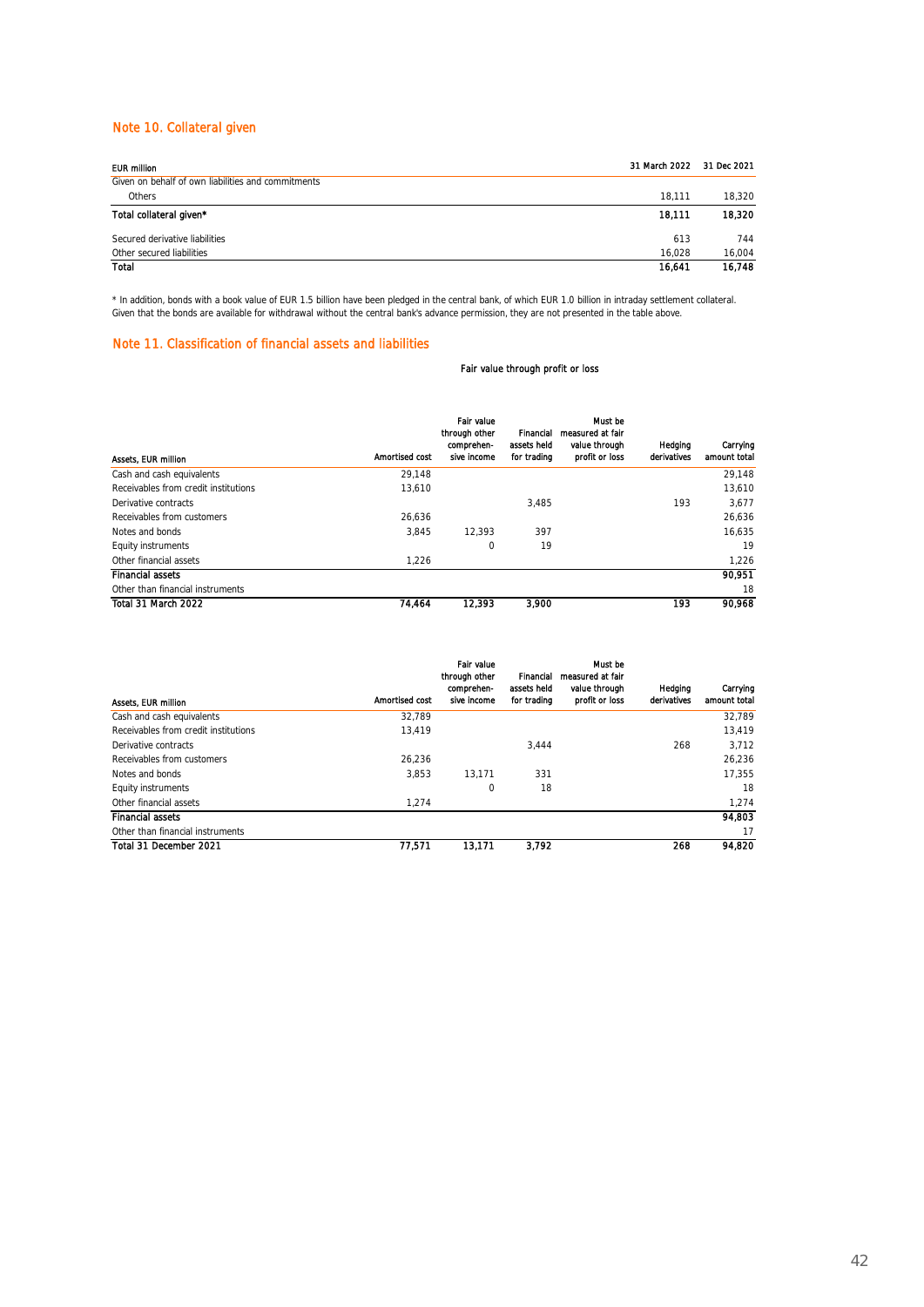| Liabilities, EUR million             | <b>Financial liabilities</b><br>at fair value through<br>profit or loss | Other liabilities | Hedging<br>derivatives | Carrying<br>amount total |
|--------------------------------------|-------------------------------------------------------------------------|-------------------|------------------------|--------------------------|
| Liabilities to credit institutions   |                                                                         | 42.885            |                        | 42.885                   |
| Derivative contracts                 | 2.863                                                                   |                   | 174                    | 3.036                    |
| Liabilities to customers             |                                                                         | 15.968            |                        | 15.968                   |
| Debt securities issued to the public |                                                                         | 20.599            |                        | 20.599                   |
| Subordinated loans                   |                                                                         | 1.468             |                        | 1.468                    |
| Other financial liabilities          |                                                                         | 2.299             |                        | 2.299                    |
| <b>Financial liabilities</b>         |                                                                         |                   |                        | 86.255                   |
| Other than financial liabilities     |                                                                         |                   |                        | 529                      |
| Total 31 March 2022                  | 2.863                                                                   | 83.219            | 174                    | 86.784                   |

| Liabilities, EUR million             | <b>Financial liabilities</b><br>at fair value through<br>profit or loss | Other liabilities | Hedging<br>derivatives | Carrying<br>amount total |
|--------------------------------------|-------------------------------------------------------------------------|-------------------|------------------------|--------------------------|
| Liabilities to credit institutions   |                                                                         | 42.660            |                        | 42.660                   |
| Derivative contracts                 | 2.579                                                                   |                   | 91                     | 2.669                    |
| Liabilities to customers             |                                                                         | 18.357            |                        | 18.357                   |
| Debt securities issued to the public |                                                                         | 22.630            |                        | 22,630                   |
| Subordinated loans                   |                                                                         | 1.994             |                        | 1.994                    |
| Other financial liabilities          |                                                                         | 1.748             |                        | 1.748                    |
| <b>Financial liabilities</b>         |                                                                         |                   |                        | 90.059                   |
| Other than financial liabilities     |                                                                         |                   |                        | 465                      |
| Total 31 December 2021               | 2.579                                                                   | 87.389            | 91                     | 90.524                   |

Bonds included in debt securities issued to the public are carried at amortised cost. On 31 March 2022, the fair value of these debt instruments was approximately EUR 320 million (190) lower (higher) than their carrying amount, based on information available from markets and employing commonly used valuation techniques. Subordinated liabilities are carried at amortised cost. Their fair values are higher than their amortised costs, but determining reliable fair values involves uncertainty.

### Note 12. Recurring fair value measurements by valuation technique

| Fair value of assets on 31 March 2022, EUR million    | Level 1        | Level 2  | Level 3 | <b>Total</b>   |
|-------------------------------------------------------|----------------|----------|---------|----------------|
| Recognised at fair value through profit or loss       |                |          |         |                |
| <b>Equity instruments</b>                             |                | 14       | 5       | 19             |
| Debt instruments                                      | 84             | 75       | 238     | 397            |
| Derivative financial instruments                      | $\overline{2}$ | 3,579    | 96      | 3,677          |
| Fair value through other comprehensive income         |                |          |         |                |
| <b>Equity instruments</b>                             |                | $\Omega$ |         | $\Omega$       |
| Debt instruments                                      | 11,074         | 756      | 564     | 12,393         |
| <b>Total financial instruments</b>                    | 11.160         | 4.424    | 903     | 16,487         |
| Investment property                                   |                |          | 0       | $\overline{0}$ |
| Total                                                 | 11,160         | 4,424    | 903     | 16,487         |
| Fair value of assets on 31 December 2021, EUR million | Level 1        | Level 2  | Level 3 | <b>Total</b>   |
| Recognised at fair value through profit or loss       |                |          |         |                |
| Equity instruments                                    |                | 13       | 5       | 18             |
| Debt instruments                                      | 77             | 60       | 193     | 331            |
| Derivative financial instruments                      | $\mathbf{1}$   | 3,604    | 106     | 3,712          |
| Fair value through other comprehensive income         |                |          |         |                |
| <b>Equity instruments</b>                             |                | 0        |         | $\Omega$       |
| Debt instruments                                      | 10.269         | 2,376    | 527     | 13,171         |
| <b>Total financial instruments</b>                    | 10,347         | 6.053    | 832     | 17,232         |
| Investment property                                   |                |          | 0       | 0              |
| Total                                                 | 10.347         | 6.053    | 832     | 17,232         |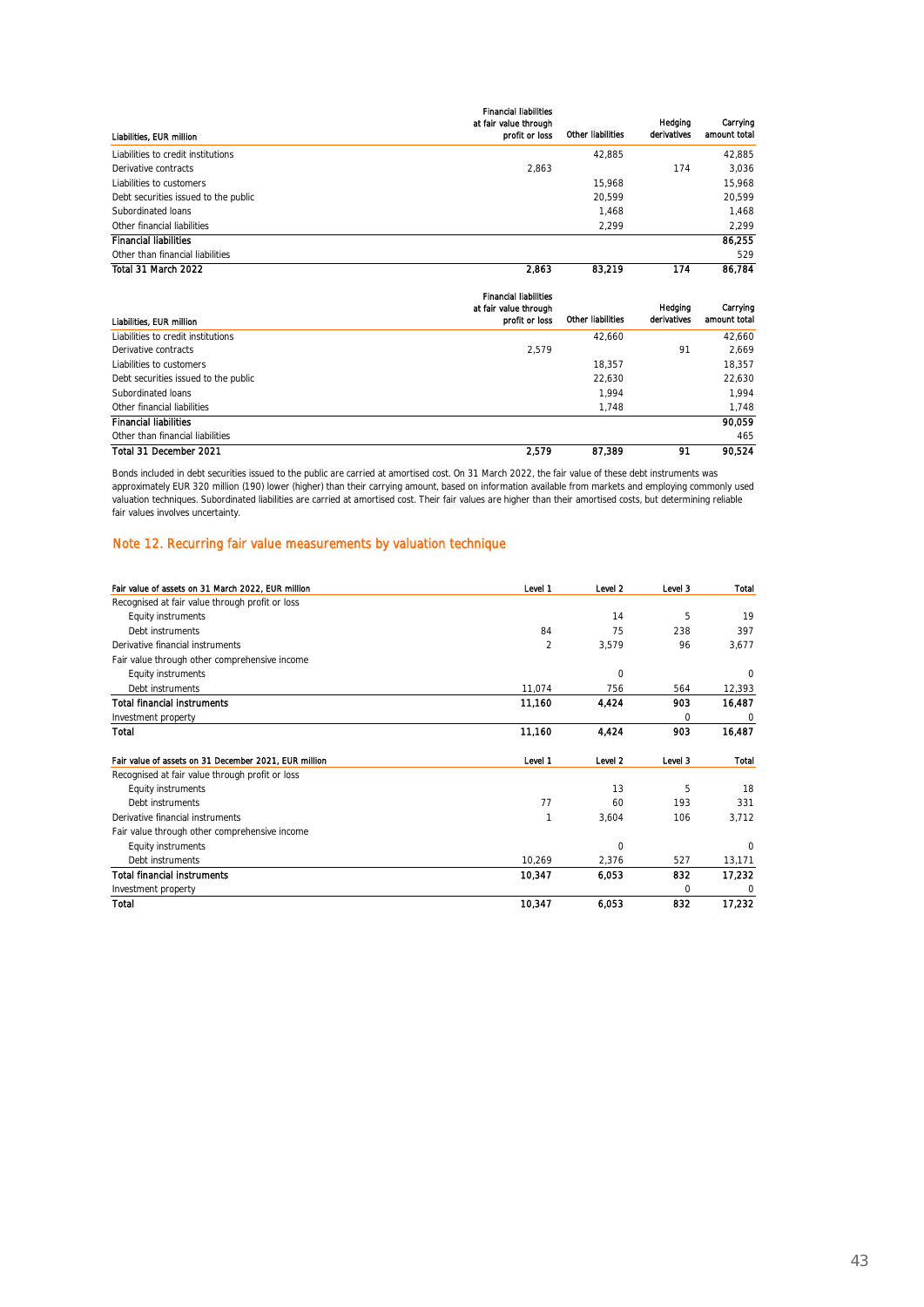| Fair value of liabilities on 31 March 2022, EUR million    | Level 1 | Level 2  | Level 3 | Total    |
|------------------------------------------------------------|---------|----------|---------|----------|
| Recognised at fair value through profit or loss            |         |          |         |          |
| Other                                                      |         | $\Omega$ |         | $\Omega$ |
| Derivative financial instruments                           | 4       | 2.992    | 40      | 3,036    |
| <b>Total</b>                                               | 4       | 2.993    | 40      | 3.037    |
| Fair value of liabilities on 31 December 2021, EUR million | Level 1 | Level 2  | Level 3 | Total    |
| Recognised at fair value through profit or loss            |         |          |         |          |
| Other                                                      |         | 0        |         | $\Omega$ |
| Derivative financial instruments                           | 2       | 2.637    | 30      | 2,669    |
| Total                                                      | 2       | 2.637    | 30      | 2.669    |

#### Level 1: Quoted prices in active markets

This level includes equities listed on major stock exchanges, quoted debt instruments issued by companies, governments and financial institutions, as well as exchange-traded derivatives. The fair value of these instruments is determined on the basis of the quotes in active markets.

**Level 2: Valuation techniques using observable inputs**<br>Valuation techniques based on observable input parameters. The fair value of the instruments included within this level means value derived from the market price of a financial instrument's components or similar financial instruments; or value which can be determined using commonly used valuation models and techniques if the inputs significant to the fair value measurement are based on observable market data. This hierarchy level includes the majority of OP Corporate Bank plc's OTC derivatives and quoted debt instruments issued by companies, governments and financial institutions which have not been included in Level 1.

#### Level 3: Valuation techniques using unobservable inputs

Valuation techniques whose input parameters involve uncertainty. The fair value determination of the instruments included within this level contains inputs not based on observable market data (unobservable inputs). Level 3 also includes bonds for which there is little, if any, market activity on the valuation date. This level includes the most complex OTC derivatives and derivatives with a long maturity for which the Group had to extrapolate the market data used in their value measurement, as well as certain private equity investments, and illiquid bonds, structured bonds, including securitised bonds and structured debt securities, and hedge funds. Level 3 fair value is based on pricing information from a third party.

#### Transfers between levels of the fair value hierarchy

Transfers between the levels of the fair value hierarchy are considered to take place on the date when an event causes such transfer or when circumstances change. Transfers between the levels are mainly due to the number of available market quotes.

#### Reconciliation of Level 3 items

#### Specification of financial assets and liabilities

|                                      | <b>Financial assets</b><br>at fair value | Derivative | Fair value<br>through other<br>comprehen- |                     |
|--------------------------------------|------------------------------------------|------------|-------------------------------------------|---------------------|
| Financial assets, EUR million        | through profit or loss                   | contracts  | sive income                               | <b>Total assets</b> |
| Opening balance 1 January 2022       | 198                                      | 106        | 527                                       | 832                 |
| Total gains/losses in profit or loss | $-184$                                   | $-10$      |                                           | $-195$              |
| Transfers into Level 3               | 229                                      |            | 89                                        | 318                 |
| Transfers out of Level 3             |                                          |            | $-52$                                     | $-52$               |
| Closing balance 31 March 2022        | 243                                      | 96         | 564                                       | 903                 |

|                                      | Derivative |                          |
|--------------------------------------|------------|--------------------------|
| Financial liabilities. EUR million   | contracts  | <b>Total liabilities</b> |
| Opening balance 1 January 2022       | 30         | 30                       |
| Total gains/losses in profit or loss |            |                          |
| Closing balance 31 March 2022        | 40         | 40                       |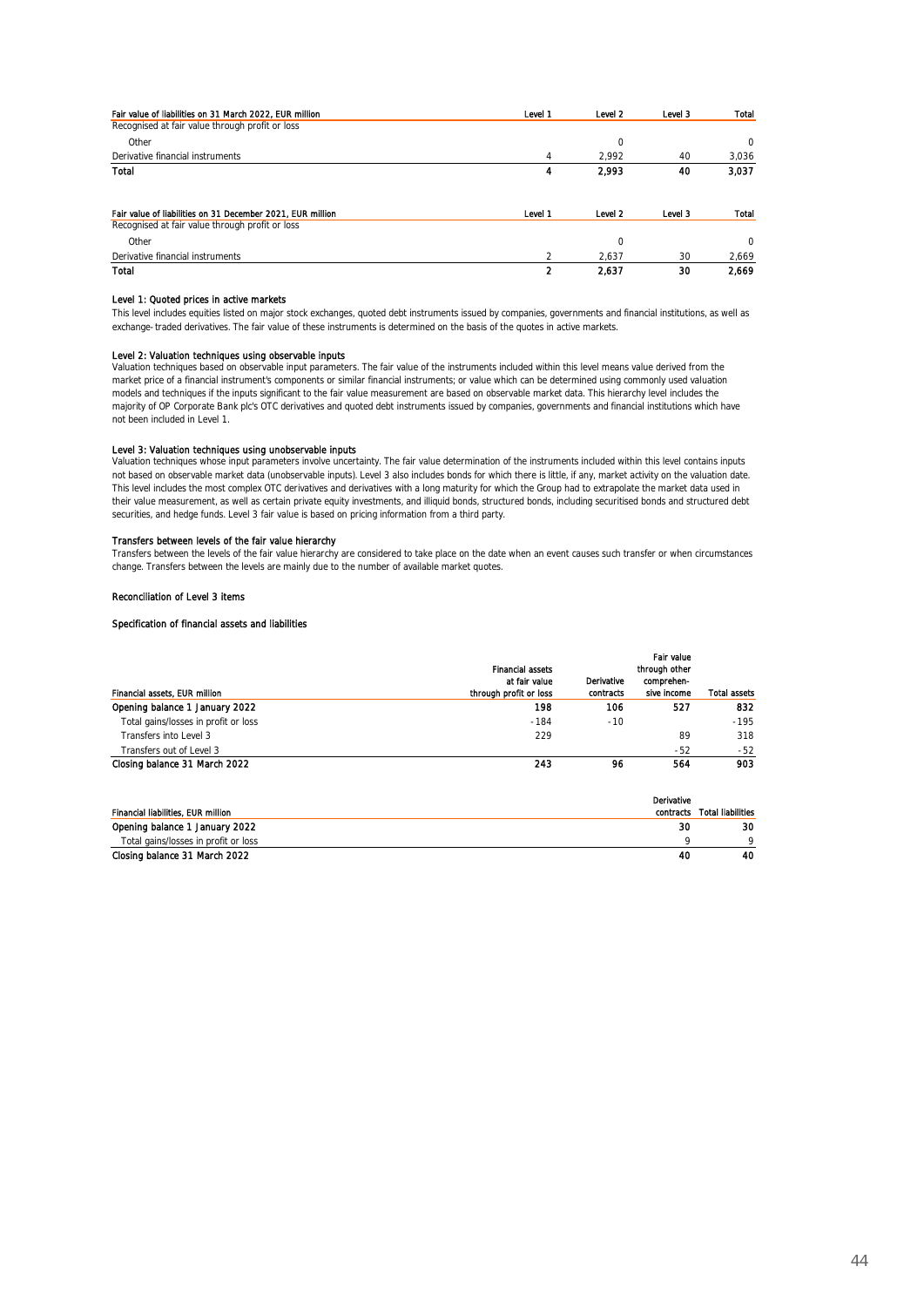#### Total gains/losses included in profit or loss by item on 31 March 2022

|                               |                     |                |                | Total gains.                  |
|-------------------------------|---------------------|----------------|----------------|-------------------------------|
|                               |                     |                |                | losses for the                |
|                               |                     |                |                | period included               |
|                               |                     |                |                | ir                            |
|                               |                     |                | Statement of   | profit or loss                |
|                               |                     |                | comprehensive  | for assets.                   |
|                               |                     |                | Income/ Change | liabilities                   |
|                               | <b>Net interest</b> | Net investment |                | in fair value held at period- |
| <b>EUR million</b>            | income              | income         | reserve        | enc                           |
| Realised net gains (losses)   | $-184$              |                |                | $-184$                        |
| Unrealised net gains (losses) | $-20$               |                |                | $-20$                         |
| Total net gains (losses)      | $-204$              |                |                | $-204$                        |

Derivatives included in Level 3 comprise structured derivatives for customer needs, whose market risk is covered by a corresponding derivatives contract. The uncovered market risk does not have any effect on earnings. Level 3 derivatives relate to structured bonds issued by OP Corporate Bank, whose return is determined by the value performance of an embedded derivative instrument. The fair value change of these embedded derivatives is not presented in the above table. In addition, long-maturity derivatives have been included in Level 3 for which the Group had to extrapolate the market data used in their value measurement.

#### Changes in the levels of hierarchy

No major changes occurred in valuation techniques in 2022.

#### Note 13. Off-balance-sheet commitments

| <b>EUR million</b>                                   | 31 March 2022 31 Dec 2021 |       |
|------------------------------------------------------|---------------------------|-------|
| Guarantees                                           | 339                       | 406   |
| Other guarantee liabilities                          | 2.563                     | 2.413 |
| Loan commitments                                     | 5.407                     | 5.678 |
| Commitments related to short-term trade transactions | 644                       | 656   |
| Other                                                | 494                       | 495   |
| Total off-balance-sheet commitments                  | 9.447                     | 9.649 |

#### Note 14. Derivative contracts

#### Total derivatives 31 March 2022

| <b>EUR million</b>                  | Nominal values/residual maturity |           |          | Fair values* |               |                    |
|-------------------------------------|----------------------------------|-----------|----------|--------------|---------------|--------------------|
|                                     | <1 year                          | 1-5 years | >5 years | Total        | <b>Assets</b> | <b>Liabilities</b> |
| Interest rate derivatives           | 37.888                           | 101.541   | 103.897  | 243.326      | 2.679         | 2.062              |
| Cleared by the central counterparty | 8.370                            | 47.234    | 55.419   | 111.023      | 191           | 186                |
| Settled-to-market (STM)             | 5.739                            | 30.518    | 38.985   | 75.241       | 137           | 120                |
| Collateralised-to-market (CTM)      | 2.631                            | 16.716    | 16.435   | 35.782       | 55            | 66                 |
| Currency derivatives                | 45.173                           | 4.657     | 766      | 50.596       | 792           | 789                |
| Equity and index-linked derivatives |                                  |           |          |              | $\Omega$      |                    |
| Credit derivatives                  | 18                               | 58        |          | 76           |               | 37                 |
| Other derivatives                   | 506                              | 478       | 20       | 1.004        | 108           | 65                 |
| <b>Total derivatives</b>            | 83.586                           | 106.735   | 104.682  | 295.003      | 3.580         | 2.953              |

#### Total derivatives 31 December 2021

| <b>EUR million</b>                  | Nominal values/residual maturity |           |          | Fair values* |               |             |
|-------------------------------------|----------------------------------|-----------|----------|--------------|---------------|-------------|
|                                     | <1 year                          | 1-5 years | >5 years | Total        | <b>Assets</b> | Liabilities |
| Interest rate derivatives           | 36.731                           | 90.360    | 97.277   | 224.368      | 2.706         | 1.808       |
| Cleared by the central counterparty | 10.327                           | 38.295    | 51.866   | 100.487      | 11            | 13          |
| Settled-to-market (STM)             | 6.155                            | 24.603    | 37.311   | 68.069       | 9             | 11          |
| Collateralised-to-market (CTM)      | 4.171                            | 13.692    | 14.554   | 32.418       |               | 3           |
| Currency derivatives                | 44.689                           | 5.508     | 757      | 50.954       | 790           | 662         |
| Equity and index-linked derivatives |                                  |           |          |              | $\Omega$      |             |
| Credit derivatives                  | 34                               | 62        |          | 95           |               | 35          |
| Other derivatives                   | 260                              | 544       | 28       | 832          | 104           | 43          |
| <b>Total derivatives</b>            | 81.716                           | 96.473    | 98.061   | 276.251      | 3.602         | 2.549       |

\* The fair values include accrued interest that is, excluding other than those held-for-trading derivatives, presented in the balance sheet in other assets or provisions and other liabilities. In addition, the fair value of derivatives for central counterparty clearing is offset in the balance sheet.